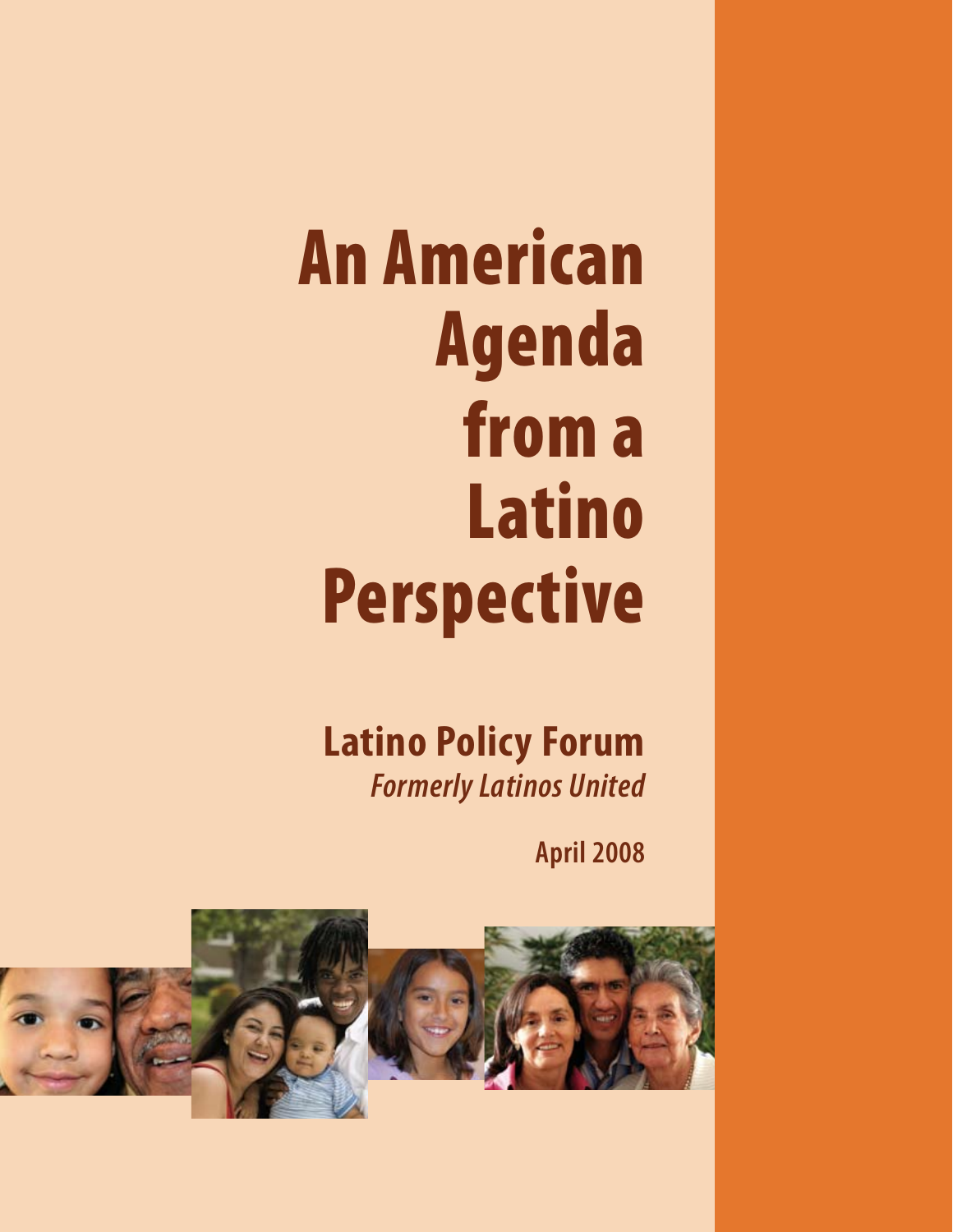## Acknowledgements

We are grateful to the organizations that helped organize and host community meetings across the region. They are: Institute for Latino Studies at the University of Notre Dame, Berwyn; MacNeal Hospital, Berwyn-Cicero; Citizens in Action Seeking Answers, Blue Island; The Latino Coalition, Waukegan; Lake County Community College; Family Focus, Aurora; LULAC Aurora Chapter; Bickerdike Redevelopment Corporation, Chicago; Alivio Medical Center, Chicago; and Casa Michoacan, Chicago. We deeply appreciate the hundreds of people who participated in the meetings for providing profound insight, clear ideas and a vision for the community reflected in this agenda.

Latinos United wishes to acknowledge the organizations that released important policy reports relevant to Latinos during the last two years. We drew important data and adopted some of the recommendations from The State of Latino Chicago and Forging the Tools for Unity by the University of Notre Dame, Institute for Latino Studies; A Shared Future: The Economic Engagement of Greater Chicago and Its Mexican Community by the Chicago Council on Global Affairs; and For the Benefit of All by the New Americans Policy Council.

Latinos United would like to express its appreciation to staff, board members and consultants for convening and facilitating community meetings, conducting research, writing and editing the document. Thanks to Maricela García for her leadership and commitment to develop a policy agenda based on a community participatory process, and for her role as the lead writer of this document. Latinos United is also grateful to Beatriz Ponce De León, the project consultant, for her assistance throughout the production of this report. We want to express our appreciation to Maribel Rios Louie for organizing meetings with 500 participants and writing parts of the report, and to Benjamin Osborne, Adriana Moreno Nevárez and Cassandra Villanueva for their writing and editing assistance. Thanks to Sylvia Puente for providing information, analysis and perspective throughout the process.

Latinos United is thankful to The Joyce Foundation, The Chicago Community Trust, The John D. and Catherine T. MacArthur Foundation, the Woods Fund of Chicago, and the Alphawood Foundation for their support to identify and move forward a Latino policy agenda for the region.

> Lead writter: *Maricela García* Contributing writters: *Beatriz Ponce De León Benjamin Osborne and Adriana Moreno Nevárez* Design: *Edgar Ayala ayaladesign@sbcglobal.net*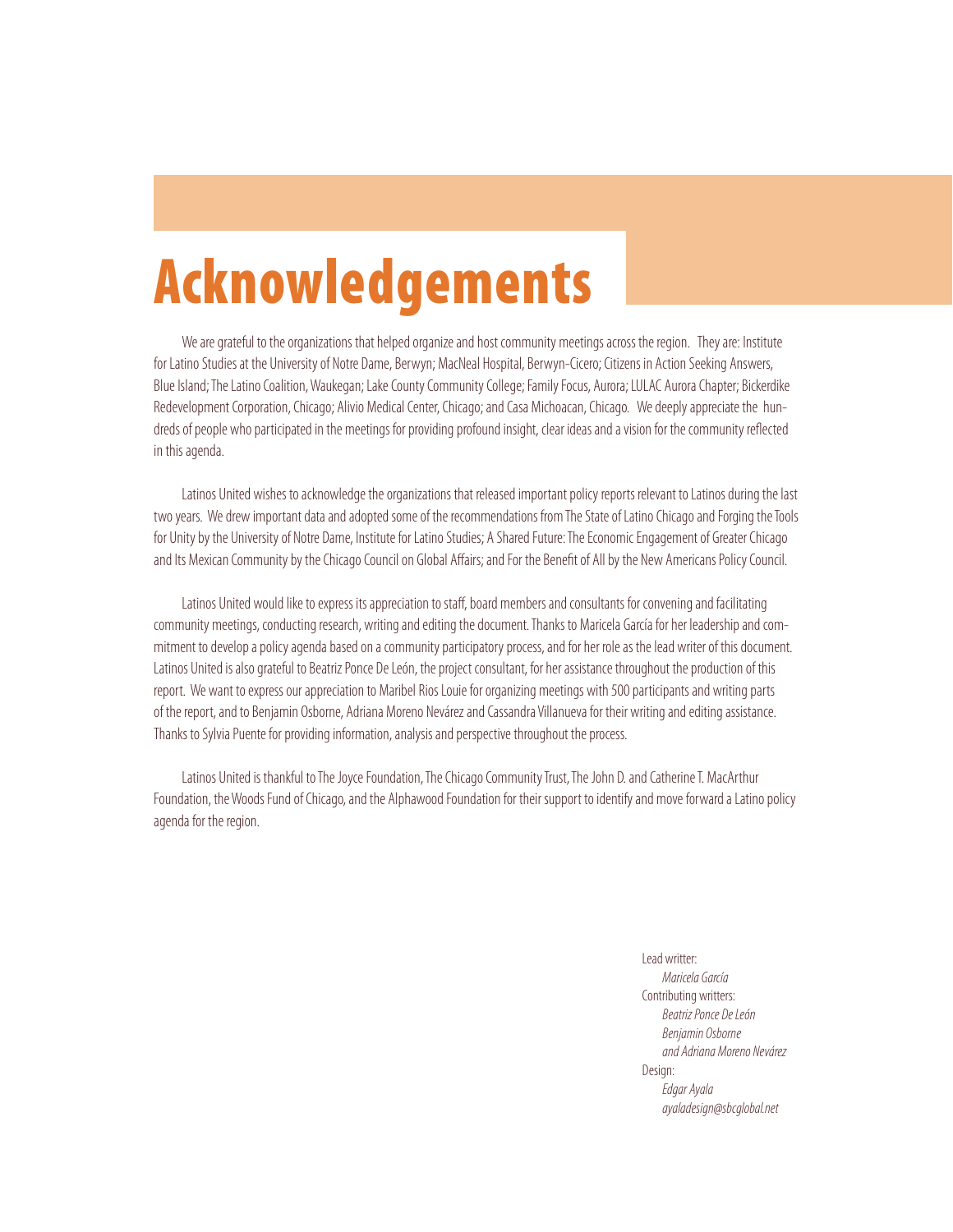# **Content**

| <b>Preface</b>                                        | 1              |
|-------------------------------------------------------|----------------|
| <b>Executive Summary</b>                              | $\overline{2}$ |
| An American Agenda from a Latino Perspective          |                |
| <b>Introduction</b>                                   | 5              |
| <b>Education</b>                                      | $\overline{7}$ |
| <b>Immigration</b>                                    | 10             |
| <b>Housing</b>                                        | 13             |
| <b>Health and Social Services</b>                     | 16             |
| <b>Workforce and Economic Development</b>             | 19             |
| <b>Community Safety</b>                               | 22             |
| <b>Leadership Development and Civic Participation</b> | 25             |
| <b>Conclusion</b>                                     | 27             |
| <b>Bibliography</b>                                   | 28             |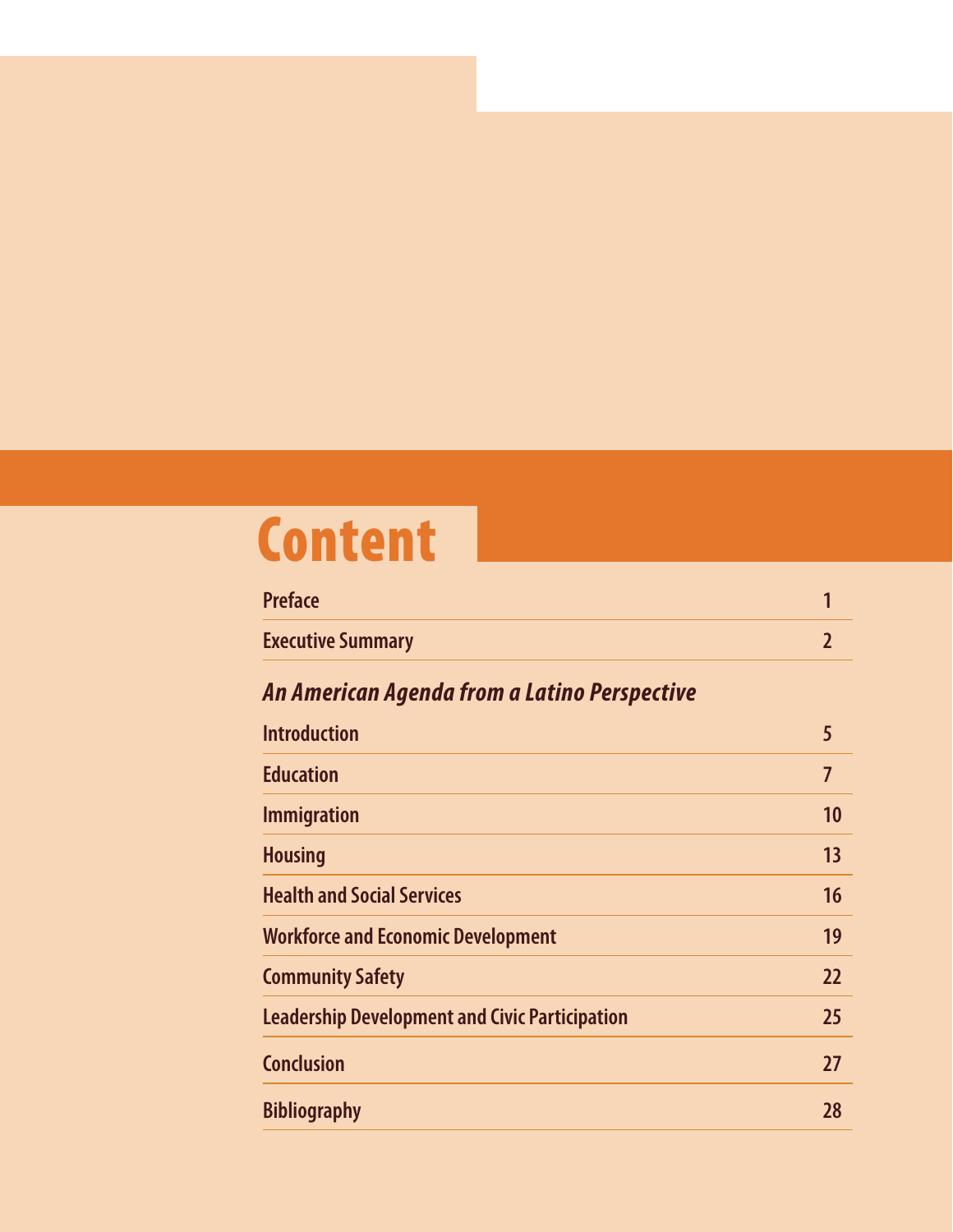## Preface

We are pleased to present in this policy agenda the voices, hopes and vision for a better future for Latinos in the Chicago metropolitan region. The findings and recommendations in this document come primarily from a series of community meetings that Latinos United convened in 2006-2007 with civic leaders, religious organizations, business, elected officials and community activists. The process of gathering more than 600 Latinos from different backgrounds to develop a policy agenda was a great exercise in civic participation.

This document also incorporates relevant recommendations from four recent reports that address Latino and immigrant issues: The State of Latino Chicago and Forging the Tools for Unity by the University of Notre Dame, Institute for Latino Studies; A Shared Future: The Economic Engagement of Greater Chicago and Its Mexican Community by the Chicago Council on Global Affairs; and For the Benefit of All by the New American Policy Council. We were pleased to find that most of the recommendations that resulted from our dialogue with regional participants dovetailed with the recommendations identified in these reports. There is a high level of agreement about the policies needed to ensure that Latinos have support and opportunities to fully participate in the social, economic and political activities of our region.

Demographic projections indicate that by 2030 Latinos will constitute one third of the total population in the Chicago region. This data prompted Latinos United to develop this American Agenda from a Latino Perspective that serves as a blueprint to achieve equality and opportunity in education, housing, health care, employment, immigration and other issues that affect the quality of life of this community. The growth of the Latino population across the nation has shifted and is now based primarily on births rather than immigration. This historic demographic realignment challenges American society to rethink the relationship it has established with Latinos. The tendency to see and treat us as foreigners who do not belong is contradicted by the fact that 90 percent of Latino children in the Chicago region are U.S. citizens by birth.<sup>1</sup>

Increasingly, the cultural and political strength, and economic competitiveness and economic growth of our country and our region will depend on the capacity of Latinos to play leadership roles. To meet this challenge, our society must make a political and ethical commitment to eliminate the barriers that prevent Latinos from achieving their full potential. New policies and a greater investment of resources are urgent to change the inadequate educational systems that fail to teach too many of our children and keep them warehoused in overcrowded, under-resourced schools.

<sup>1</sup> American Community Survey2006, provided by University of Notre Dame, Institute for Latino Studies.

A stronger sense of equity must exist in our society to address the housing issues that affect Latino families. Overcrowded housing, sub-prime loans, predatory lending and foreclosures are problems that disproportionately affect Latinos. The value of fairness must prevail in the immigration policy debate to avoid scapegoating immigrants and to find humane solutions that prevent separating U.S. born children from their parents. A comprehensive remedy must be negotiated to address a clearly broken immigration system. Parallel to a political agenda, our society must articulate a moral agenda to fulfill its obligations to the public good and to transcend the racial and ethnic tensions that prevent us from taking responsibility for one another and our collective future.

These tensions play out in all sorts of ways: for example, at a public meeting in the suburbs, a resident said Latino residents have felt pressured to remove the rosaries from their rear-view mirrors because the police were using these to identify and selectively stop drivers. These rosaries are not merely decorative but expressions of deep faith, and having to remove these religious symbols leaves many with a strong feeling of vulnerability. Latinos feel blamed for everything wrong that happens in society. Families worry about the impact that this environment has in the development and self esteem of their children.

The hundreds of people who participated in our meeting reminded us of the tremendous strength and resilience of our community and confirmed the values that unite Latinos: devotion to family, hard work, strong faith and community solidarity. Above all we are reminded of the unyielding hope for a better future for their children. Over and over meeting participants told us that *nuestros niños son nuestro futuro*, our children are our future and we must do everything to protect and educate them. Latinos are committed to their families, their communities and to this country. They have their hands extended to reach out to the rest of America. The policy agenda we are presenting here "*An American Agenda from a Latino Perspective*" is a collective document to share with America what the Latino community needs and can offer in order to prosper and thrive. This is our way of saying: outsiders no more. This is our land, the sacred place where the umbilical cords of our children are buried. Our future is intertwined with the rest of the American family in the pursuit of freedom, happiness, fairness and equity for all. We look forward to continued and new partnerships and collaborations to make this vision a reality

Maricela García **Maricela García** Jesús García Executive Director **Board President**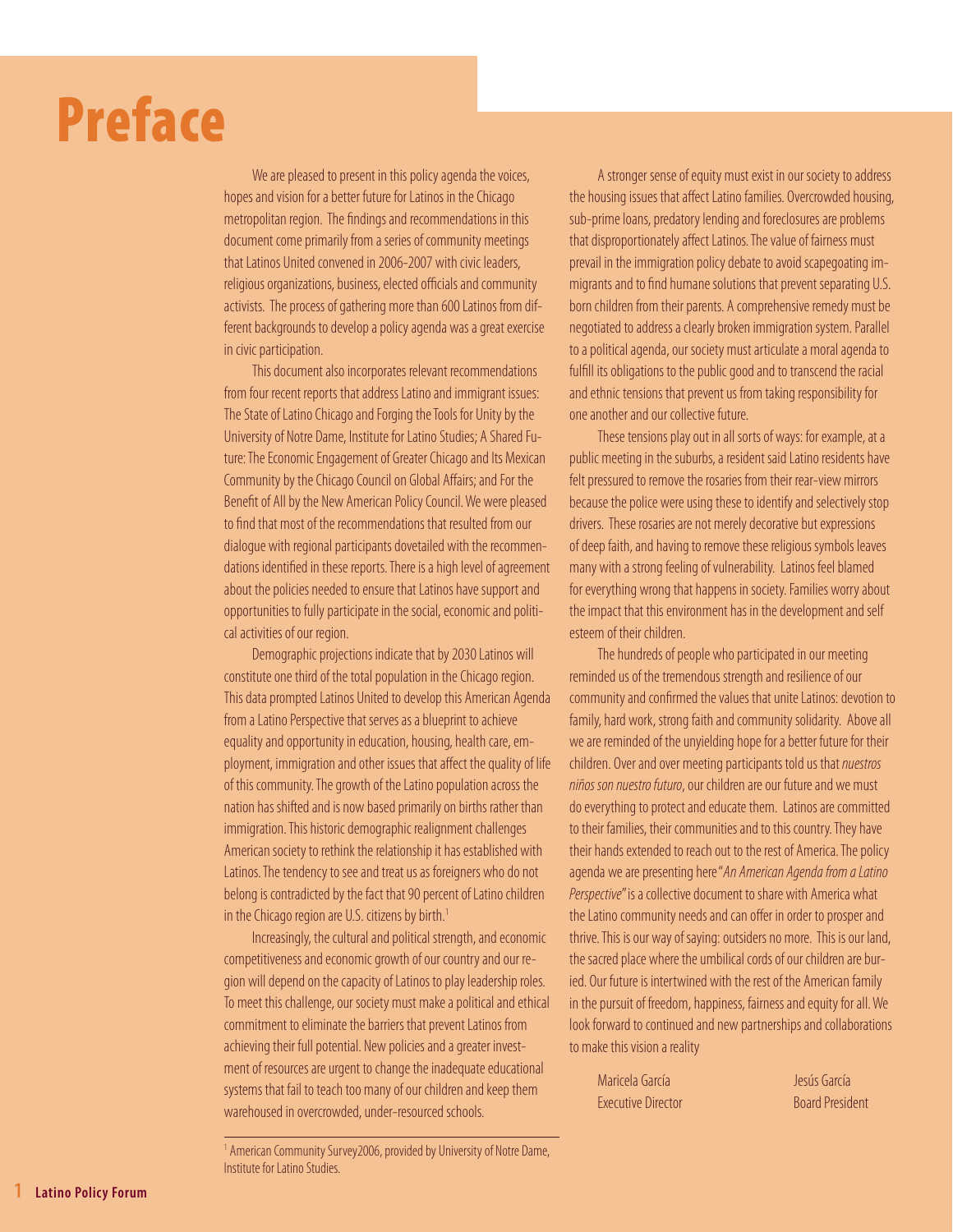#### Executive Summary

#### Introduction

*The American Agenda from a Latino Perspective* reflects the voices, hopes and vision for a better future for Latinos and the Chicago metropolitan region. The analysis and recommendations come primarily from a series of community meetings that Latinos United convened in 2006-2007 with more than 600 civic leaders, religious organizations, businesses, elected officials, and community activists. This document also incorporates relevant recommendations from four recent reports that address Latino and immigrant issues: The State of Latino Chicago and Forging the Tools for Unity by the University of Notre Dame, Institute for Latino Studies; A Shared Future by the Chicago Council on Global Affairs; and For the Benefit of All by the New Americans Policy Council.

Latinos have a long history in the Chicago region. From the early19th century to the present, large numbers of Latinos have been part of the social and economic fabric of the city. At 1.7 million, the Latino population in the region is the third largest in the United States. In addition, the economic contributions of Latinos in the region cannot be overlooked. Illinois ranked 5th highest in Latino buying power at \$34.8 billion in 2006 and in the metropolitan Chicago region, Latinos have a combined household income of more than \$20 billion.

The hundreds of people who participated in our meetings reminded us, through their personal stories, of the tremendous strength and resilience of the Latino community and confirmed the values that unite Latinos: devotion to family, hard work, strong faith, and community solidarity. The challenges discussed in this report are presented as specific to the Latino community; however, the policy and program directions proposed in seven areas are universal and can make a difference for all Americans: education, immigration, housing, health and social services, workforce and economic development, community safety, and leadership development and civic participation. Our hope is that this *American Agenda from a Latino Perspective* serves as an advocacy tool for Latinos and as an invitation to other communities to pursue together opportunity, equity, and prosperity for all.

#### **Education**

Latino students must have access to an educational system that not only prepares them to be economically productive members of society, but also prepares them for a lifetime of civic participation. Today, 90% of Latino children in the Chicago metro region were born in the U.S. and they will be among our future teachers, engineers, and leaders. Their bilingual and bicultural skills will be critical to Chicago's workforce — locally, nationally, and internationally — and they must be adequately prepared by our school systems to compete in the local and global labor market. Yet, Latino students face obstacles in obtaining quality early and primary education, and the patterns of underachievement rooted in the lack of early childhood education follow Latino students into and beyond high school. Regionally, only 53% of Latinos who enter high school graduate four years later. In addition, only 31% of Latino students who graduate from high school will complete college within six years.

Education was overwhelmingly the greatest concern of Latino participants in our regional conversations. They expressed deep frustration about the failure of Chicago Public Schools and, increasingly, suburban districts to educate many Latino children, as demonstrated by high school dropout rates, low academic performance, and the low number of Latino students who are prepared for and enroll in college. The major barriers identified during the meetings were lack of facilities for preschool programs, overcrowded and under resourced schools, and teachers and administrators that lack understanding and skills to effectively motivate and teach Latino students and engage their parents. They also emphasized the need for culturally relevant curriculum, scholarships, mentoring, and parent involvement in the college application process.

#### Highlighted Recommendations

- State legislators should make Preschool For All, Head Start and other quality early childhood education programs more accessible to Latino children by allocating capital funds to build facilities in underserved Latino neighborhoods and by allocating resources to provide affordable full day programs to parents who are employed with non-traditional work schedules.
- The state should allocate funds to create cohorts and provide scholarships to expand the pool of trained and qualified bilingual/bicultural teachers and administrators for early childhood education, elementary, and high school. Within this, it is necessary that foundations, businesses, and schools create a Latino Future Educators Fund to encourage Latinos to become bilingual/bicultural teachers and principals through targeted scholarships and other financial and academic support.
- Educational institutions need to conduct appropriate and vigorous outreach activities to ensure parent and community participation in leadership roles within city and suburban schools to improve educational outcomes for Latino students.
- Schools should have an articulated plan of action to mentor and support Latino students to graduate from high school and pursue higher education. As part of this effort, high school counselors should coordinate with university and college representatives to disseminate more widely information among Latino parents about the importance of college education and support them throughout the application process.
- School districts should partner with regional universities to develop culturally relevant, bilingual training programs for future teachers and develop continuing education programs for existing teachers to make education more relevant to Latino students as a means of increasing academic success and retention.

#### Immigration

Nearly 70% of Latinos are U.S. citizens and 90% of Latino children are born in the U.S., yet the general perception in American society is that most Latinos are immigrants and most immigrants are undocumented. The controversy around the immigration debate has become the biggest obstacle to discuss a broader Latino policy agenda. A new generation of comprehensive immigration policies is needed to support family unity, meet the labor needs of the U.S. economy, and strengthen national security. Failed attempts in Congress to fix the immigration system have prompted some local governments to propose harsh anti-immigrant ordinances intended to limit access to housing, education, and services. Policies and programs to support the integration of immigrants into the social, economic, and political fabric of the U.S. are necessary at the federal, state and local levels.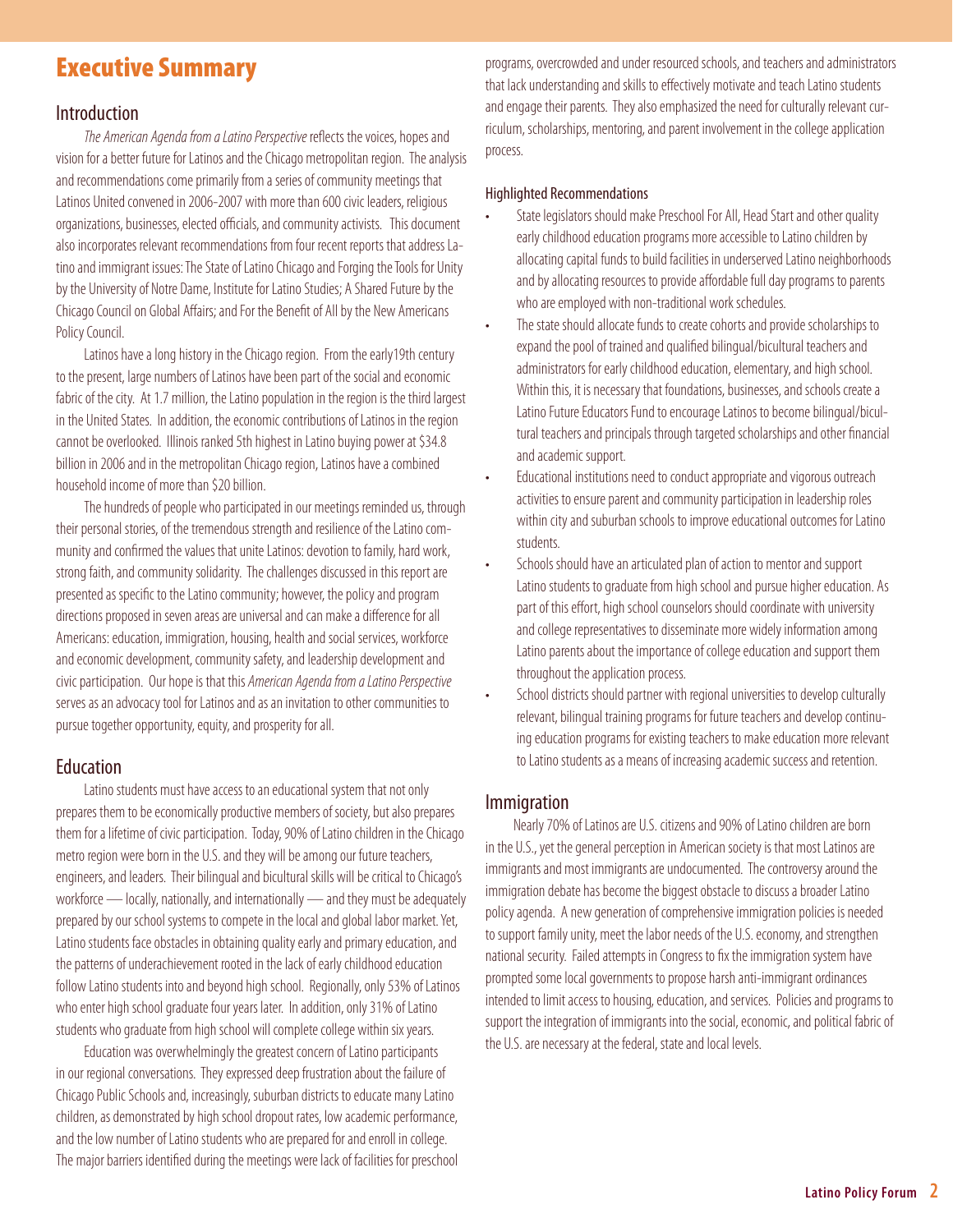Participants felt strongly that changes in immigration policy should support the incorporation of newcomers into U.S. society. Integration policies are essential to provide long-term stability for Latino families. Participants recommended that the U.S. Congress pass legislation to allow families the opportunity to stay together by creating a path for most undocumented immigrants to obtain legal permanent residence and creating a work visa program. Participants reported increasing anti-immigrant sentiments and discriminatory practices in their communities and recommended counteracting them by educating the American public about the contributions of immigrants and Latinos.

#### Highlighted Recommendations

- Businesses, community organizations, and religious institutions should take the lead in urging Congress to pass a new generation of immigration legislation that will repair the broken immigration system. These policies must allow current undocumented immigrants to access opportunities to obtain legal permanent residency, establish a work visa program to meet the needs of the economy, and shorten the waiting period to receive family immigration visas.
- Local governments and institutions need to provide information to immigrants about how local institutions work and the rules and regulations that govern community life in areas such as housing, health, and education to successfully integrate newcomers into their communities.
- Community colleges, community-based organizations and other stakeholders should expand opportunities for immigrants to learn English by providing classes at times and locations that are convenient and accessible. Employerbased programs and incentives also can make it easier for Latinos to take advantage of opportunities to learn English.

#### Housing

Latinos share the American Dream of becoming homeowners. But housing affordability, overcrowding, and predatory lending remain big obstacles for Latino families. More than half of Latino households in the Chicago region own their homes, yet they are still considerably below the 79 % rate for white households in the region. Considering that homeownership is the primary vehicle for wealth accumulation for many Latinos, the lack of affordable housing and the increase in foreclosure rates among Latinos threaten the economic stability of many Latino families. Latinos are suffering a disproportionate burden in default and foreclosure rates throughout the United States.

Participants were most concerned about affordable housing, overcrowding, housing discrimination, and the foreclosure crisis. They stressed the importance of government interventions such as set-asides in new affordable developments. Participants noted that many families are forced to double up to afford rent or a mortgage and also often open their homes to extended family members who might otherwise become homeless. They were concerned about current trends of selective code enforcement by local municipalities to reduce the number of family members allowed to live in a household–actions that seem to target Latinos. They were also concerned about the institutional response to the foreclosure crisis that has restricted the flexibility of borrowing, making it harder for Latinos to keep or purchase their homes.

#### Highlighted Recommendations

- Municipalities should address explicitly Latino housing needs in their housing action plan, especially the availability of workforce housing. In addition, other affordable housing initiatives to be advanced include: employer-assisted housing programs, set-aside housing programs, affordable housing trust funds, and the expansion of first-time homebuyer assistance programs.
- Housing design for new and existing homes should conform to the household characteristics of extended families. Municipalities should carefully reconsider occupancy codes and collaborate with independent entities that can monitor a city's fair housing practices.
- Municipalities should provide locally based community mediation services to allow residents to resolve conflicts with their neighbors. Municipalities also should develop a model occupancy ordinance and enforcement mechanisms that ensure fairness and address the economic, cultural, and life-cycle factors involved in overcrowding.
- Community-based organizations and financial institutions should partner to increase families' financial literacy regarding the benefits and challenges of homeownership, maximizing their investments, and preventing foreclosures and predatory lending practices.

#### Health and Social Services

Latinos are a generally healthy population despite being the racial/ethnic group least likely to have health insurance in the U.S. This paradox is partly due to protective cultural and behavioral factors brought by Latino immigrants from their native countries. Over time, however, these protective factors are diminished as immigrants adopt more American lifestyle habits. The health status of Latinos also is affected by socioeconomic and environmental factors leading to health disparities. The U.S. Health Resources and Services Administration has found that compared to whites, minority communities have higher incidences of chronic diseases, higher mortality rates, and poorer health outcomes.

Participants noted that many suburban communities, and some city neighborhoods, lack the health and social services infrastructure to meet the needs of the Latino community. This is due to a lack of resources and not enough bilingual and bicultural service providers. They were particularly concerned about untreated depression, alcoholism and other mental illness; an increasing epidemic of diabetes, asthma and childhood obesity; the evolving needs of Latino elderly and those who care for them; and the lack of respite care and other services for Latinos with disabilities. Most of these health problems are preventable but will require resources for culturally competent health and social services and opportunities for healthier lifestyles.

#### Highlighted Recommendations

- Until federal policy provides health insurance for everyone, the state must implement programs and policies that ensure all residents of Illinois can access affordable and quality health insurance coverage as a matter of public health.
- Corporate, private, and hospital foundations should partner with high schools, local community colleges, universities, and health care institutions to develop programs that recruit and train bicultural and bilingual health professionals.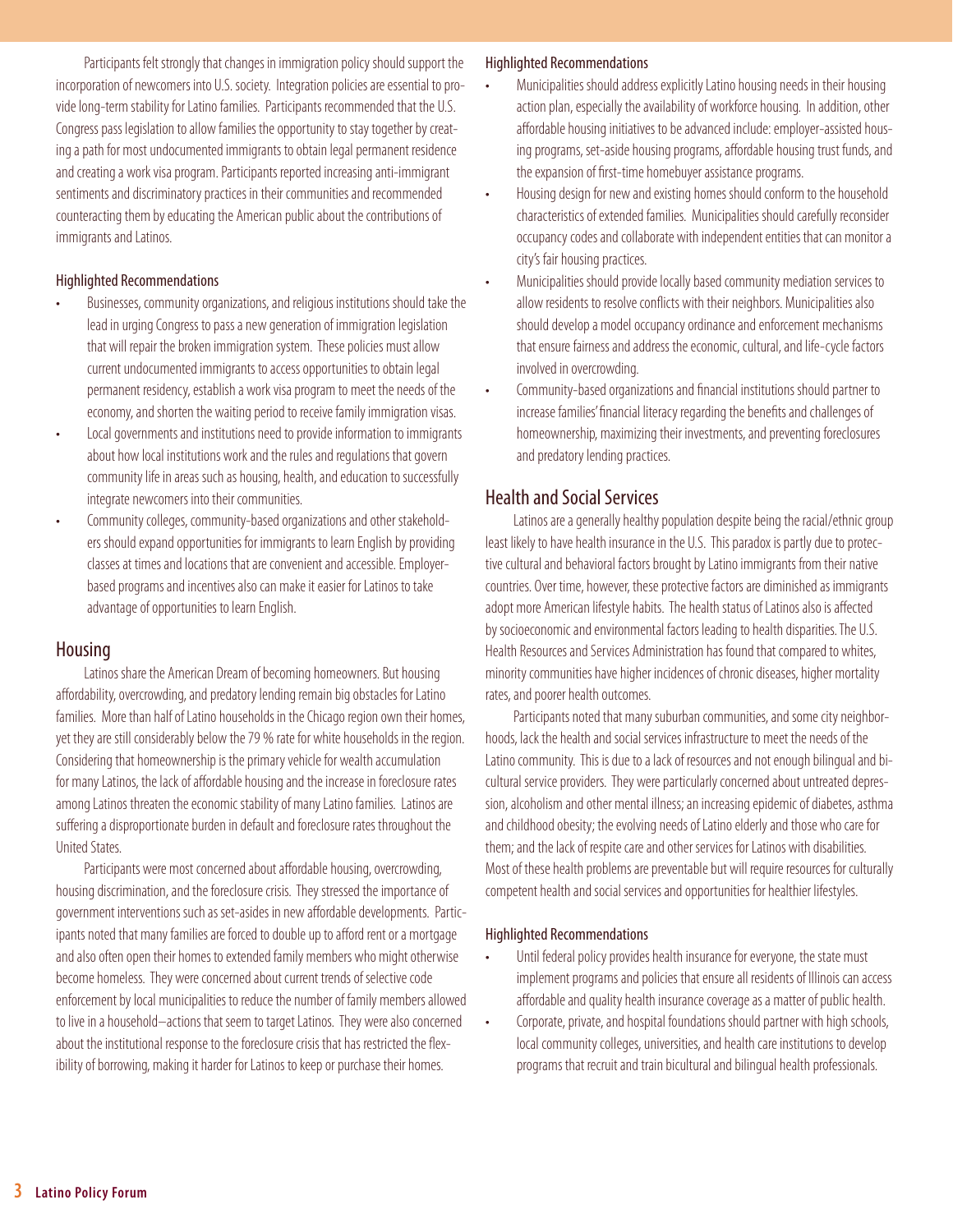- Community-based organizations and mental heath programs should increase the availability of culturally and linguistically appropriate counseling programs to address depression and other mental health issues that impact many Latinos, particularly immigrants, due to separation from family, social alienation, and difficulties adjusting to their new communities.
- Community-based organizations and community clinics should expand community education programs that increase health literacy, healthy behaviors, and access to appropriate health care services.

#### Workforce and Economic Development

Latinos are a major force in the economy of Illinois and indeed the entire country. Nearly 10% of the region's total household income and nearly 15% of the state's labor force was attributable to the Latino community in 2004. Illinois ranked 5th highest in Latino buying power at \$34.8 billion in 2006, and in the metropolitan Chicago region Latinos have a combined household income of more than \$20 billion. Latinos are responsible for approximately "40,000 Latino-owned businesses that generated more than \$7.5 billion in 2002 revenues." As companies face serious challenges in replacing a retiring workforce, the viability of our regional economy increasingly will be dependent upon a skilled Latino workforce. However, without a concerted effort for educational opportunities and workforce, Latinos will continue to be at the bottom of the economic ladder.

Participants emphasized that opportunities for well-paying employment and a good career ladder are critical to Latinos of all income levels, particularly for the incumbent workforce, if they are to access healthcare, attain homeownership, and afford a college education for their children. They expressed the need for a communitywide strategy to provide a variety of training and educational experiences, promoting continuous education and self-improvement including GED, English classes, and technology literacy to close the digital divide. Participants were concerned about workplace safety and stressed that workers need to be better informed about labor rights and laws.

#### Highlighted Recommendations

- Public and private funds should be increased to promote adult education programs that help Latinos earn their GED, attend English-language classes, and access information technology training that will provide a foundation for continued skill development and opportunities for upward mobility.
- Business, private foundations, government, labor and community-based organizations should increase funding and form partnerships to provide holistic job training that is inclusive of the incumbent workforce leading to opportunities for practical career ladders in projected growth economic sectors such as the service industry, education, health, transportation, skilled manufacturing, and transportation.
- State and professional accreditation organizations should establish a system for accreditation of skills acquired in other countries, to allow for an increase of qualified bilingual staff in industries currently struggling to meet a growing Latino population and build upon already acquired professional skills.
- Latino entrepreneurs should partner with private investors, banks, and government agencies to expand their businesses through venture capital and shared equity. At the same time, municipalities should support Latino entrepreneurship by offering technical assistance, and providing financial education.

#### Community Safety

Not only are Latinos, including youth, overrepresented in the criminal justice system, they also are treated more harshly than non-Latino whites, even when they are charged with the same types of offenses. According to the Illinois Criminal Justice Information Authority (2003), Latino youth were detained in Illinois at twice the rate of their white counterparts, and were committed to the Illinois Department of Corrections at a rate 45% greater than white youth. Targeted enforcement, mistreatment, language barriers, and biased decision-making erode community safety, trust, and relationships with law enforcement. Racial profiling by law enforcement has added implications for Latinos because it can result in deportation and separation of families.

 Participants expressed a need to strengthen relationships with law enforcement and the juvenile justice system in order to address the root causes of crime and violence and decrease the overrepresentation of Latinos in both the adult and juvenile justice systems. They are concerned that public safety is jeopardized when Latinos fear harassment and abuse by the police and, therefore, become unlikely to seek police help, report crime, or otherwise cooperate with law enforcement. Many participants pointed out that the increasing anti-immigrant sentiment in their communities often results in discriminatory practices toward Latinos and that new policies that allow local police departments to enforce federal immigration laws will have a significant negative impact on Latino communities, inevitably resulting in higher levels of racial profiling, police misconduct, and other civil rights violations.

#### Highlighted Recommendations

- Bring together local leaders, community organizations, police, educators, and church leaders to develop a comprehensive strategy that addresses community safety and community cohesion. With the ability to provide a vast array of culturally and linguistically competent services throughout Chicago, Latino community-based organizations and leaders are ready to build a partnership for public safety that leverages available resources to sustain and strengthen prevention, intervention, aftercare, and reintegration services.
- The number of culturally competent Latino and bilingual professionals in state and local criminal justice agencies should be increased. When the system is more "user-friendly," the goals of fairness and justice are more likely to be achieved. This can be done by recruiting, hiring, and training more attorneys, public defenders, and advocates who are Latino, or who speak Spanish and are culturally competent, to direct and conduct services for Latinos; and by ensuring that numbers of Latino employees at all levels closely reflect the numbers of Latinos served by criminal justice agencies, both public and private.
- Work more closely with community-based organizations for prevention, intervention, aftercare, and as alternatives to incarceration for low-level, nonviolent offenders. Currently, the Latino community is severely under-utilized as the first best defense for preventing and addressing crime and violence when it occurs. The Latino community has a vested interested in reducing crime, since we are also many times the victim.
- School districts and community-based organizations should work together to ensure that there are after-school and recreational activities, and youth leadership development to keep children and adolescents involved and motivated to succeed. Such approaches provide alternatives to gang affiliation.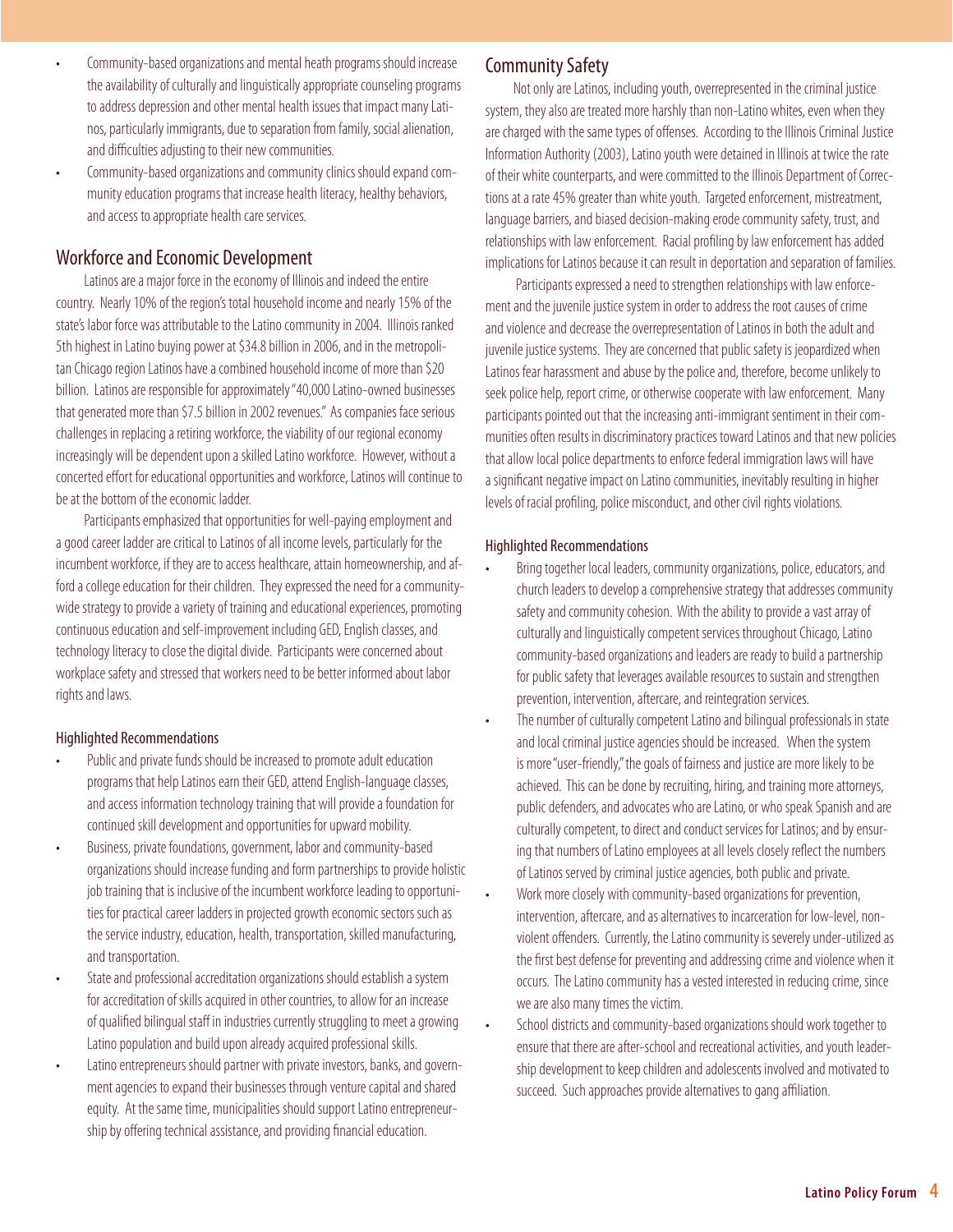#### Leadership Development and Civic Participation

The Latino community must achieve sustainable, proportionate civic participation while broadening the social agenda for equality and opportunity for all Americans. To do this, Latinos must continue to develop strong leadership skills to advocate on their own behalf and participate in the decision-making processes that affect their quality of life. Despite low voter registration rates, those Latinos who are registered do vote in high numbers. The number of elected Latino officials in municipal, county, and state government has increased steadily in recent years due to coalition-building and changing demographics, and in 2003 Latino state legislators organized the first Latino Caucus in Illinois. Young Latinos must receive the mentoring and leadership training necessary to earn positions of power in community organizations and governmental institutions for the benefit of all communities.

Regional conversation participants emphasized that without more Latino leadership development opportunities and an increase in civic participation, local municipalities and state agencies most likely will continue to ignore the needs of this growing population. Greater participation by Latinos in key decision-making positions will enable Latinos to address critical issues such as education, jobs, affordable housing, and transportation, which are critical to the Latino community and to the region as a whole.

#### Highlighted Recommendations

- Chicago businesses, cultural institutions, universities, media outlets, philanthropic organizations and corporations should examine the make up of their boards and develop plans to incorporate Latino leaders to reflect better the demographics of the region.
- Latino organizations should step up their efforts to engage in voter registration, education, and mobilization to increase the participation of Latinos in the electoral process and to build the political power by identifying, training and supporting Latino candidates for local school councils, suburban school boards, planning and zoning boards, and higher public office that represent the interests of the Latino community.
- Municipal leaders should increase outreach efforts and work collaboratively with existing institutions to increase civic participation among foreign- and native-born Latinos and take a proactive, long-term approach to appointing them to various city boards and commissions.

#### Conclusion

The dreams of Latinos are the dreams of all Americans. Access to quality education and health care, well-paying employment, and political enfranchisement are expected by every American. The policy agenda we present here *An American Agenda from a Latino Perspective* is a collective document to share with the Chicago region and the country about what the Latino community needs, and can do, in partnership with the rest of America, in order to prosper and thrive. This is our way of saying: outsiders no more. Our future is intertwined with the rest of the American family in the pursuit of freedom, happiness, fairness and equity for all. We look forward to continued and new partnerships and collaborations to make this vision a reality.

## An American Agenda from a Latino **Perspective**

### **Latino Policy Forum**

### Introduction

Latinos have a long history in the Chicago region. From the early19th century to the present, large numbers of Mexican, Puerto Rican, and recently South and Central American immigrants have been part of the economic and social fabric of the city. Like other migrants, they've come looking for work and other opportunities for their families, or seeking refuge from political turmoil. Decisions to migrate to Chicago have been pushed and pulled by the forces of global economics, violent political turmoil, U.S. immigration policy, and globalization. And decisions to stay have depended on the availability of educational, economic, social and cultural opportunities to achieve the American dream that Latinos have found in the Chicago region.

Today, the Latino population in the Chicago metropolitan region is the third largest in the United States. At 1.7 million, Latinos are the largest ethnic group in the region and account for one-fifth of the total population. Almost 80% of all Chicagoarea Latinos are of Mexican descent and, perhaps surprisingly, more than half, 55%, live in the suburbs.<sup>2</sup> Much of this Latino population growth was experienced in the 1990s, when the annual rate of the 1970s and 1980s doubled.<sup>3</sup>

While immigration has been the principal factor in the expansion of the Latino community, in recent years this growth mostly has been due to U.S. births. Between 2004 and 2006, 72% of the increase of the Latino population was due to an increase in the number of Latino children born here.<sup>4</sup> Latinos are a young population with high birth rates, and this trend is expected to continue.

Latinos are projected to become one-third of the total population in the Chicago region by 2030.<sup>5</sup> The children of today's Latinos will be the workers, leaders and taxpayers of tomorrow. Investing in them and their parents is critical to ensuring Chicago's future as a prosperous metropolitan region.

The expansion of the Latino community has had an impact upon both the city and suburbs, in both positive and challenging ways. While local municipalities, many unfamiliar with Latino or immigrant communities, are challenged to meet their health, human services, and educational needs, Latinos' economic contributions cannot be overlooked: Latino entrepreneurs play an essential role in the economic and social development of many communities in the state of Illinois. Latino entrepreneurs contribute towards the stimulation of business growth and employment which in turn adds to the vitality of commercial centers and surrounding neighborhoods. Nationally, the buying power of Latinos is expected to reach over \$1.2 trillion by 2011.<sup>6</sup> In Illinois, the approximately 40,000 Latino-owed businesses generated more than \$7.5 billion in revenues in 2002 and in the Chicago region the combined household

6 Selig Center for Economic Growth, Terry College of Business, The University of Georgia, June 2006.

<sup>&</sup>lt;sup>2</sup> American Community Survey 2006, provided by University of Notre Dame Institute for Latino Studies. <sup>3</sup> Ready & Brown-Gort, (2005), p.7.

 <sup>4</sup> Alejo & Puente, (2007).

<sup>&</sup>lt;sup>5</sup> Northeastern Illinois Planning Commission (2005).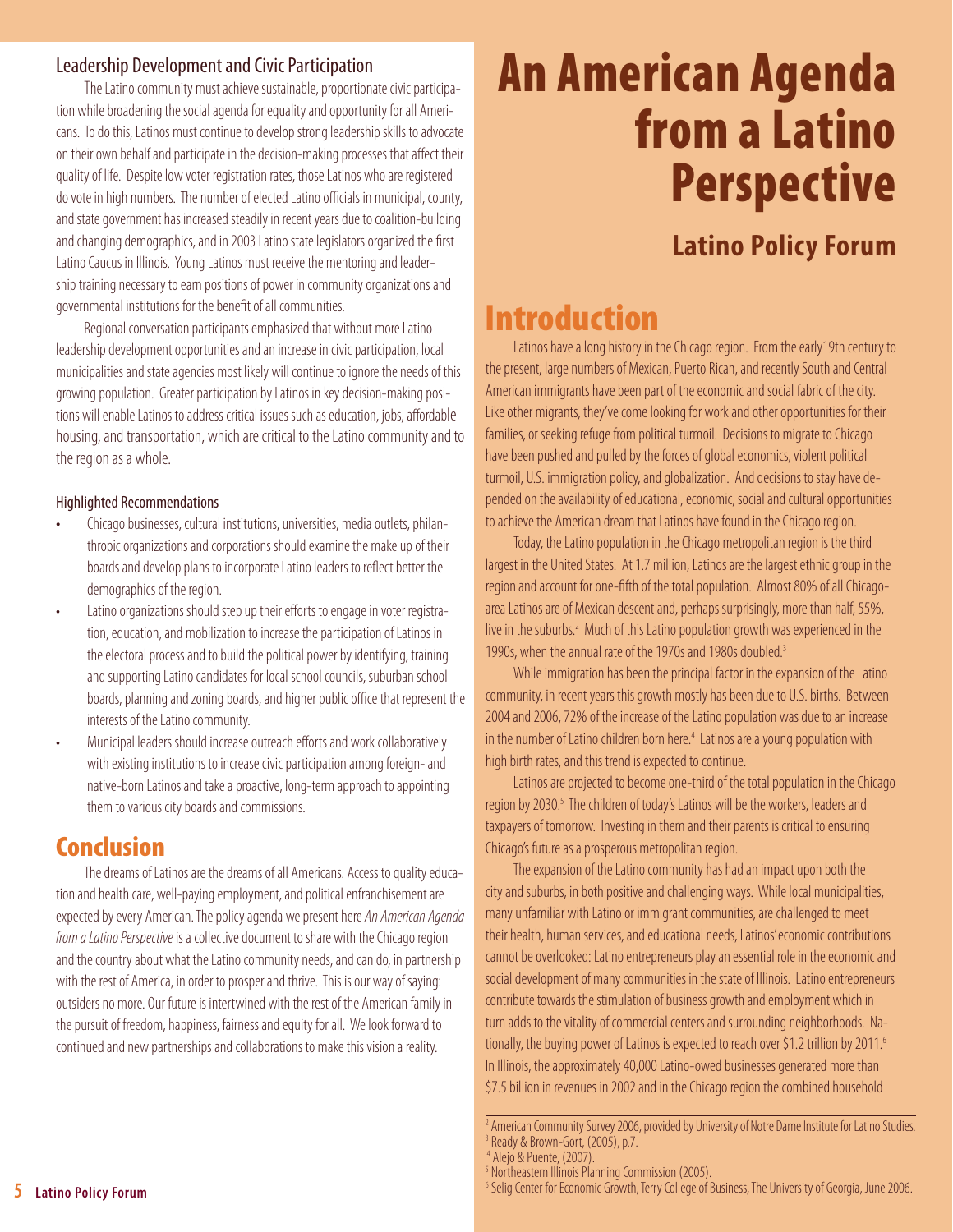income of Latinos was \$20 billion.<sup>7</sup> Latinos account for 15% of the state's labor force and their bilingual and bicultural skills are valuable assets increasingly in this diverse business environment and global economy.

In addition to significant economic contributions, Latino core values of family unity, hard work, and community solidarity strengthen the society as a whole. Among Latinos, personal decisions about where to work, live, go to college, how to spend leisure time, and how to spend their earnings, are generally made within the context of family relationships and family unity.

#### From Numbers to Action

As Latinos have settled in the region, they have engaged in a variety of activities and social actions to improve the quality of their lives, creating opportunities for their community to live well while contributing to the economic and social vitality of our region: the Mexican Mutual Benefit Societies of the 1930s, the eruption of the 1966 Division Street Riots, recent pro-immigration marches, and the establishment of numerous Latino-led community organizations, policy institutions, and government offices.

Many Latinos have been a force in creating solutions to the social justice issues holding our community back such as the ineffective U.S. immigration system, limited political power, violence, health concerns, inadequate educational opportunities, concentration in low-wage jobs, and discrimination in housing and work. Over the years, Latinos have struggled together with other immigrants, people of color, and the working poor of all ethnicities to raise awareness and understanding about these issues among decision-makers. Latino leaders have partnered with non-Latino leaders to create solutions that support economic and social stability among parents and other wage earners in a family, giving children a better chance of obtaining an education and participating in activities that will prepare them to be productive adults. The challenges discussed in this report are presented as specific to the Latino community; however, the solutions are universal and can make a difference for Americans of all ethnicities and socioeconomic backgrounds.

The Latino Agenda being put forth in this document is in fact *An American agenda from a Latino Perspective*. It builds on the past efforts of Latino activism in Chicago and incorporates the proactive dialogue on immigrant integration that has taken place locally among Chicagoans of all backgrounds as a result of the national immigration debate. The policy and program directions proposed in this Latino Agenda were developed primarily by Latinos in collaboration with non-Latino leaders and policy makers. They encompass the thinking and strategizing of individuals convened by Latinos United, the Chicago Council on Global Affairs, the New Americans Policy Council, and the Institute for Latino Studies of the University of Notre Dame in separate efforts over the last three years.

This document is the culmination of a two-year process that included meetings across the Chicago metropolitan region with more than 600 Latinos representing various sectors including business, mutual aid societies and civic associations, social services, religious organizations, and elected officials. The first round of meetings in 2006 focused on identifying the issues that impact the quality of life of Latinos. We compiled this information and produced a policy document for further discussion. During the same period, other relevant reports were released by the Institute for Latino Studies of the University of Notre Dame, the Chicago Council on Global Affairs, and the New American Policy Council. We integrated the recommendations from these reports that were relevant for the development of a Latino policy agenda into our document. Subsequently, we convened a final round of community meetings to present and discuss the comprehensive policy document and to receive final comments and recommendations from the community. We believe that this inclusive community process created a document rooted in needs and aspirations of Latinos across the region. We heard the enormous challenges that the community faces, but we were also inspired by the strong sense of hope and determination that characterize Latinos.

The meetings usually went over time because of the interest of the participants to talk about issues and solutions to improve the quality of life of the community. We collected extensive information but, in the end, the most efficient means of representing the broad interests of the Latino community as expressed within the community meetings was to organize these interests into the following seven categories: education, immigration, housing, health and social services, workforce and economic development, community safety, and leadership development and civic participation. Education was identified at every meeting as the most important issue. It would have been possible to present a separate agenda on education because of the volume of information and recommendations that community members provided. It is clear that there are more issues that impact the quality of life of Latinos; however, the ones presented in this agenda surfaced as priorities during the community consultation process that Latinos United implemented. It was evident during these gatherings that Latinos are interested in policy matters and want to participate in advocacy activities to improve conditions in their communities and opportunities for their children.

We recognize that the realization of the American Dream and the full integration of the Latino community into mainstream American society will require partnerships and collaborative work on the part of Latino and non-Latino leaders, local and state policymakers, community institutions, and service providers. This will require the implementation of policies that mitigate disparities while ensuring access to resources and programs that support Latinos in their development. This also will take greater and deeper political participation by Latinos as elected officials, voters, and civic leaders in order to have an impact upon policy decisions that affect our community. Our hope is that this American Agenda from a Latino Perspective serves as a tool for Latinos and our partners to set priorities and generate the resources and will needed to make a difference for Latinos today, and for all residents of metropolitan Chicago in the future.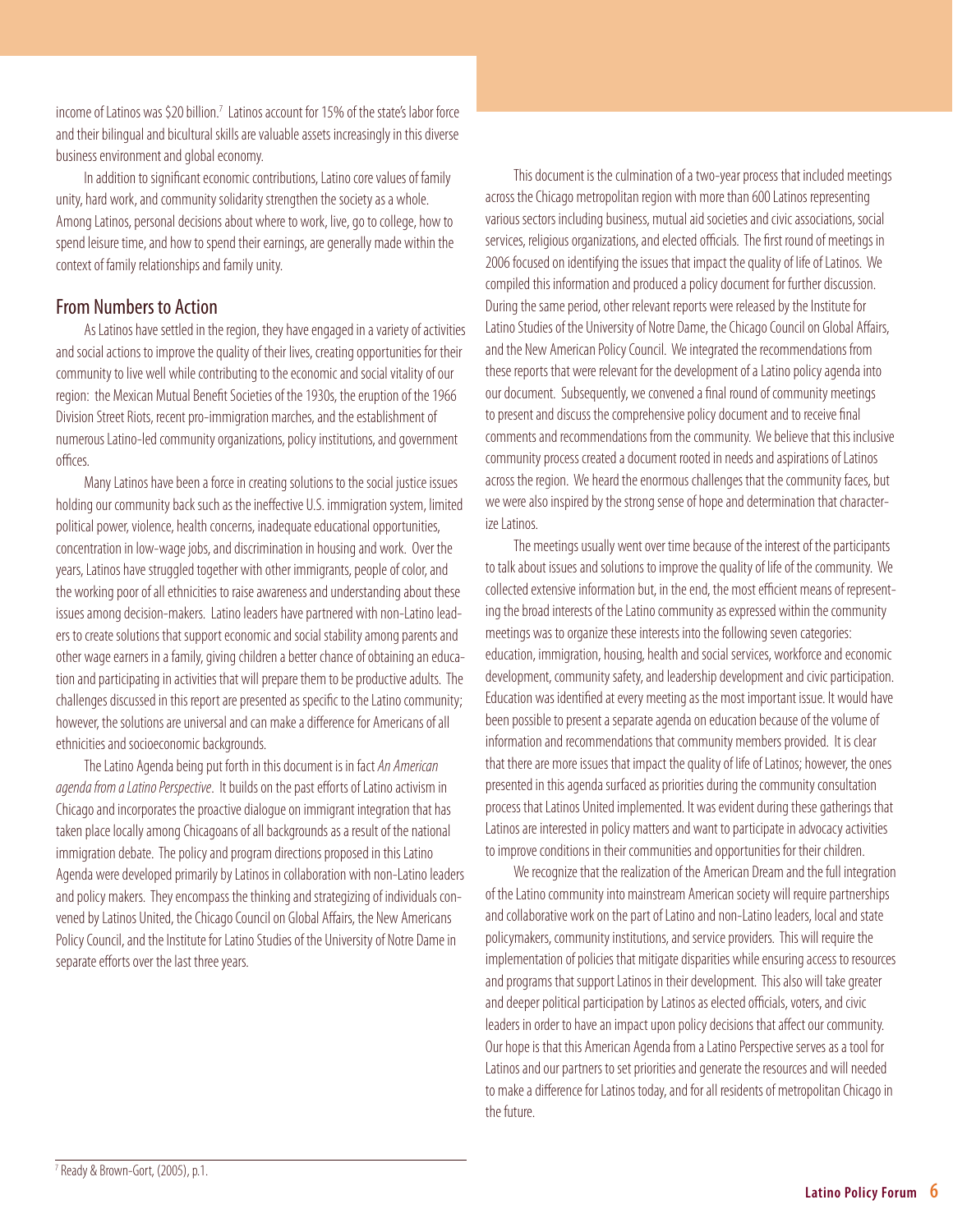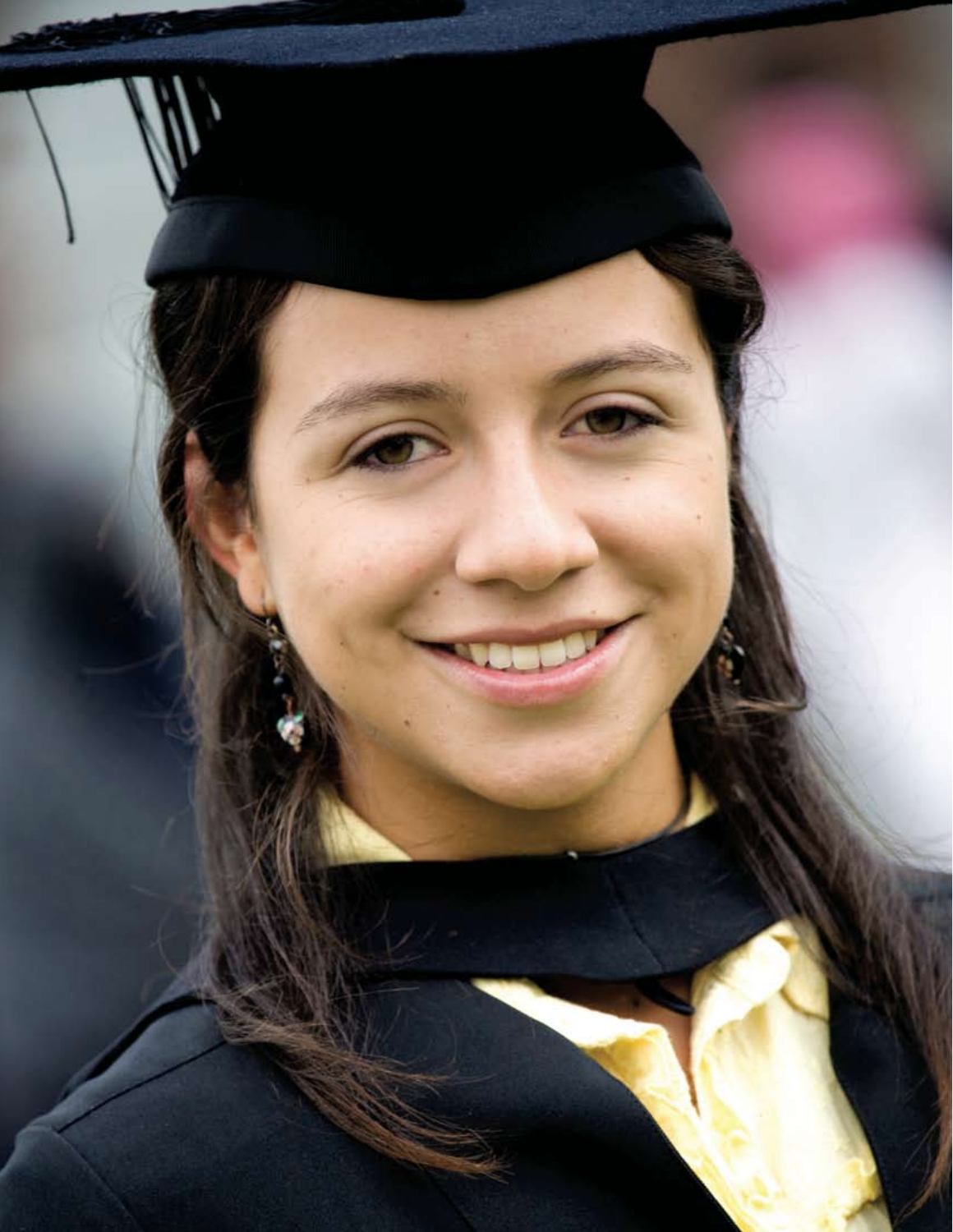# Education

#### **Context**

Education long has been recognized as an important tool for both bringing about economic prosperity and ensuring greater participation in democratic institutions. An educated populace is an empowered populace, yet education does not simply mean learning math, spelling and science. Education also includes knowledge about one's environment, culture, democracy, economics, justice, and sociopolitical realities. Latino students must have access to an educational system that not only prepares them to be economically productive members of society, but also empowers them to uphold the fundamental values and principles of democracy and prepares them for a lifetime of civic participation.

The bilingual and bicultural skills of Latino children are a great asset for the region's competitive potential within the international economy. Latino will be among our future teachers, engineers, nurses, laborers, and leaders. Their earnings will be important to sustain local businesses, the municipal and state tax base as well as federal entitlement programs, and the ongoing viability of pension plans. Their bilingual, bicultural skills will be critical to Chicago's workforce — locally, nationally, and internationally — and they must be adequately prepared by our school system to compete in the local and global labor market. Today, 90% of Latino children in the Chicago metro region were born in the  $U.S.^8$  Considering that these children are U.S. citizens, more than ever the hopes and aspirations of Latino families and youth are those of every American: a life of opportunity, prosperity and dignity. The future prosperity of the Latino community and the Chicago metropolitan region undoubtedly will be measured by the ability of educational institutions to successfully prepare Latino children with the skills and knowledge necessary for the challenges of the 21st century.



Yet Latino students face obstacles in obtaining culturally relevant early and primary education, and the patterns of underachievement rooted in the lack of early childhood education follow Latino students into and beyond high school. There is extensive evidence that the differences in achievement between Latinos and whites, whether measured by standardized tests or school grades, have their foundations in the infant/toddler and preschooler period.9 These patterns of Latino underachievement are signifiers of an educational system that has failed to serve its population. Regionally, only 53% of Latinos who enter high school graduate four years later.10 In addition, only 31% of Latino students who graduate from high school will complete college within six years.<sup>11</sup> In the city of Chicago, more than 6,000 Latino preschool children are on waiting lists, largely due to the lack of space in public schools' pre-K programs.12 We must give parents the appropriate tools to support learning at home and at school, to help them break these patterns, and contribute to the socioeconomic success of the region.

To construct a comprehensive educational strategy, we must analyze and address issues like the need for bicultural educators and school administrators to span the cultural gap between schools and Latino communities, the need to build new facilities while refurbishing existing ones, the importance of boosting high school graduation and college enrollment and retention rates, and the necessity of increasing parental involvement in the educational process. This analysis and strategy must take into account the economic, social, cultural, and language components of Latino communities and the schools that serve them.



8 American Community Survey 2006.

- 9 Miller, (2003).
- <sup>10</sup> Ready & Brown-Gort, (2005), p.3.
- 11 Doetsch, Muñana, & Silva, (2006), p.58.

<sup>12</sup> Latinos United, (2007), p.5.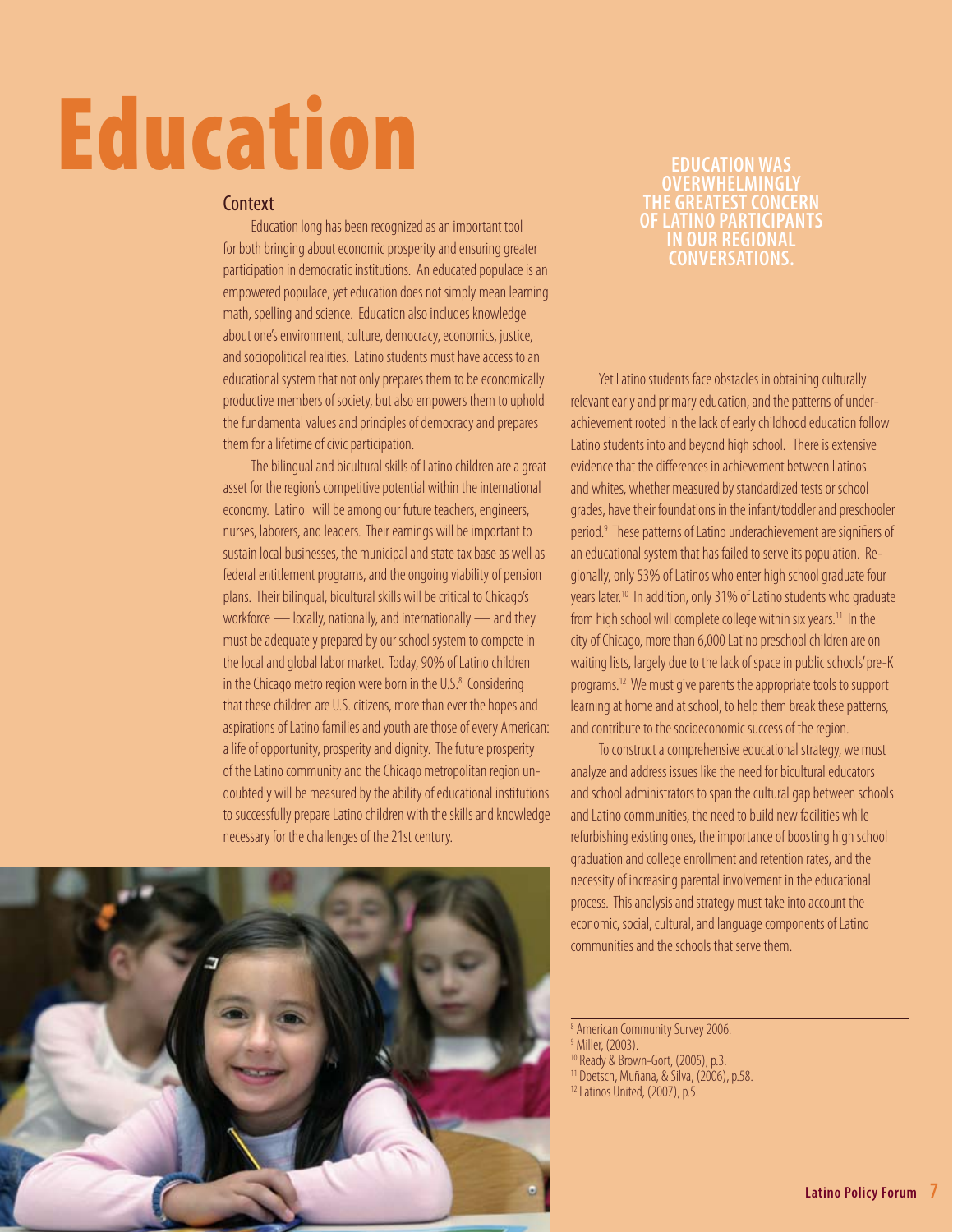#### Community Feedback

Education was overwhelmingly the greatest concern of Latino participants in our regional conversations. Latinos believe that education is the stepping stone to upward mobility; without this opportunity, participants believed, the economic horizons of the community would be considerably more limited. Community members expressed deep frustration about the failure of Chicago Public Schools (CPS) and, increasingly, suburban districts to educate Latino children, as measured by high school dropout rates, low academic performance, and the low number of Latino students who are prepared for and enroll in college. The major barriers to education identified during the meetings were lack of facilities for preschool programs, overcrowded and under resourced schools, and teachers and administrators that lack understanding and skills to effectively motivate and teach Latino students or engage their parents. Participants feared that some schools in the suburbs are increasingly following the same dysfunctional patterns such as high suspension rates among Latino students, low academic performance and lack of parent engagement. The value and hope that Latinos place in education and the poor academic outcomes for many Latino students are incongruent. Participants mentioned that to provide our children with opportunities, we must break the status quo in the educational system and create a Latino education initiative with clear goals and benchmarks.

Not only did participants cite education as their most important priority, but many other topics, such as health and civic participation, alluded to educational issues inside and outside of schools. In particular, the idea of properly teaching and celebrating Latino culture held a high priority. Participants stressed the need for bilingual and bicultural teachers in existing schools as well as the necessity to build and staff new schools in neighborhoods with growing Latino populations. Participants were particularly concerned about the lack of understanding among educators with regard to Latino youth and culture, and the resulting cultural schisms that occur between schools and community members. Parents were very concerned that not enough teachers from their communities worked in their children's schools. For students who do go on to college, the community stressed the need for scholarships, mentoring, and parent involvement in the overall process.

Participants at our regional conversations identified parental involvement as the cornerstone to academic success. Studies have shown that parent involvement is critical to a child's education, yet many Latino children have parents who did not attend school in the U.S. and may not have ever benefited from much formal education. This poses serious challenges as families try to balance education with other responsibilities. Parents who work long hours, do not speak English, or have low educational attainment to help their children with homework, leaving children to navigate their education without a parent advocate.

The issue of the retention of Latino culture and the difficulties associated with cultural differences between schools and communities was repeatedly voiced by participants. These schisms are at the root of many of the educational and civic challenges facing Latinos. The resulting differences and misunderstandings make learning an unnecessarily harsh and hostile process for children and parents. Latinos coming from low-income families do not see the relevance of traditional public education in which the curriculum is far removed from students' culture and daily experiences, and as a result many drop out. A culturally relevant educational strategy is needed as a means of reengaging Latino students, and ensuring future academic achievement for individuals and socioeconomic development for Latino communities.

Schools and community organizations must partner with research and teachertraining universities to develop culturally relevant teacher training programs geared towards addressing the educational needs of Latino children — and indeed children of all ethnicities — in the metropolitan Chicago area. Culturally relevant education is a highly successful pedagogical method that takes into account the ethnicity of students, their backgrounds, history, environment, sociopolitical realities, and cultural knowledge and language, while training teachers to conduct reflective research in their classrooms and communities as a means of constantly improving the educational experience of students. We all learn culturally; we all learn contextually; we all need to feel at home to learn; we all acquire new knowledge on the basis of our learned experiences and motivations.

Teachers receiving this form of training will have the skills and knowledge to teach diverse student populations and will know how to collaborate on a level field with parents and communities. A learning process intertwined with and based on community works and culturally relevant research projects helps students develop human and leadership skills necessary for professional and civic life. Increased communication among educators, parents and communities fosters parental involvement at school as it lessens the linguistic and cultural gap. The long-term gains of educating Latino students properly, including bilingualism and cultural sensitivity, will far outweigh any short-term economic costs. The Latino population is contributing most of the growth in the Chicago area; Latinos' contribution to the economy both as workers and consumers grows by the day; they are an integral part of the present and future of the region. Investing in their education is investing in its prosperity.

Participants in our forums suggested the following priorities aimed at improving the academic achievement and educational attainment of Latino children.

#### Recommendations

#### Early Childhood Education

- The government, churches, community organizations, and philanthropists, should redouble their efforts to help parents facilitate the healthy growth and development of their children in the first years.<sup>13</sup>
- State legislators should make Preschool For All, Head Start and other quality early childhood education programs more accessible to Latino children by allocating capital funds to build facilities in underserved Latino neighborhoods and by allocating resources to provide affordable full day programs to parents who are employed with non-traditional work schedules.<sup>14</sup>
- Early childhood education programs should develop strategies to increase participation of Latino parents in their children's education by addressing language and cultural barriers. These programs should understand and implement best practices to teach children of diverse cultural and language background and engage their families in the process.
- Spanish language media should undertake a public awareness campaign on the critical importance of early childhood education.

<sup>13</sup> Ready & Brown-Gort, (2005), p.46.

 $14$  Ibid. p. 46.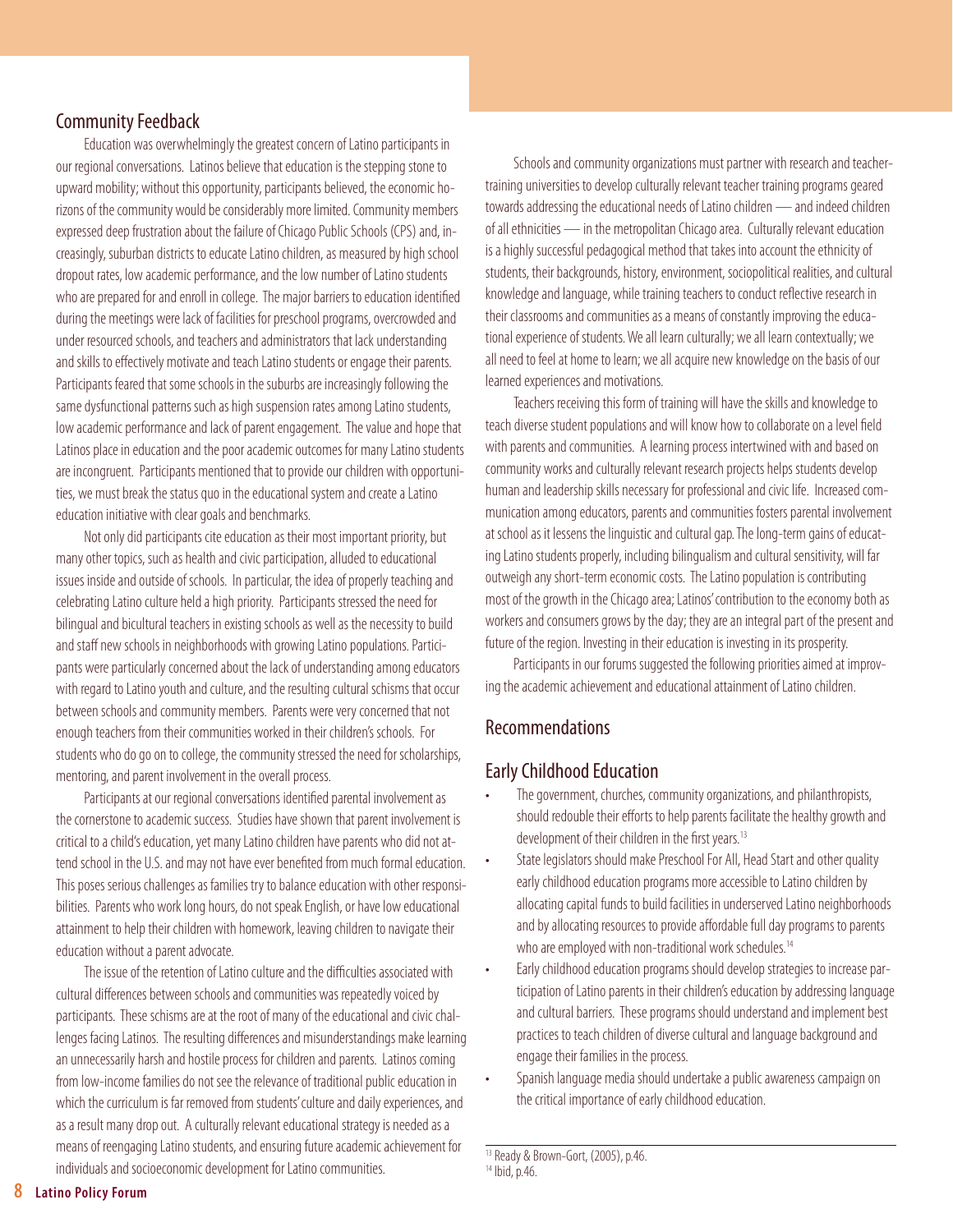#### Elementary and High School

- City and suburban schools need to review and improve, or replace, bilingual education programs to ensure that students achieve fluency in reading and writing in English, and expand dual language programs that develop second language capability for all students K-12.15
- The Illinois State Board of Education (ISBE) and CPS need to increase the capacity of elementary schools in collaboration with the families and communities they serve to accelerate Latino children's learning and achievement, especially for English language learners and those from low income families.16
- CPS and suburban school districts should partner with businesses, private foundations, and community-based organizations to expand after-school enrichment programs. Foundations, ISBE and local school districts should provide funding for the community school model that keeps schools open in to the evening with educational programs and activities for community members of all ages.
- School districts should partner with Latino community-based organizations to develop Latino educational initiatives to increase performance and higher academic outcomes.

#### Parental Involvement

- Educational institutions need to conduct appropriate and vigorous outreach activities to ensure parent and community participation in leadership roles within city and suburban schools to improve educational outcomes for Latino students.<sup>17</sup>
- Hometown Associations, Spanish language media, and Latino-owned businesses should educate and facilitate the active participation of Latino parents in schools, including direct involvement in local school boards.

#### Capital Funding

- Policymakers should increase resources necessary to build preschool facilities, placing priority in underserved neighborhoods.
- Legislators need to establish progressive options for funding education in the State of Illinois that address the problems of overcrowding and lack of resources in many schools located in Latino neighborhoods.

#### College Access

- Latino leaders, foundations, businesspeople and educators should partner to expand programs, from middle school to high school, that support and motivate Latino students to finish high school, while preparing them to enroll in college by providing assistance in the financial aid and college application processes.
- Public and private colleges and universities in Illinois need to increase the recruitment, enrollment and retention of Latino students in colleges and other post-secondary programs. Latino organizations, businesses and foundations should fund and promote scholarships that include tuition, travel and incidentals.18
- Businesses, private foundations, and community-based organizations should increase efforts to leverage resources available for undocumented students, in the form of internships and scholarships to pursue higher education.
- Schools should have an articulated plan of action to mentor and support Latino students to graduate from high school and pursue higher education. As part of this effort, high school counselors should coordinate with university and college representatives to more widely disseminate information among Latino parents about the importance of college education and support them throughout the application process.
- ISBE and CPS must reach out to alternative schools and schools that cater to special education students so that they too are encouraged to graduate from high school and pursue higher education.
- Community-based organizations, high schools, and research institutions should develop partnerships to provide high school students with meaningful research opportunities to foster analytical and critical thinking skills needed to succeed in college.

#### Adult Education

Community colleges and community-based organizations should provide GED and English as a Second Language classes in Latino neighborhoods that are convenient and accessible to working families. Community schools may also serve this purpose.

#### Workforce Development

- School districts can partner with regional universities to develop culturally relevant, bilingual training programs for future teachers and develop continuing education programs for existing teachers. Continuing education programs can focus on strategies to make education more relevant to Latino students as a means of increasing academic success and retention.
- University education and curriculum development programs can partner with social science and linguistics departments to research, refine and implement comprehensive teacher and administrative training programs in culturally relevant educational strategies and curriculum development.
- In partnership with educational institutions, ISBE needs to develop programs that streamline the accreditation of foreign-educated professionals, then transition them into culturally relevant continuing education programs. This will increase the pool of highly qualified bilingual teachers and personnel with expertise in working with Latinos and English language learners.
- The state should allocate funds to create cohorts and provide scholarships to expand the pool of trained and qualified bilingual/bicultural teachers and administrators for early childhood education, elementary, and high school. Within this, it is necessary that foundations, businesses and schools create a Latino Future Educators Fund<sup>19</sup> to encourage Latinos to become bilingual/bicultural teachers and principals through targeted scholarships and other financial and academic support.

<sup>15</sup> Doetsch, Muñana & Silva, (2006), p. 55.

<sup>16</sup> Ready, & Brown-Gort, (2005), p. 46.

<sup>17</sup> Doetsch, Muñana & Silva, (2006), p. 64.

<sup>18</sup> Doetsch, Muñana & Silva, (2006), p. 65.

<sup>19</sup> Doetsch, Muñana & Silva, (2006), p.57.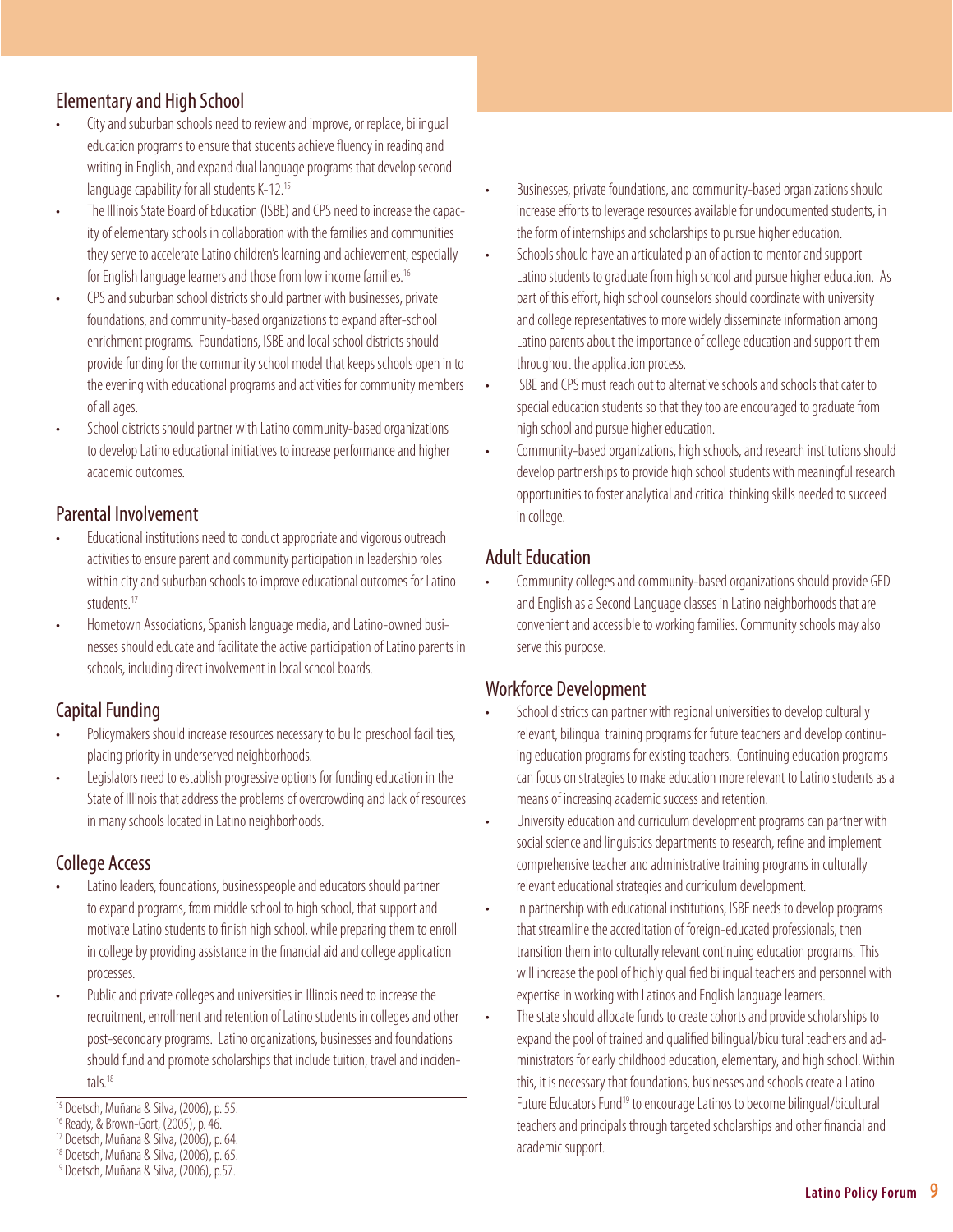We Narch Tomorrow<br>We Vote.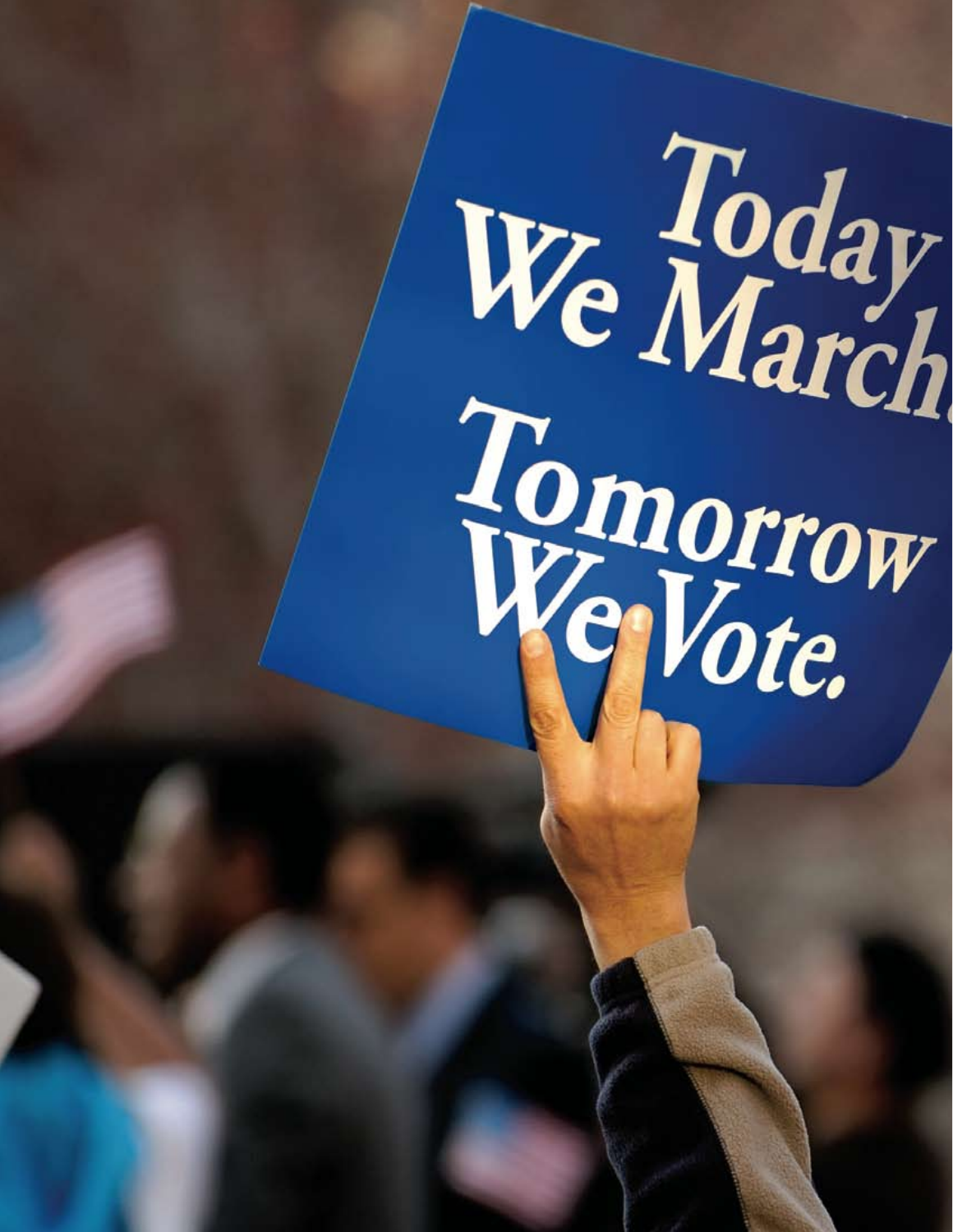# Immigration

#### **Context**

The immigration debate has defined Latinos in the minds of the U.S. public, and the controversies swirling around it have become the single biggest obstacle to discuss a broader Latino policy agenda. Despite the demographic data indicating that more than 70% of Latinos are U.S. citizens and that 90% 20 of Latino children are U.S. citizens by birth, the general perception in society is that most Latinos are immigrants and most immigrants are undocumented. These perceptions have implications in the national policy debate. An anti-Latino sentiment is growing in our society fueled by the way the media portrays our community and by some politicians who scapegoat immigrants for political gain, using them as a wedge issue to gain votes.

On the policy level, the immigration debate is divided on two levels: federal policy on border control, which establishes how many people enter the country and for long; and state and local policies, which helps immigrants integrate and become part of the social and economic fabric of their new communities.

Unauthorized immigration is a problem for Latinos as well as for the rest of the country, and Latinos also want to see this issue resolved. A new generation of immigration policies is needed to support family unity, meet the labor needs of the U.S. economy, and strengthen national security. A comprehensive approach is necessary to fix our broken immigration system. The current system



**reports indicate that HATE CRIME against Latinos have INCRE and that nativism is on the rise**

labor market needs are to be met. The immigration policies enacted in 1986 and 1996 closed most channels to enter or stay in the U.S. legally. As a result, 3.1 million U.S. children could lose their parents due to deportations.21 On top of this, hundreds of would-be immigrants die every year crossing the border $^{22}$  and about 12 million immigrants live and work in the country without authorization.<sup>23</sup> The failed attempts in Congress to find a negotiated solution to fix the immigration system have prompted local governments to propose and pass harsh anti-immigrant ordinances that make it illegal to rent or do business with immigrants. In addition, reports indicate that hate crimes against Latinos have increased and that nativism is on the rise.<sup>24</sup>

forces many immigrant workers and employers to break the law if<br>alobar market needs are to be met. The immigration policies emacted<br>in 1986 and 1996 closed most channels to emer or stay in the U.S.<br>Tegally. As a result, 3. New immigration policies must consider the impact of globalization and U.S. foreign and domestic economic policies on migration patterns. U.S. free trade agreements with Latin America have unintentionally contributed to an increase of migration. While free trade agreements have been beneficial for some economic sectors, they have been devastating for others. Millions of small farmers in Mexico lost their livelihood as a result of the North American Free Trade Agreement (NAFTA); for example, small farmers could not compete with the cheap prices of subsidized corn from the U.S. that entered the Mexican market, and roughly 1.4 million small farmers went out of business during the four years after NAFTA was enacted.25 Many likely crossed the U.S. border to find a job to feed their families. The availability of jobs in the U.S. and the willingness of employers to hire Mexican and other Latino immigrants provide strong incentives to cross the border without authorization. Immigration policies must reconcile the dichotomy in U.S. policies that promote an open border for investment, goods, products and services, but closes it for workers.

<sup>20</sup> American Community Survey 2006.

- 21 Passel, (2006), p. 8.
- 22 http://www.freenewmexican.com/news/49231.html

- <sup>24</sup> Southern Poverty Law Center. http://www.splcenter.org/intel/intelreport/intrep.jsp?iid=44
- **14 Latino Policy Forum Latino Policy Forum 14** 25 http://www.carnegieendowment.org/publications/index.cfm?fa=view&id=20009&prog=zgp&proj=zusr

<sup>&</sup>lt;sup>23</sup> http://www.carnegieendowment.org/publications/index.cfm?fa=view&id=20009&prog=zgp&proj=zusr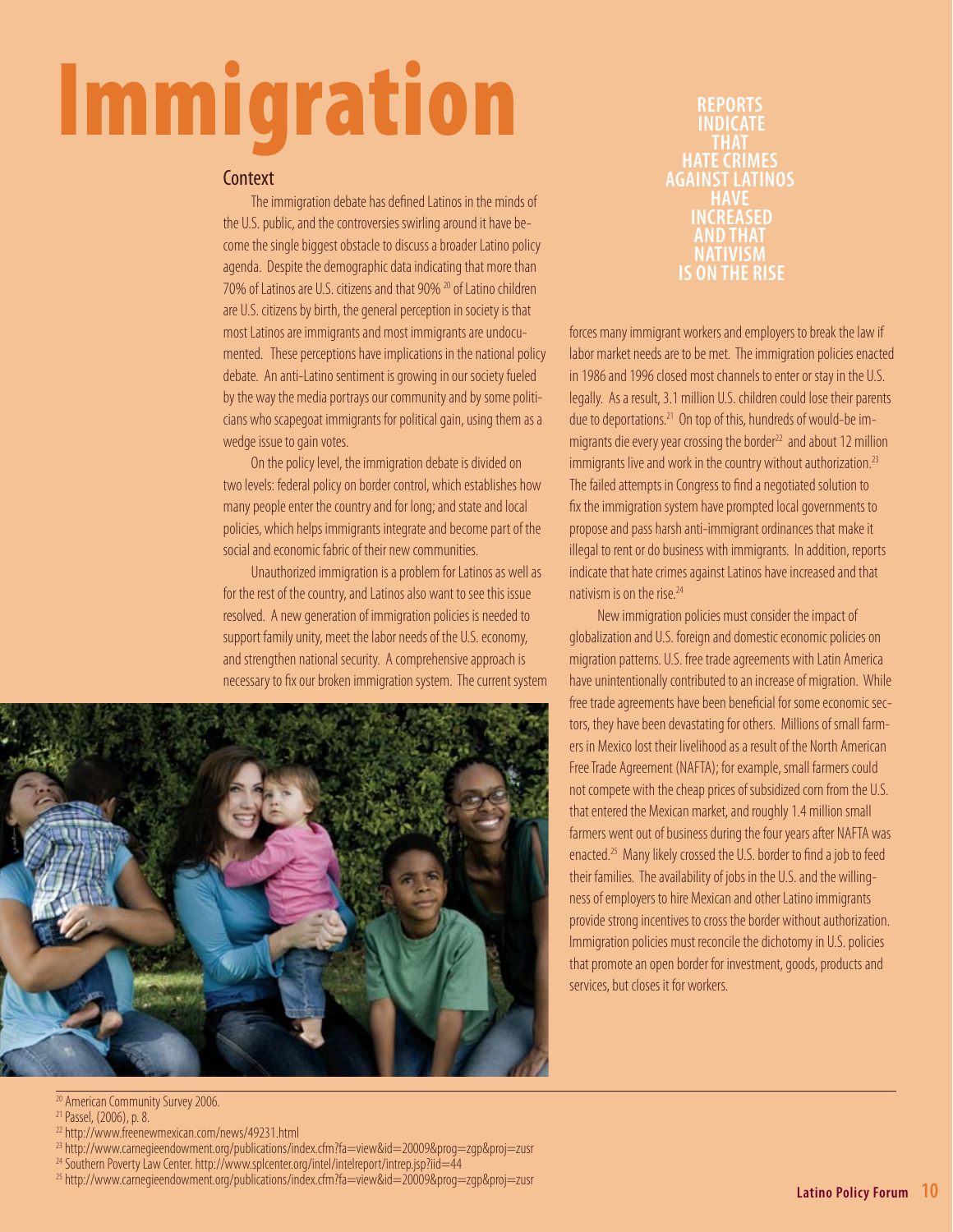Coherent policies to support the integration of immigrants into the social, economic and political fabric of the U.S. are necessary at the federal and state levels. Fairness must be restored for legal immigrants who lost access to basic federal programs in 1996 as a result of the provisions in Illegal Immigration Reform and Immigrant Responsibility Act of 1996. The State of Illinois must continue recognizing the contributions of immigrants and increase resources to ensure that immigrants learn English, become citizens, and have access to health care and quality education. Considering the high levels of employment among immigrants and the fact that they pay sales and income taxes like the rest of Americans, immigrants should be eligible for government-funded programs.

We must be able to craft an immigration policy that ensures the opportunity for all Americans to realize the American Dream. Temporary work visa programs to manage the legal entry of future workers must not undermine opportunities for domestic workers. Immigration policies must uphold workers' rights and human rights and be fair for all Americans.

#### Community Feedback

When discussing the issues that impact Latino families, participants naturally gravitated toward the challenges faced by immigrants. Although most Latinos are U.S.-born, immigration has a far-reaching impact in the Latino community because many households are of mixed status, including family members who are legal permanent residents, undocumented, and U.S. citizens. Participants said changes in immigration federal policies to facilitate the incorporation of newcomers into community life represent the most important step toward long-term stability for Latino families.

Some of the most recurrent points that participants made at the meetings were: Successfully incorporating immigrants into their communities requires society to genuinely commit to providing the supports to facilitate learning English and civics, becoming citizens, acquiring skills, opening businesses, and becoming familiar and successfully interacting with the laws and institutions that govern our society.



#### **3.1 million U.S. children could lose their parents due to deportations**

To counteract the increasing anti-immigrant sentiment in society, which often results in discriminatory practices toward Latinos independent of immigration status, we must educate and sensitize the American public about the contributions of immigrants. Immigrants are treated as "unwelcome guests," and are not seen as constituents by law enforcement or public officials. As one participant put it, "They want and need our labor but do not want us to live in their neighborhoods." This is evident in the effort that city councils of some municipalities have passed ordinances to make it illegal to rent housing to residents who cannot prove that they are in the country legally.

The U.S. Congress must pass immigration legislation to allow families the opportunity to stay together by creating a path for most undocumented immigrants to obtain legal permanent residence. When discussing how to secure the border, participants commented that the best strategy is to create a work visa program. Legalizing immigrants is urgent to stabilize families and communities. Some participants commented that communities with large numbers of immigrants feel as if they were under siege because of raids, police harassment, media attacks, hate crimes, landlord abuses, and overall contempt from institutions with which they interact.

Great concerns were expressed about the increasing efforts to deputize the local police to carry out immigration enforcement functions. Suburban residents predicted that as a result, immigrants and other Latinos will be less likely to report law violations and to collaborate with the police in preventing and solving crime. This undermines community safety.

 The recommendations outlined below seek to address one of the most pressing policy questions of our time. Latinos are committed to finding solutions to fix the broken immigration system so that new legislation restores our tradition as a nation of immigrants and upholds America's greatest values of fairness, family unity, hard work and opportunity.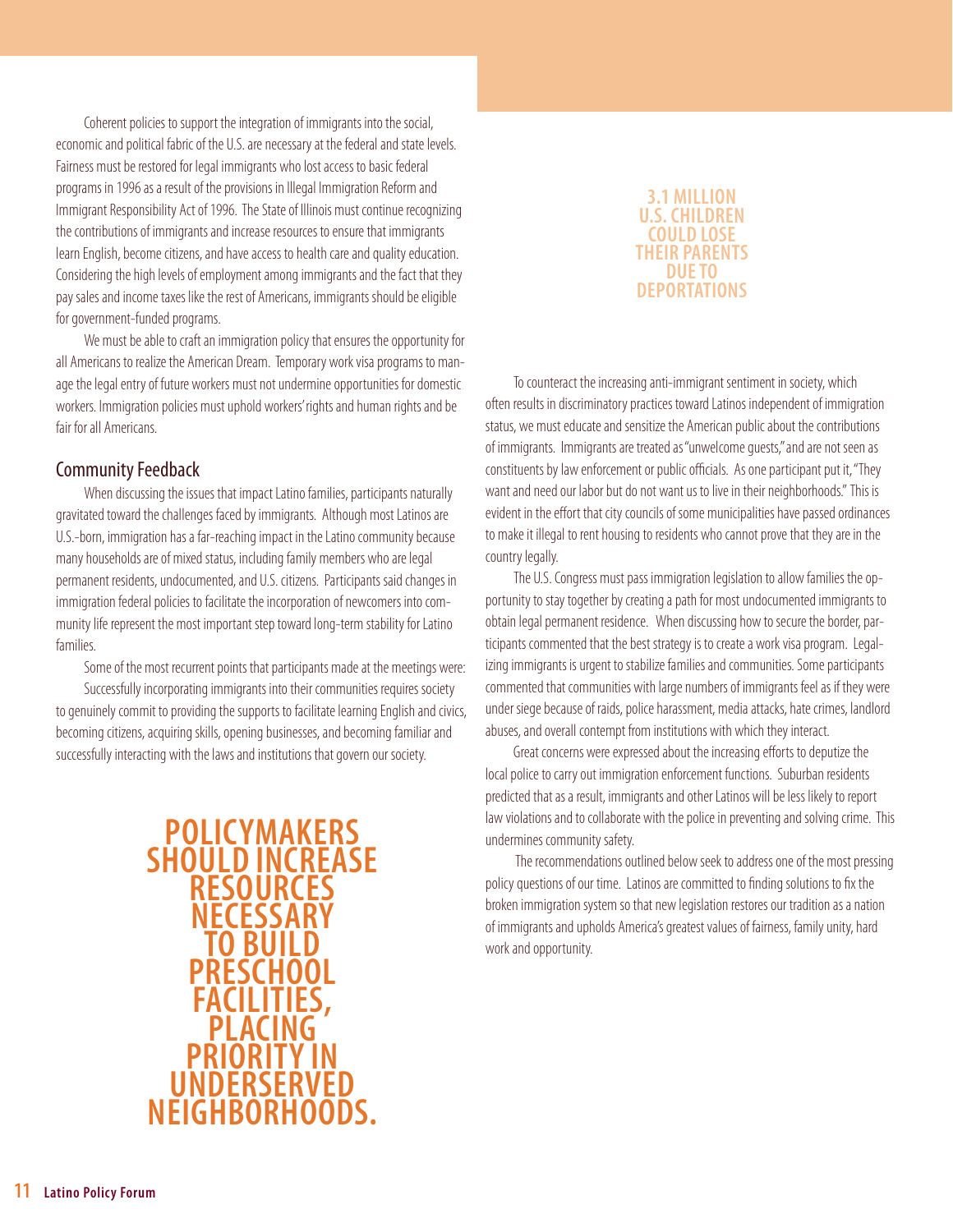### **A new GENERATION OF immigration polic to support family unity, meet the LABOR NE of the U.S. ECO and strengthen NATIONA security.**

#### Recommendations

- Businesses, community organizations, and religious institutions should take the lead in urging Congress to pass a new generation of immigration legislation that will repair the broken immigration system. These policies must allow current undocumented immigrants to access opportunities to obtain legal permanent residency, establish a work visa program to meet the needs of the economy, and shorten the waiting period to receive family immigration visas.
- Local governments and institutions need to provide information to immigrants about how local institutions work and the rules and regulations that govern community life in areas such as housing, health, and education to successfully integrate newcomers into their communities. Partnerships should be established among institutions in the suburbs to establishing Immigrant Welcoming Centers to support the integration of immigrants to their new communities.
- The media should counteract negative stereotypes about Latinos that affect community relations by promoting accurate portrayals, and communities should hold intercultural events that reflect the contributions of Latinos to the economic, social, and cultural development of the region.
- Local governments and health and social services institutions should establish language access policies that require municipal, social, and health services to be provided in Spanish.
- Municipalities should oppose deputizing their local police to carry out immigration enforcement functions in order to strengthen community-police relations and ensure community safety.
- Community colleges, nonprofit organizations and other stakeholders should expand opportunities for immigrants to learn English by providing classes at times and locations that are convenient and accessible. Employer-based programs and incentives also can make it easier for Latinos to take advantage of opportunities to learn English.

**Ninety percent of Latino children in the Chicago region are U.S. citizens by birth**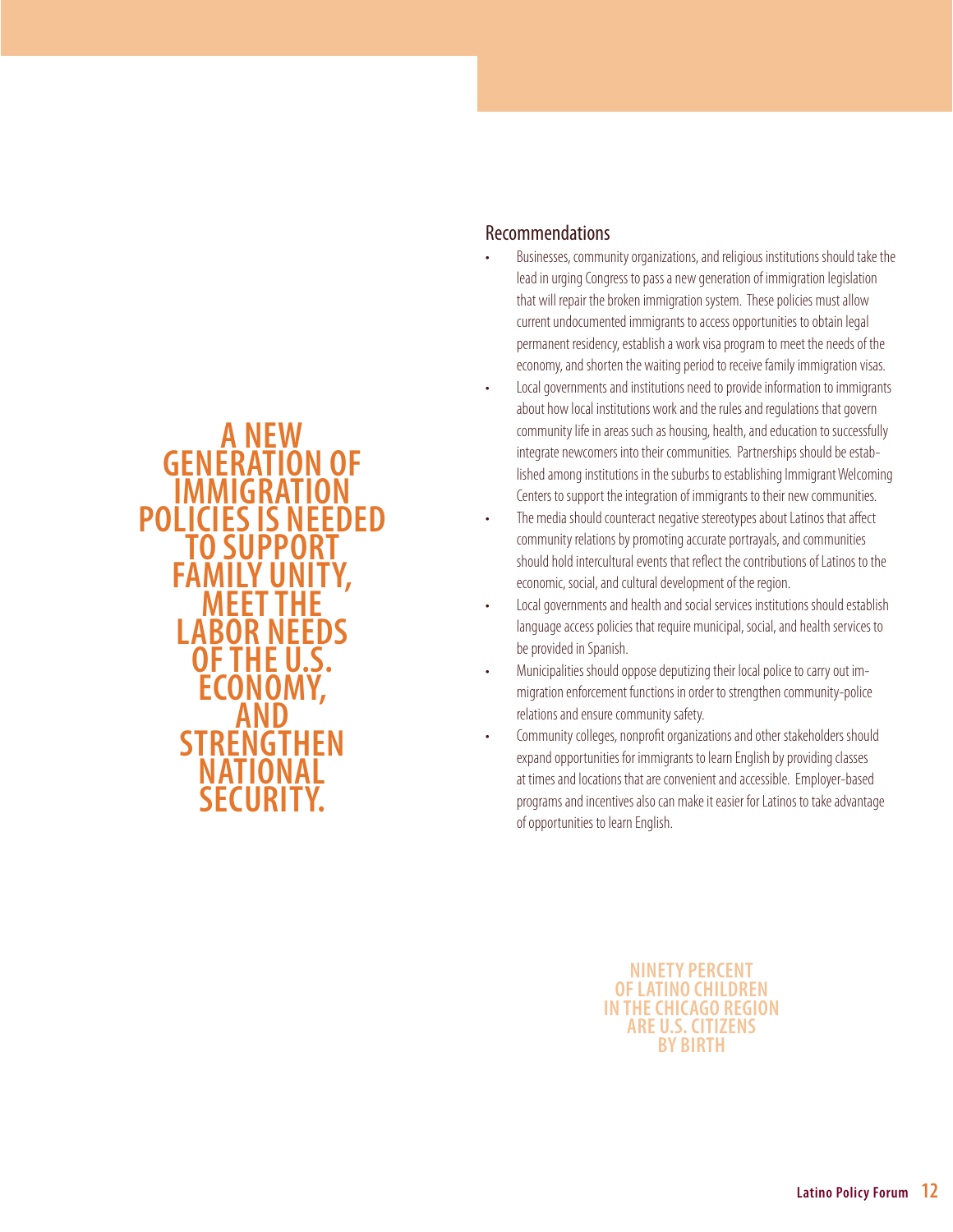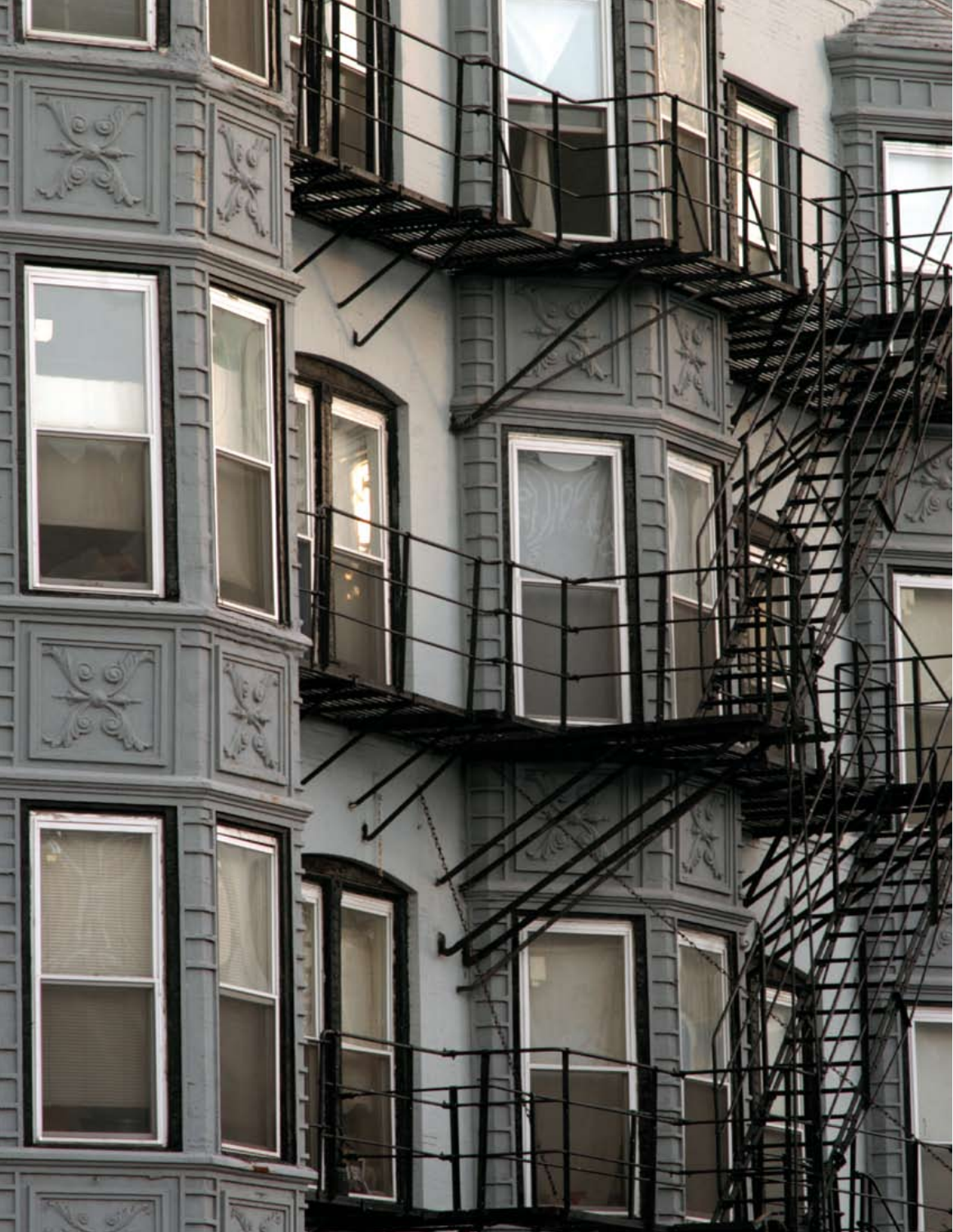# **Housing**

#### **Context**

Homeownership often fosters a sense of permanency that can promote the integration of Latinos into their local communities. Homeownership is an integral part of the American Dream, and Latinos share that dream. They are increasingly becoming homebuyers, contributing strongly to the economy while investing in their new communities.

But, housing affordability, overcrowding, and predatory lending remain underlying problems for Latino families, despite the growing homeownership rates in the Latino community; more than half of Latino households in the Chicago region own their homes. In 2003, homeownership rates among Latinos were higher in the suburbs, at 64%, than in the city, at 44%.<sup>26</sup> Latinos accounted for 50%of the overall growth in owner-occupied homes in the Chicago metropolitan area. $^{27}$  Interestingly, home ownership rates for foreign-born Latinos are nearly the same as U.S.-born. Yet while Latino homeownership rates are increasing, they are still considerably below the 79% rate for white households in metropolitan Chicago.<sup>28</sup>



#### **wages are not KEEPING P with the high cost of housing, and a single MINIMUM-WAGE EARNER will be unable to afford a two-bedroom apartment at today's rents anywherein thecountry**

For the Latino community, homeownership is the primary<br>
efor wealth accumulation. Consequently the lack of afford-<br>
unity. A 2007 national report indicates that wages are not<br>
unity. A 2007 national report indicates that w vehicle for wealth accumulation. Consequently the lack of affordable housing in the city and suburbs has a significant impact on the community. A 2007 national report indicates that wages are not keeping pace with the high cost of housing, and a single minimumwage earner will be unable to afford a two-bedroom apartment at today's rents anywhere in the country.<sup>29</sup> Gentrification in Chicago's Latino neighborhoods such as Pilsen and east Humboldt Park has forced large numbers of Latinos to move, and many have exited to the suburbs. Unfortunately, most suburban communities are not adequately prepared for large numbers of new arrivals, and while new homes are being built, the scale of new housing construction does not meet the needs of the growing Latino community.<sup>30</sup> The lack of affordable and available housing has led to a situation of considerable overcrowding in the region; between 1990 and 2000, the number of overcrowded housing units leapt by an average of 133%, 75% of which were occupied by Latinos.<sup>31</sup>

28 University of Notre Dame, Institute for Latino Studies, analysis of 2000 Census and 2006 American Community Survey.

<sup>&</sup>lt;sup>26</sup> University of Notre Dame, Institute for Latino Studies, analysis of 2000 Census and 2006 American Community Survey.

<sup>27</sup> Ready & Brown-Gort, (2005), p. 37.

 $29$  Roth, (2007), p.14.

<sup>30</sup> Chicago Metropolis 2020 and the Metropolitan Mayors Caucus released a report entitled Homes for a Changing Region which states the region needs approximately 185,000 new single-family, small-lot units, townhouses and apartments, yet current developer projections show that only about 24,000 such units are planned and that "excessive numbers of large-lot homes" are planned. 31 Roth, (2007), p.4.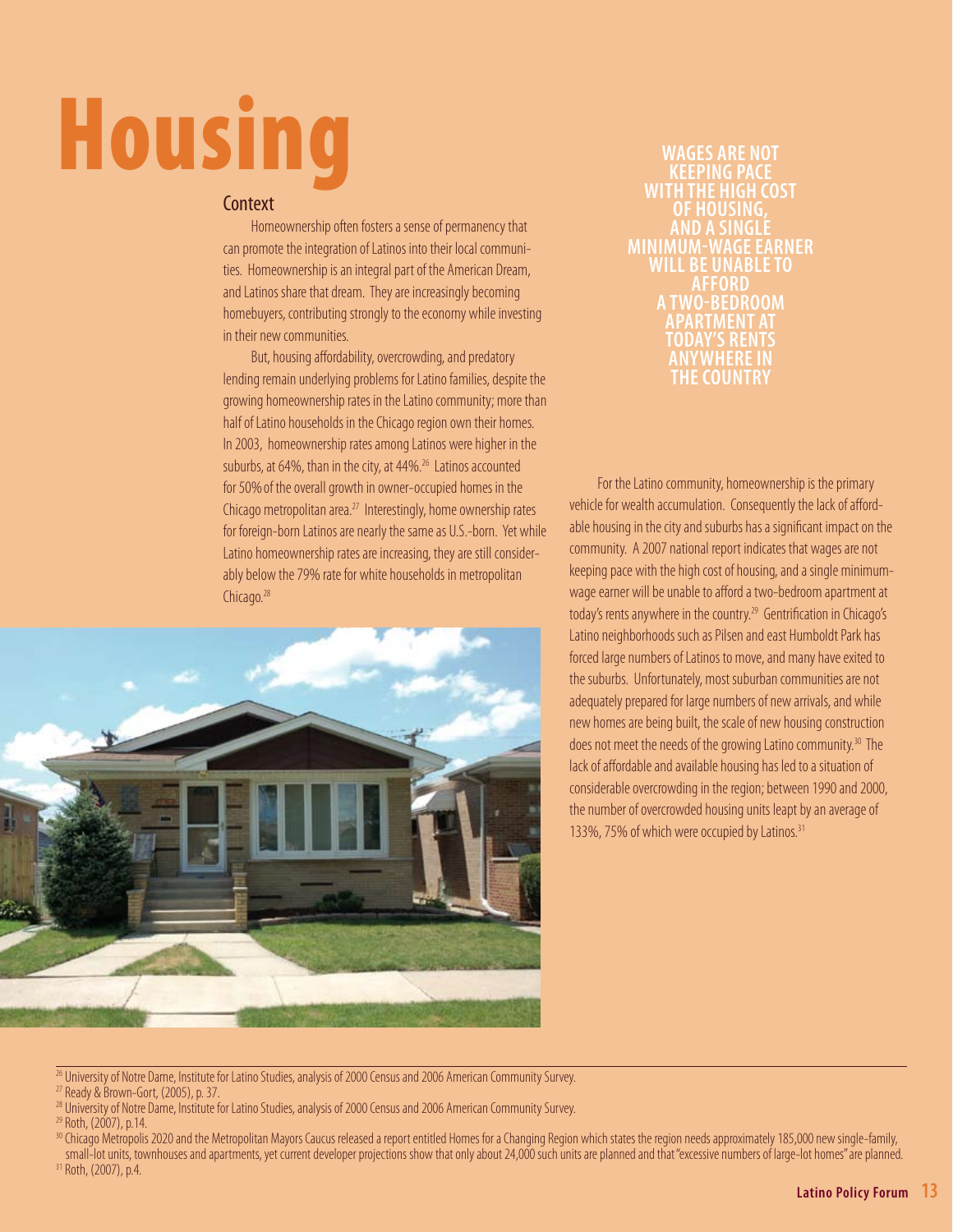Cultural factors also play a role in bringing about the overcrowded living conditions for many Latino families and communities. While strong family values are generally considered positive in American society, the desire and sometimes economic necessity of Latinos to live with extended family members is out of sync with the traditional American nuclear family lifestyle that is supported by the type of housing available in most communities. This lack of understanding and appreciation for the Latino focus on extended family households has contributed to a mismatch in housing for Latino families and potentially discriminatory housing practices.

An additional issue facing Latinos is the prevalence of predatory lending and the impact of the current subprime mortgage crisis on Latino communities. According to the National Association of Hispanic Real Estate Professionals (NAHREP), Latinos are suffering a disproportionate burden in default and foreclosure rates throughout the United States.<sup>32</sup> NAHREP estimates that foreclosures on Latino-owned homes throughout the nation may reach an aggregate of \$24 billion this year. The New York Times reported that as of the end of 2006, 40% of Latino borrowers in the housing market received subprime loans, and of these borrowers a full 8% will be affected by foreclosures as compared to only 4% of white borrowers.<sup>33</sup> The personal and economic costs of the crisis will be high as families lose homes and savings and consequently their primary or sole source of wealth.

> **40% of Latino BORROWERS IN TH housing market received SUBPRIME LOANS,<br>AND OF THESE borrowers a full 8% will be affected BY FORECLOSURE AS COMPARED 4% OF WH borrowers.**

#### **Latinos aresuffering a disproportionate burden in default and foreclosure rates throughout the United States**

#### Community Feedback

Housing affordability was a major concern expressed during our community meetings. Participants communicated the need for government interventions such as ensuring set-asides in new affordable developments, increasing HUD outreach and promotion to the Latino community, and creating tax exemptions for affordable housing for low- to moderate-income homebuyers. Participants noted that stigmas exist regarding affordable housing and called for public education about affordable housing as a means of breaking down stereotypes. Furthermore, participants noted the need for affordable housing closer to jobs to reduce transportation costs and the need for cars.

Participants mentioned that housing overcrowding is connected to affordability and Latino cultural traits. The inability to pay the high cost of housing forces many to double up, and their sense of responsibility toward extended family encourages many to open their homes to those in financial crisis who would otherwise become homeless. Participants discussed current trends of selective code enforcement by local municipalities who are updating their occupancy standards to reduce the number of family members allowed to live in a household–actions that seem to target Latinos. In the report *Bajo el Mismo Techo*, one code inspector interviewed explained that only about half of all overcrowding complaints are valid.<sup>34</sup> In consideration of this, participants indicated that more efforts are needed to educate communities about housing ordinances and their effects on the extended family housing patterns preferred by Latinos.

<sup>32</sup> Hipanic National Mortgage Association, www.hnma.com/news.html 33 Nixon, (2006).

<sup>34</sup> Roth, (2007), p.19.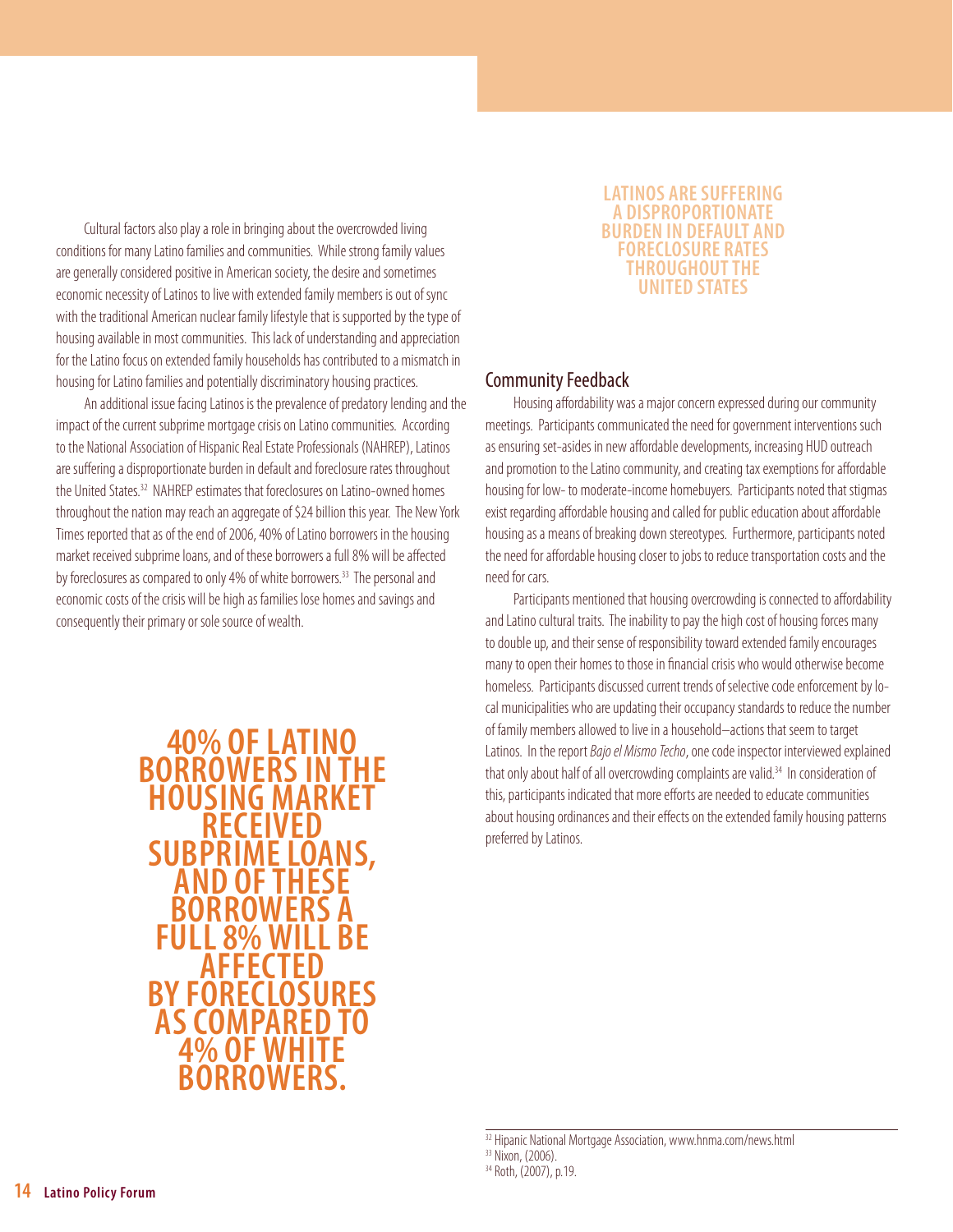**Whilestrong family value are generally CONSIDERE POSITIVE IN American society, the desire and SOMETIME economic necessity of Latinos to live WITH EXTEND family members is out ofsync WITH TH traditional American nuclear family LIFESTYLE THAT IS supported by the type of housing availablein most communities.**

Latino organizations voiced concerns about the many Latino families affected by predatory lending and foreclosures. The institutional response to the crisis has been to restrict or eliminate the flexibility of borrowing. As a result, many existing Latino homeowners face the threat of foreclosure while potential Latino homebuyers are finding it harder to purchase homes. The personal and economic costs of the crisis will be high as some families lose homes and savings while others are denied the dream of homeownership.

The housing policies below seek to remove the barriers that put Latino families at risk of losing the benefits of homeownership.

#### Recommendations

- Municipalities should address explicitly Latino housing needs in their housing action plan, especially the availability of workforce housing. In addition, other affordable housing initiatives to be advanced include: employer-assisted housing programs, set-aside housing programs, affordable housing trust funds, and the expansion of first-time homebuyer assistance programs.
- Municipalities should partner with community-based organizations to promote outreach and education to the Latino community on housing ordinances prior to enforcement.
- Housing design for new and existing homes should conform to the household characteristics of extended families. Municipalities should reconsider carefully occupancy codes and collaborate with independent entities that can monitor a city's fair housing practices.
- The complaint process regarding overcrowded housing should not be anonymous. This way, municipalities can track patterns among complaints based on race and gender so that they can better determine when patterns discriminate against Latinos.
- Municipalities should provide locally based community mediation services to allow residents to resolve conflicts with their neighbors, using a language interpreter if needed. Municipalities also should develop a model occupancy ordinance and enforcement mechanisms that ensure fairness and address the economic, cultural, and life-cycle factors involved in overcrowding.
- Community-based organizations and financial institutions should partner to increase families' financial literacy regarding the benefits and challenges of homeownership, maximizing their investments, and preventing foreclosures and predatory lending practices.<sup>35</sup>
- Financial institutions should be urged to continue accepting alternative forms of identification such as *matricula consular* and individual taxpayer identification to ensure that immigrants have equal access to the housing market.<sup>36</sup>
- The state should enact legislation to curb predatory lending, prevent foreclosures, and ameliorate the impact these practices have on Latino families.

<sup>35</sup> Doetsch, Muñana, & Silva, (2006), p.47.

 $36$  Ibid.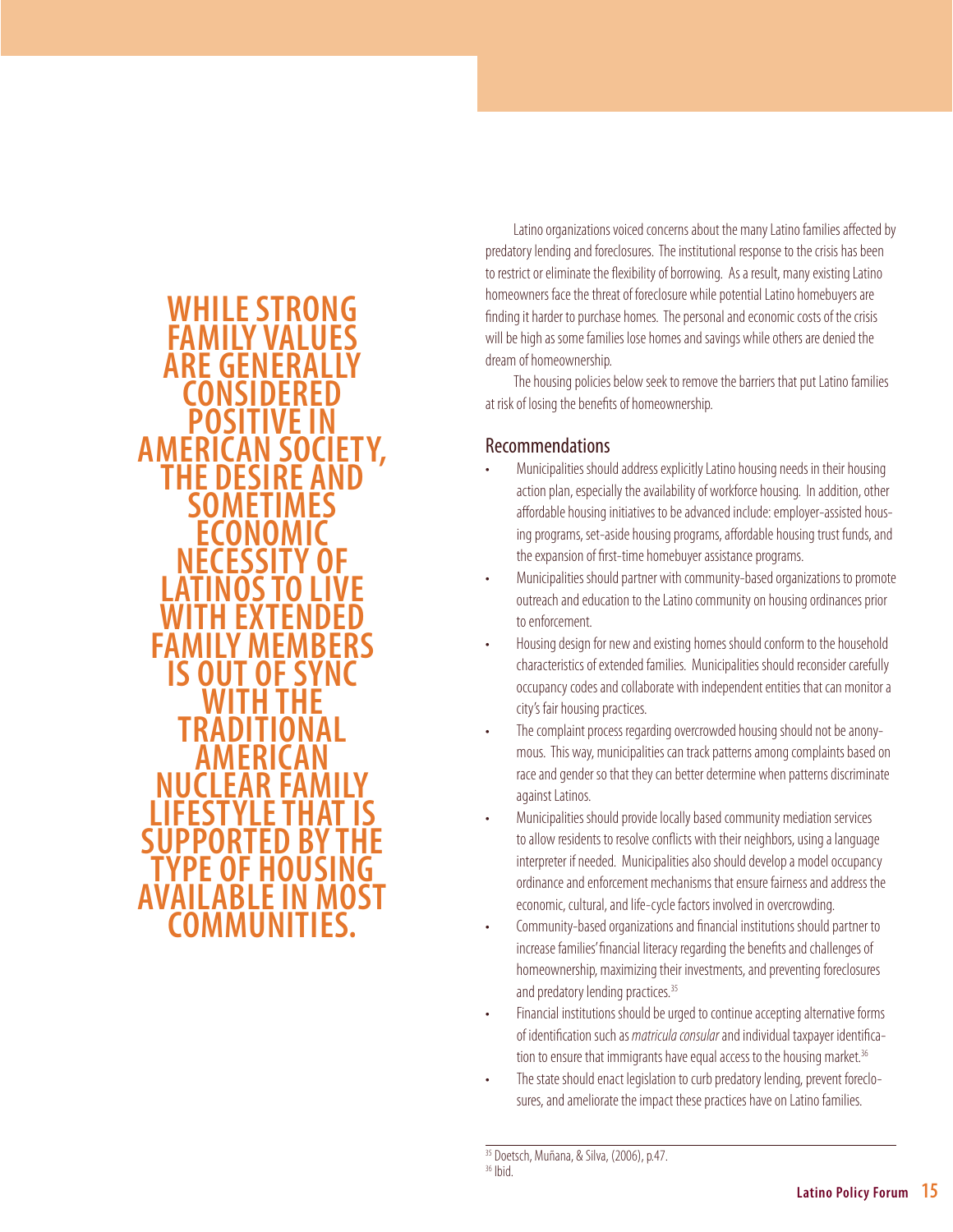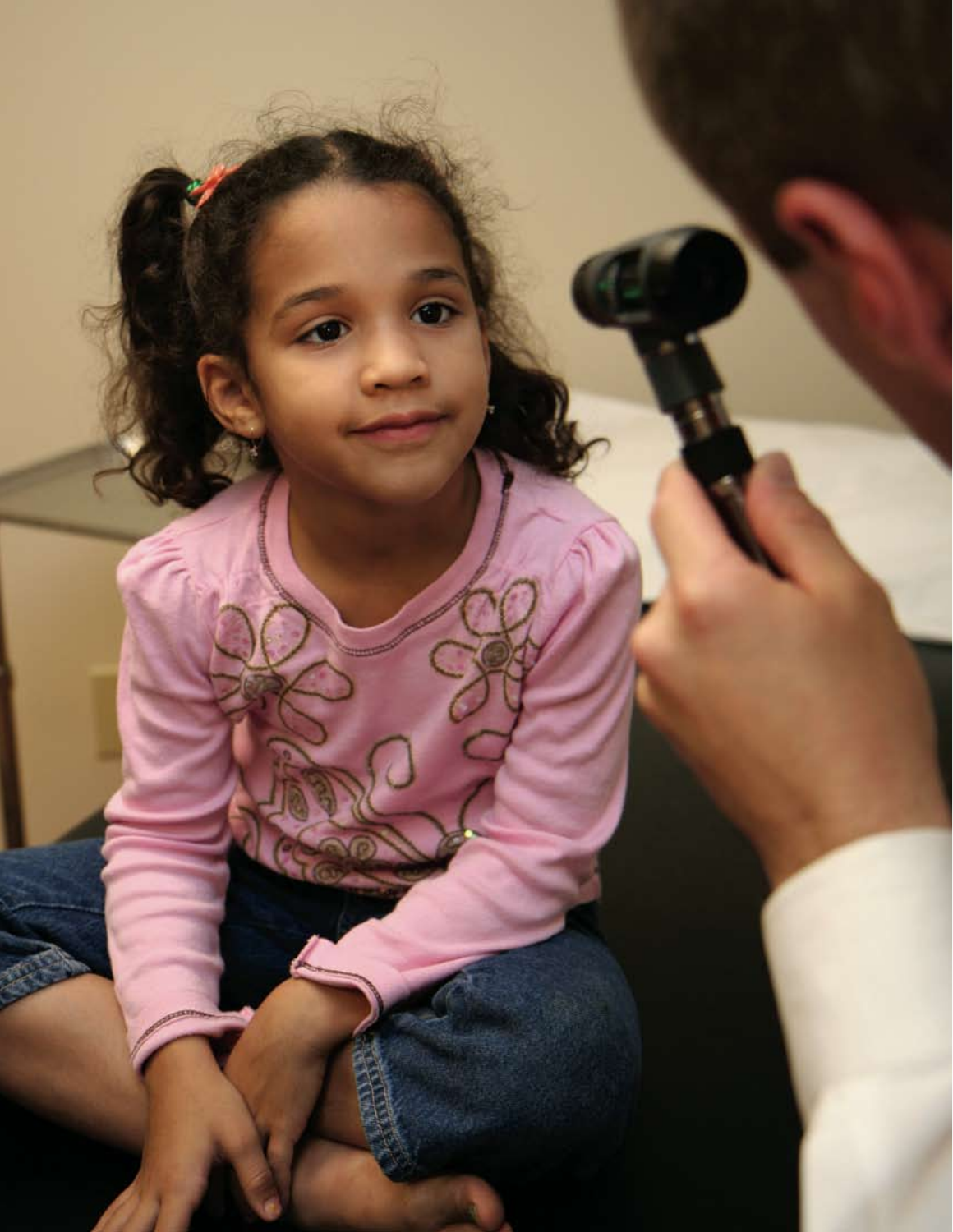# Health and Social Services

#### **Context**

Latinos, and immigrants in particular, are a generally healthy population despite being the racial/ethnic group least likely to have health insurance in the U.S. This paradox may be partly explained by the youthful demographics of the population, but there are also protective cultural and behavioral factors such as healthier diets and more active lifestyles brought from their native countries that contribute to good health outcomes. Over time, these protective factors are diminished as immigrants adopt more mainstream American lifestyle habits and U.S.-born children and grandchildren of immigrants do not continue the positive health behaviors and values. If this pattern persists, the health status of Latinos is expected to drop, especially as the Latino population ages and a greater proportion of the population is U.S. born.

Many health issues of concern to the Latino community — and numerous health disparities — have been identified by national studies. The U.S. Health Resources and Services Adminis-



have higher incidence of chronic diseases, higher mortality, and poorer health outcomes.37 In Illinois, Latinos are far more likely than others to indicate that they consider their health to be only fair or poor.38 Latinos are concentrated in low-wage job industries that are less likely to provide health insurance. Despite high rates of employment, Latinos have the lowest rates of insurance coverage in the country. Moreover, Latinos, whether insured or uninsured, have been found most likely to be disconnected from the health system and without a medical home.<sup>39</sup> Disparities in accessing affordable, culturally competent health care result in a lack of preventative and acute care and poorer health outcomes.

**16**tration has found that compared to whites, minority communities<br>have higher incidence of chancic diseases, higher moratality, and<br>poorer health outcomes <sup>36</sup> in Illinois, Latinos are far more likely than<br>others to indi Socioeconomic and environmental factors such as occupations, economics, education, environment, migration patterns and immigration status, culture, and language all contribute to health disparities. Poverty in particular, plays a critical role. The Centers for Disease Control and Prevention states on its website that Latino children are more likely than non-Latino white children to live in poverty and "experience a disproportionate burden of infant mortality, low-birth weight, asthma, endocrine, neurological, and behavioral disorders which may be associated with exposure to hazardous substances." 40 Low-income Latino adults are the least likely among all adults to have health insurance, whether private or public, leaving this population vulnerable to missed work time, undiagnosed medical conditions, and unhealthy living.41 Clearly, improving the socioeconomic status of Latinos through employment and education will be key to improving the health status of Latino families.

Latinos face significant barriers to obtaining health care coverage either through their employers, public programs or the purchase of private insurance. According to a 2005 study by the Commonwealth Fund, working age adult Latinos were the least

- 39 Doty & Holmgren, (2005), p.2 .
- <sup>40</sup> CDC website, Office of Minority Health.

<sup>37</sup> Doetsch, Muñana, & Silva, (2006), p.84.

<sup>38</sup> Ready & Brown-Gort, (2005), p.31.

<sup>41</sup> Doty & Holmgren, (2005), p.2.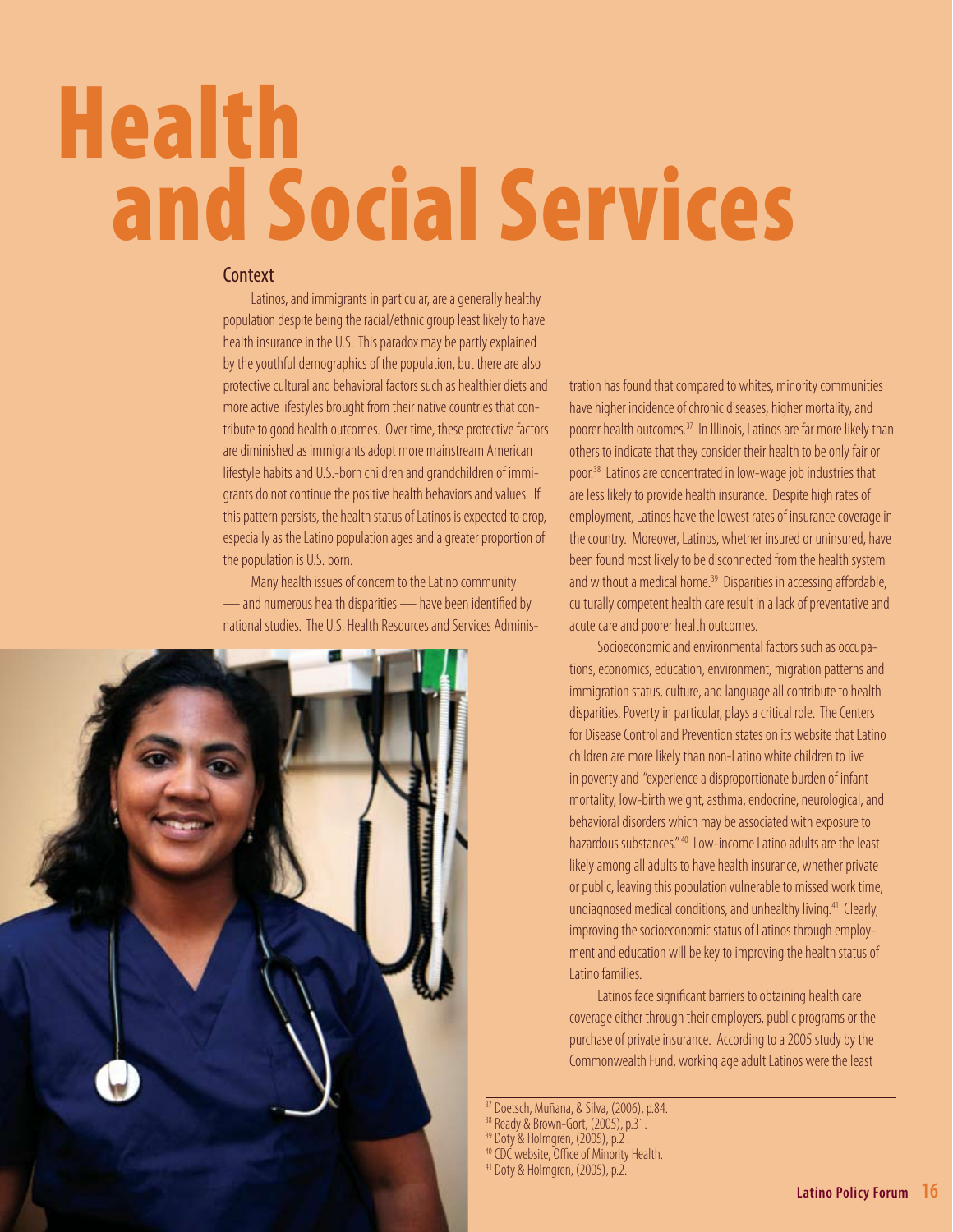likely to be insured, with almost two-thirds of Latino adults — an estimated 15 million — uninsured at some point during the year. This high rate of uninsured among Latino adults is due, in part, to low rates of coverage in employer-sponsored and public insurance. Even though two-thirds of working age Latinos are employed either full or part time, only 34% had employer-sponsored coverage in 2005.

The situation is slightly better for Latino children. Nearly half of all Latino children were uninsured during all or part of the year, compared with one-third of U.S. children in low-income families.<sup>42</sup> In Illinois, only 12% of foreign-born children are covered by Illinois Kid-Care, compared with 29% of U.S.-born Latino children and 45% of African American children.<sup>43</sup> Not surprisingly, foreign-born Latino children are the least likely of any group to have health insurance.

The consequences of being uninsured are many, including a lack of timely acute care and preventative health care, late diagnosis of disease and chronic conditions, untreated medical and mental health needs, and costly use of emergency rooms for non-emergency care. For example, while Latinos have a lower overall cancer rate than non-Latinos, they are more likely to die from the disease than their non-Latino counterparts due to late diagnosis and treatment.<sup>44</sup> Cancer is the leading cause of death among Latinas aged 25 to 64 and among Latino men 45 and older.<sup>45</sup>

Heart disease, obesity, and diabetes are among the chronic conditions of concern to Latinos. The American Heart Association reports that heart disease and stroke account for almost 30% of deaths among Latino males and 35% of deaths among Latinas.<sup>46</sup> A 2002 report from the Center for Disease Control (CDC) stated that nearly 75% of the Mexican community was overweight and that another one-third was obese.<sup>47</sup> Children of Mexicans also have much higher rates of obesity than their non-Latino peers.

Culture and the environment must also be considered. The lack of green space and high rates of pollution in many Latino communities are barriers to the health of Latino individuals and families. According to the CDC, Latinos "face high rates of exposure to toxic substances, including the top four threats to human health: ambient air pollution, worker exposure to chemicals, indoor air pollution and drinking water." 48 Latino communities and low-income neighborhoods have a pattern of less green space than non-Latino communities,<sup>49</sup> making it more difficult for Latinos to engage in physical activity. A 2005 article in the American Journal of Health Promotion showed that the degree to which city people walk or ride bicycles depends on h ow much green space is available.

In sum, a conjunction of institutional, social, cultural, language and behavioral barriers impede the Latino community from receiving the necessary health services needed. Considering that Latinos will constitute one third of the region's population by 2030, addressing the challenges in health care for Latinos will prevent an overall decline in the state's health and well being.

#### Community Feedback

Participants in the regional conversations noted that many suburban communities with growing Latino populations lack the health and social services infrastructure to meet the needs of the Latino community. While services in the city are more plentiful, there is also a perception of unmet health needs among city Latinos. The following topics were of particular concern:

 Participants discussed untreated depression, alcoholism and other mental illness in the Latino community. In many cases, depression seems to be the result of family separations and living in fear, especially among immigrants, unfamiliarity with legal procedures, and feeling stigmatized because of immigration status. Those battling mental illness need affordable, culturally competent mental health service providers including family counselors, therapists, and substance abuse treatment specialists. Participants encouraged Latino community-based organizations to bridge the gap and provide health and mental health services.

Participants expressed alarm at the increasing epidemic of diabetes, asthma, and childhood obesity related to poor nutrition and lack of exercise. These conditions directly affect the Latino community today and in the future. Participants saw a greater role for schools in promoting healthy lifestyles by providing healthier foods and increasing recess and gym time.

Caring for the Latino elderly has become an issue of significant interest. As the Latino elderly population grows, more families must make choices about caring for their elderly parents at home or moving them into senior homes. They are faced with a lack of support for home care and limited choices on housing that meets the needs of Latino senior citizens. Caring for the elderly is important to maintaining the strong Latino values of family and hard work among our youth and in our communities.

Some participants discussed the lack of respite care and other services for Latinos with disabilities. Many Latino parents caring for a child with disabilities, and Latinos with disabilities themselves, are not aware of the services and programs available to them — they lack easy access because of language, finances, cultural differences, or immigration status.

High pregnancy rates among Latina teens continue to be a concern. While many efforts have been made in schools and community institutions to reduce sexually transmitted diseases and teen pregnancy, and numbers have dropped nationwide, they are still high. This must be addressed more aggressively to prevent pregnancies if Latinas are to develop their full potential in school and work.

Many meeting participants expressed the need for more green space and more recreational activities in Latino communities. These activities should be affordable and accessible to families at times that accommodate work and school schedules. Recreational and social activities provide a sense of community and opportunities for personal development among youth and adults.

To ensure that Latinos receive comprehensive medical examinations and correct diagnosis, health professionals must be linguistically and culturally competent. Participants expressed great concerns about the language and cultural barriers that many Latinos encounter when seeking health care services.

<sup>42</sup> Doetsch, Muñana, & Silva, (2006), p.86.

<sup>43</sup> Ready & Brown-Gort, (2005), p.30.

<sup>44</sup> Doetsch, Muñana, & Silva, (2006), p.89.

<sup>45</sup> Ibid. p. 89.

<sup>46</sup> Ibid. p. 89. 47 Ibid. p. 90.

<sup>48</sup> CDC, Office of Minority Health website; http://www.cdc.gov/omh/Populations/HL/HHP/ATSDR.htm 49 Doetsch, Muñana, & Silva, (2006). p.89.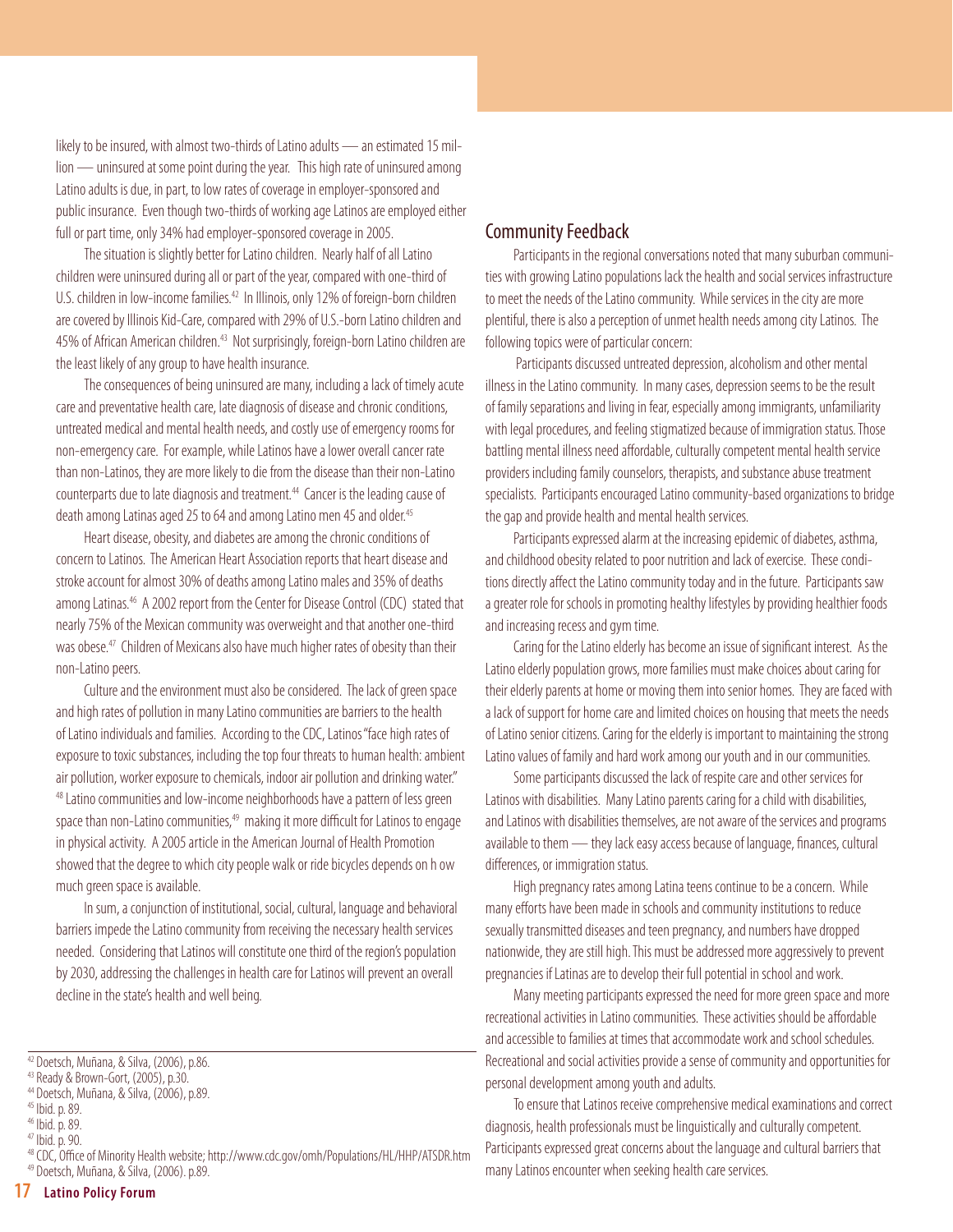**Latinosface high rates OF EXPOSURE TO TOXI substances, including the top four threats to human health: ambient air pollution, worker exposure to chemicals, indoor air pollution and drinking water.**

#### Recommendations

- Until federal policy provides health insurance for everyone, the state must implement programs and policies that ensure all residents of Illinois can access affordable and quality health insurance coverage as a matter of public health.
- Local and state departments of public health, research universities, and foundations should continue to provide and expand resources for programs that promote preventative care and prevention education in the Latino community. This can happen in partnership with schools, churches, media, communitybased organizations, community health promotion programs, and other grassroots initiatives.
- City and suburban governments need to ensure a minimum of parks and other green spaces in predominantly Latino communities to promote exercise, recreation, and overall well being.
- Corporate, private and hospital foundations should partner with high schools, local community colleges, universities, and health care institutions to develop programs that recruit and train bicultural and bilingual health professionals.<sup>50</sup>
- School districts should increase their role as promoters of the health and well being of children and adolescents through health education programs, healthier cafeteria food, and an emphasis on physical education.
- Community-based organizations should increase programs that educate parents in bringing about the healthy growth and emotional development of their children.
- Regional organizations such as the United Way of Metropolitan Chicago, local foundations, and local municipalities need to work with social services organizations to increase availability of health and social services in suburban communities with large Latino populations.<sup>51</sup>
- Community-based organizations and health institutions should increase the availability of drug, alcohol and substance abuse intervention and prevention programs for adults and youth that are linguistically and culturally appropriate.
- Community-based organizations and mental heath programs should increase the availability of culturally and linguistically appropriate counseling programs to address depression and other mental health issues that impact many Latinos, particularly immigrants, due to separation from family, social alienation, and difficulties adjusting to their new communities.
- Suburban and city social service organizations should partner with Latino community organizations to identify and address the needs of people caring for young and elderly relatives and those with disabilities.<sup>52</sup>
- Community-based organizations and community clinics should expand community education programs that increase health literacy, healthy behaviors, and access to appropriate health care services.

<sup>50</sup> Doetsch, Muñana, & Silva, (2006), p. 88.

<sup>51</sup> Ibid. p. 94.

<sup>52</sup> Ibid. p. 94.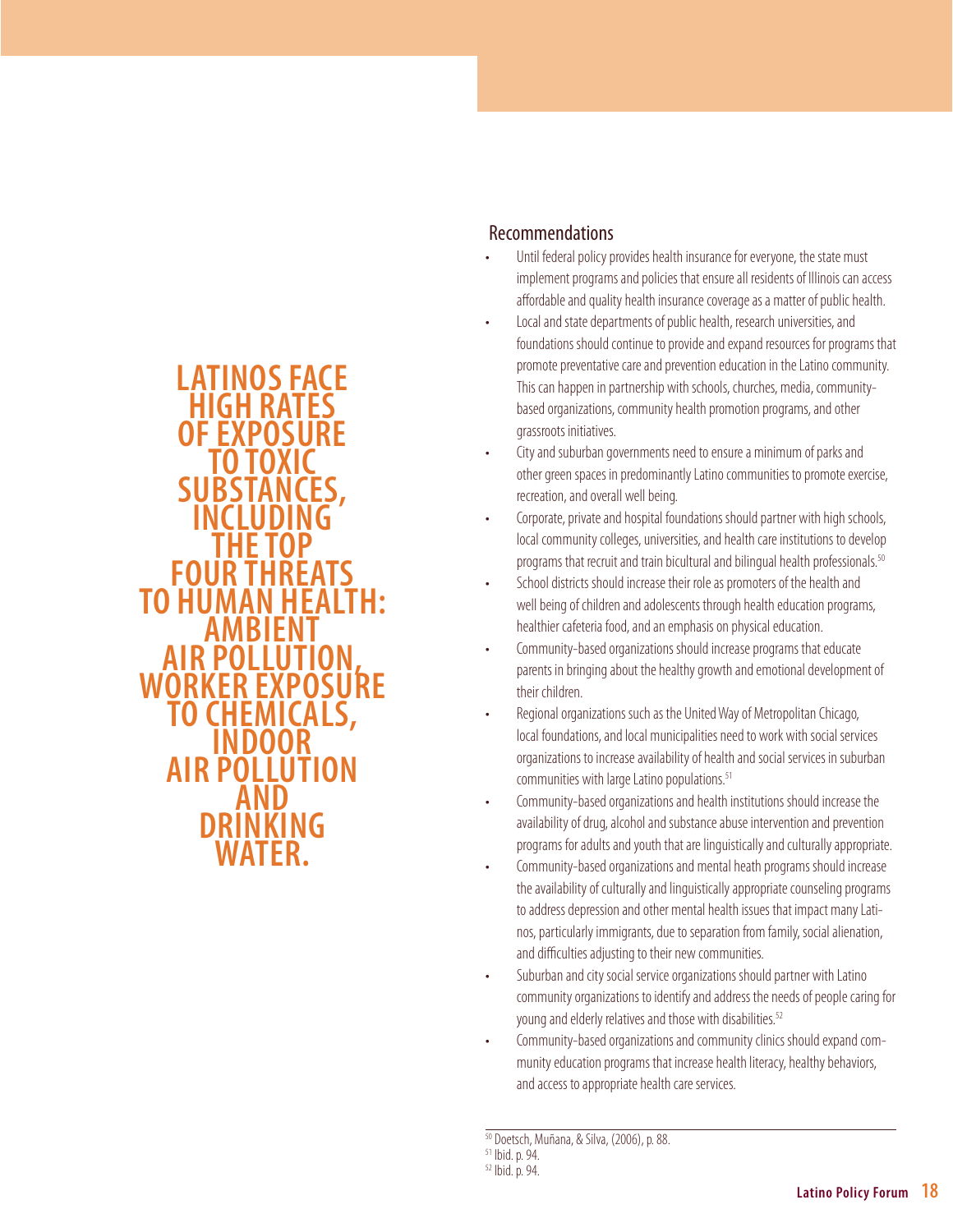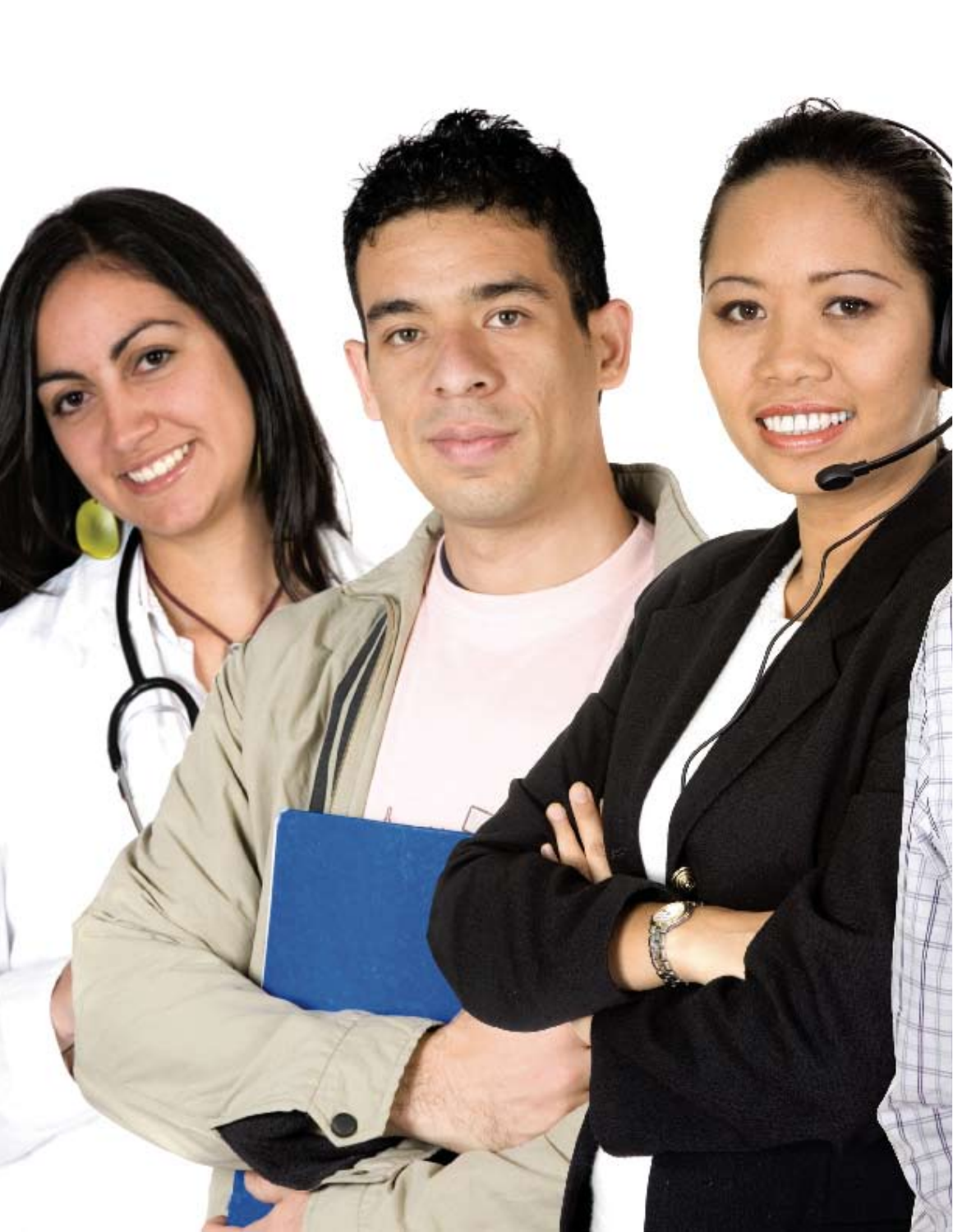# Workforce<br>and Economic Development

#### **Context**

Latinos form a major force within the economy of Illinois and indeed the entire country. Nearly 10% of the region's total household income<sup>53</sup> and nearly 15% of the state's labor force was attributable to the Latino community in 2004.<sup>54</sup> However, while Latinos have very low levels of unemployment and Latino immigrants are more likely to have three or more workers per family household,55 the low wages that characterize the Latino workforce experience — often well below established minimum wages — make it difficult to make ends meet. Without a concerted effort to increase the earning potential of Latinos, especially immigrants, Latinos will continue to be at the bottom of the economic ladder. To bring this about, Latinos must broaden the industries in which they work and gain a greater opportunity for upward mobility within these industries. Formal education, new job skills, and stronger English language skills are needed.



With the shift in the U.S. economy from manufacturing to<br>gh-lech and service sectors, a more skilled and educated<br>orce will be required to maintain a competitive edge in<br>terminonal market. Areas of job growth for the Chica the high-tech and service sectors, a more skilled and educated workforce will be required to maintain a competitive edge in the international market. Areas of job growth for the Chicago metropolitan region include health care, education, trucking and transportation, and skilled manufacturing. Bilingual and bicultural abilities are an advantage in these types of industries, and they can be target industries for Latinos.<sup>56</sup> Despite the shift away from manufacturing, this industry remains strong in the Chicago region and presents a unique job growth opportunity for Latinos. A 2005 report by Deloitte Consulting found that "the vast majority of American manufacturers are experiencing a serious shortage of qualified employees, which in turn is causing a significant impact to business and to the ability of the United States to compete in a global economy."<sup>57</sup> The shortages are not merely in low-skilled jobs but, increasingly, within specialized occupations such as engineering and science. Latinos can play an important role in ensuring a competent and creative workforce is available to fill in these gaps. Therefore, we must develop policies that close the educational and skill gap so that Latino workers can advance from low-wage occupations to more advanced, upwardly mobile careers.

Latinos contribute toward the socioeconomic development and vitality of commercial centers in many neighborhoods and municipalities by stimulating business growth through entrepreneurship and the creation of new markets in food, restaurants, clothing and household commodities. For example, in Illinois approximately "40,000 Latino-owned businesses — many of which are owned

<sup>53</sup> Doetsch, Muñana, & Silva, (2006), p.10.

<sup>&</sup>lt;sup>54</sup> Ibid. p. 25.

<sup>55</sup> Ready & Brown-Gort, (2005), p.25.

<sup>56</sup> Doetsch, Muñana, & Silva, (2006), p.35.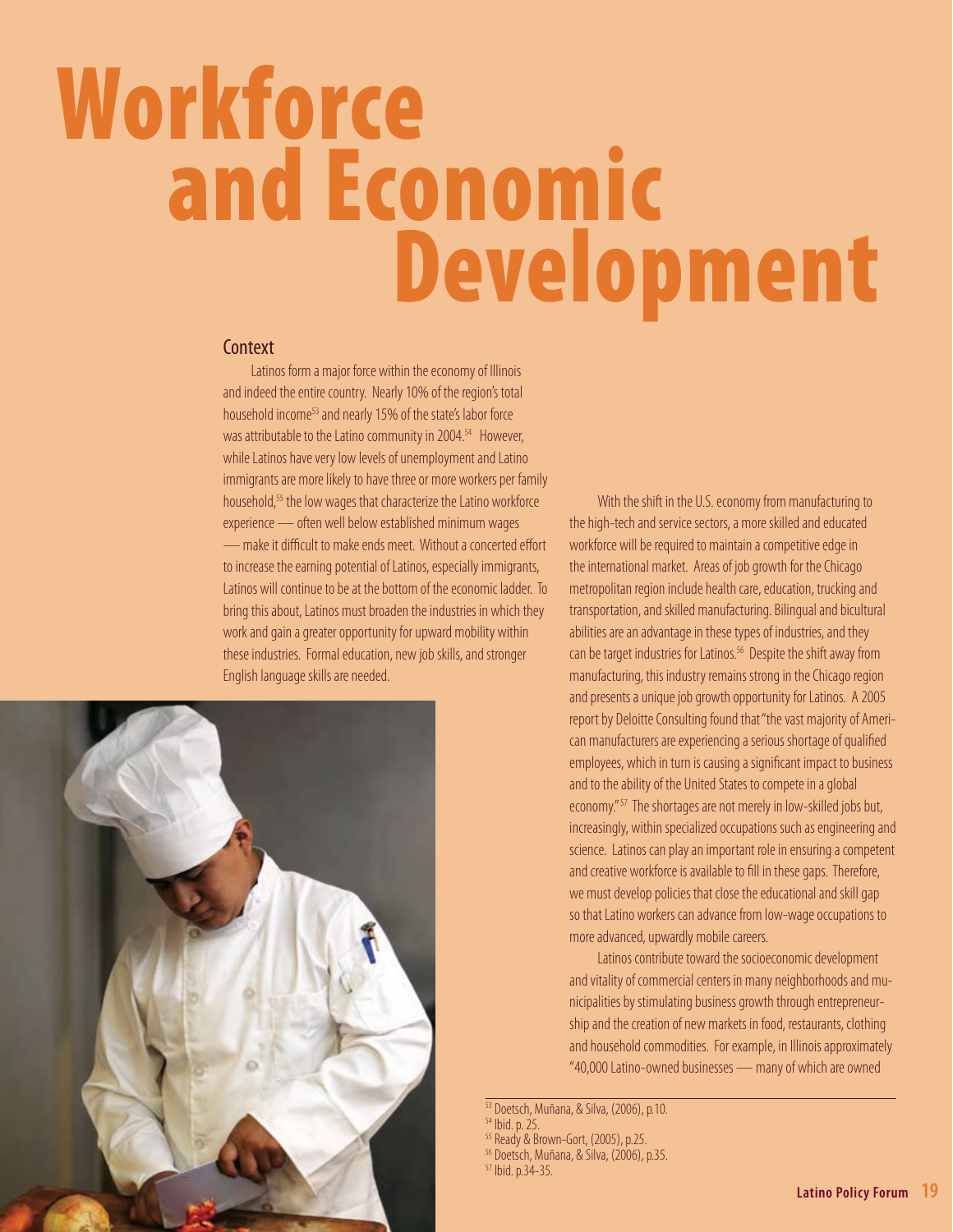by Latino entrepreneurs, heavily staffed by immigrant workers, and patronized by immigrant customers — generated more than \$7.5 billion in 2002 revenues."<sup>58</sup> Moreover, companies will face serious challenges in replacing a retiring workforce, making the viability of our regional economy increasingly dependent upon a skilled Latino workforce. Nationally, Latino employment has grown more than 16% since 2000 while overall U.S. employment barely has grown by 2%.<sup>59</sup>

The tremendous buying power of Latinos is shaping retail and commercial markets across the country and drawing increased attention to the economic force of Latino communities. According to a 2006 Selig Center for Economic Growth report, nationally Latino purchasing power was \$798 billion in 2006 and expected to reach over \$1.2 trillion by 2011, representing more than 450% growth from 1990 to 2011. During that same period, growth of all consumer purchasing power is expected to have been 190%. The rapid growth in Latino buying power is attributed to immigration, a high birth rate, and the large number of young Latinos entering the workforce for the first time or advancing in their careers. The Selig Center ranks Illinois with the 5th highest Latino buying power at \$34.8 billion in 2006.<sup>60</sup> In the metropolitan Chicago region, Latinos have a combined household income of more than \$20 billion.

Professional Latinos, U.S.-born and immigrant, have valuable skills that can give the region a competitive edge in the global economy, especially with regard to trade and collaboration with Spanish-speaking nations. Considering that Spanish-speaking countries make up a \$2.4 trillion market, Latinos' bilingual and bicultural capabilities present valuable opportunities for business and cultural exchange.61 The accreditation of immigrants with specialized education and skills must be streamlined in order to take advantage of the growing pool of skilled workers and professionals who have emigrated to the region and can fill labor gaps. The Bureau of Labor Statistics, for example, estimates that by 2012, the U.S. could be short at least 1 million nurses, and currently Illinois has a nursing shortage of 7% (vacancies v. jobs filled).<sup>62</sup> Immigrant nurses, teachers, accountants and other professionals come with a multitude of skills and expertise that should be used more fully for the benefit of the regional economy.

Latino males are employed primarily within occupations such as manufacturing, food service, construction and home maintenance, while Latinas are employed primarily within light manufacturing, hospitality, food service and retail.<sup>63</sup> Many of these employment opportunities are increasingly located in Chicago's suburbs. Only one of the 10 largest job growth industries has a significant Latino worker presence — accommodations and food service — and the remaining nine typically require technical training or postsecondary education credentials that the Latino community lacks. However, Latinos are making inroads into higher-paying managerial and professional positions, making these the fastest-growing job growth categories for our community.<sup>65</sup>

Language deficits also affect the ability of many Latinos to find wages that move them beyond working poor. The average fluent English-speaking immigrant earns nearly double that of a non-English speaking worker.<sup>66</sup> Furthermore, the industries with the highest growth projections are within the health, education, professional, technical, and scientific service industries and will require higher levels of education to be adequately staffed.

#### Community Feedback

Workforce development for all segments of the Latino community was a major concern expressed by participants in the community meetings. They said information about and opportunities for well-paying employment and a good career ladder in today's job market are critical to Latinos if they are to access healthcare, attain homeownership, and afford a college education for their children. Participants expressed the need for a community-wide strategy to provide educational opportunities at all levels, promoting the concept of continuous education and self-improvement.

Participants said that in addition to the English classes offered by communitybased organizations, employers and companies should be encouraged to take advantage of existing programs designed to teach English in the workplace. Participants also recognized the need to provide Spanish literacy programs in the community to prepare Latinos with low-literacy skills to then participate in English-language programs.

For Latinos with low educational attainment, particularly immigrants, participants felt that attaining a GED was the first step toward a practical career. As finding employment can be quite difficult for non-English speakers, participants mentioned the need for job centers staffed by Spanish-speaking Latinos who can assist job seekers, provide information about opportunities to work from home, and assist immigrant professionals in finding work in their professions and job-shadowing opportunities.

Another issue of concern raised by the participants was workplace safety — the need for workers to be informed about labor rights and laws, particularly as they apply to the undocumented. In addition to having fewer job opportunities and being more likely to work in low paying industries, immigrant workers remain at far greater risk of being killed or injured on the job than native-born workers.<sup>67</sup>

Participants noted that the promotion of small business development and dissemination of market-related information are critical for entrepreneurship in the Latino community. Moreover, they stressed the need to recruit more Latino professionals to business, corporate and civic boards, as well as to initiate and support efforts to create more Latino-led community development financial institutions to provide greater access to capital for economic development and business opportunities.

The policies set forth by the participants of our regional conversations focused on resources and innovative programming that will increase the opportunities for Latinos to acquire the necessary language skills and training to ensure long-term professional development.

62 Illinois Coalition for Immigrant and Refugee Rights, (2006), p.15.

66 Doetsch, Muñana, & Silva, (2006), p.11.

63 Ready & Brown-Gort, (2005), p.32.

64 Ibid. p.43.

67 Doetsch, Muñana, & Silva, (2006), p.36.

**Despite high rates OF EMPLOYMENT, Latinos have thelowest rates OF INSURANCE COVERAGE in thecountry**

<sup>58</sup> Ready & Brown-Gort, (2005), p.32.

<sup>59</sup> HispanTelligence®. http://www.hispanicbusiness.com

<sup>60</sup> Selig Center for Economic Growth, Terry College of Business, The University of Georgia, June 2006.

<sup>61</sup> Doetsch, Muñana, & Silva, (2006), p.11.

<sup>65</sup> HispanTelligence®. http://www.hispanicbusiness.com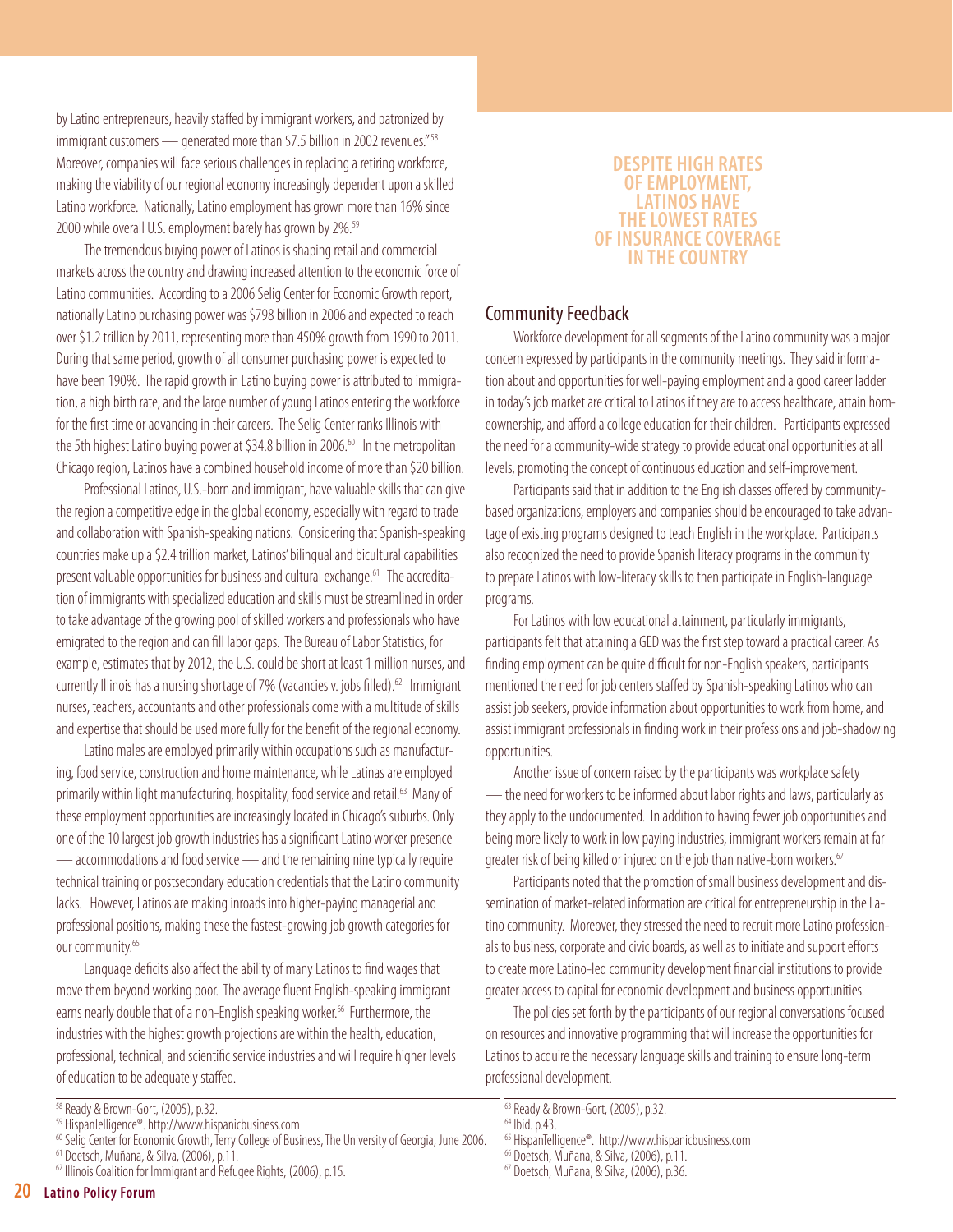**Parallel to a political agenda our society must articulate a moral agenda TO FUL its obligations TO THE PUB good and to transcend THE RA and ethnic tensions that prevent us from taking responsibility for one another and our collective future.**

#### 72 Ibid, p. 40.

#### Recommendations

- Public and private funds should be increased to promote adult education programs that help Latinos earn their GED, attend English-language classes, and access information technology training that will provide a foundation for continued skill development and opportunities for upward mobility.
- Community colleges, trade schools and community-based organizations should assist low-skilled immigrants to create a practical career ladder by tying English instruction and vocational training to advancement within specific industries such as restaurants, hotels, tourism, and health care.<sup>68</sup>
- Business, private foundations, government, labor and community-based organizations should increase funding and form partnerships to provide holistic job training that is inclusive of the incumbent workforce leading to opportunities for practical career ladders in projected growth economic sectors such as the service industry, education, health, transportation, skilled manufacturing, and transportation.
- Financial institutions, employers, schools, and community-based organizations need to expand existing efforts to increase financial literacy through bilingual programs.<sup>69</sup>
- Organized labor should partner with Latino community leaders and potential employers to increase access to meaningful job training and opportunities for Latino workers in the building trades and related areas.
- Trade organizations, professional associations, and unions must increase Latino membership to allow them to expand their professional networks and increase opportunities for continued professional development.
- State and professional accreditation organizations should establish a system for accreditation of skills acquired in other countries, to allow for an increase of qualified bilingual staff in industries currently struggling to meet a growing Latino population and build upon already acquired professional skills.
- Latino entrepreneurs should partner with private investors, banks and government agencies to expand their businesses through venture capital and shared equity. At the same time, municipalities should support Latino entrepreneurship by offering technical assistance and providing financial education.<sup>70</sup>
- Latino business owners should expand their networking and skill building opportunities by participating in local chambers of commerce, community development corporations, labor organizations and other networks, and these groups should reach out to Latino business owners.<sup>71</sup>
- Latino professional organizations should partner with retired professionals and other leaders in the corporate, medical, legal, and technical professions to create networking and mentoring opportunities that foster advancement of Latinos into upper management positions and boards.<sup>72</sup>

<sup>&</sup>lt;sup>68</sup> Illinois Coallition for Immigrant and Refugee Rights, (2005), p.17. 69 Doetsch, Muñana & Silva, (2006), p. 47.

<sup>70</sup> Ibid, p. 44.

<sup>71</sup> Ibid, p. 44.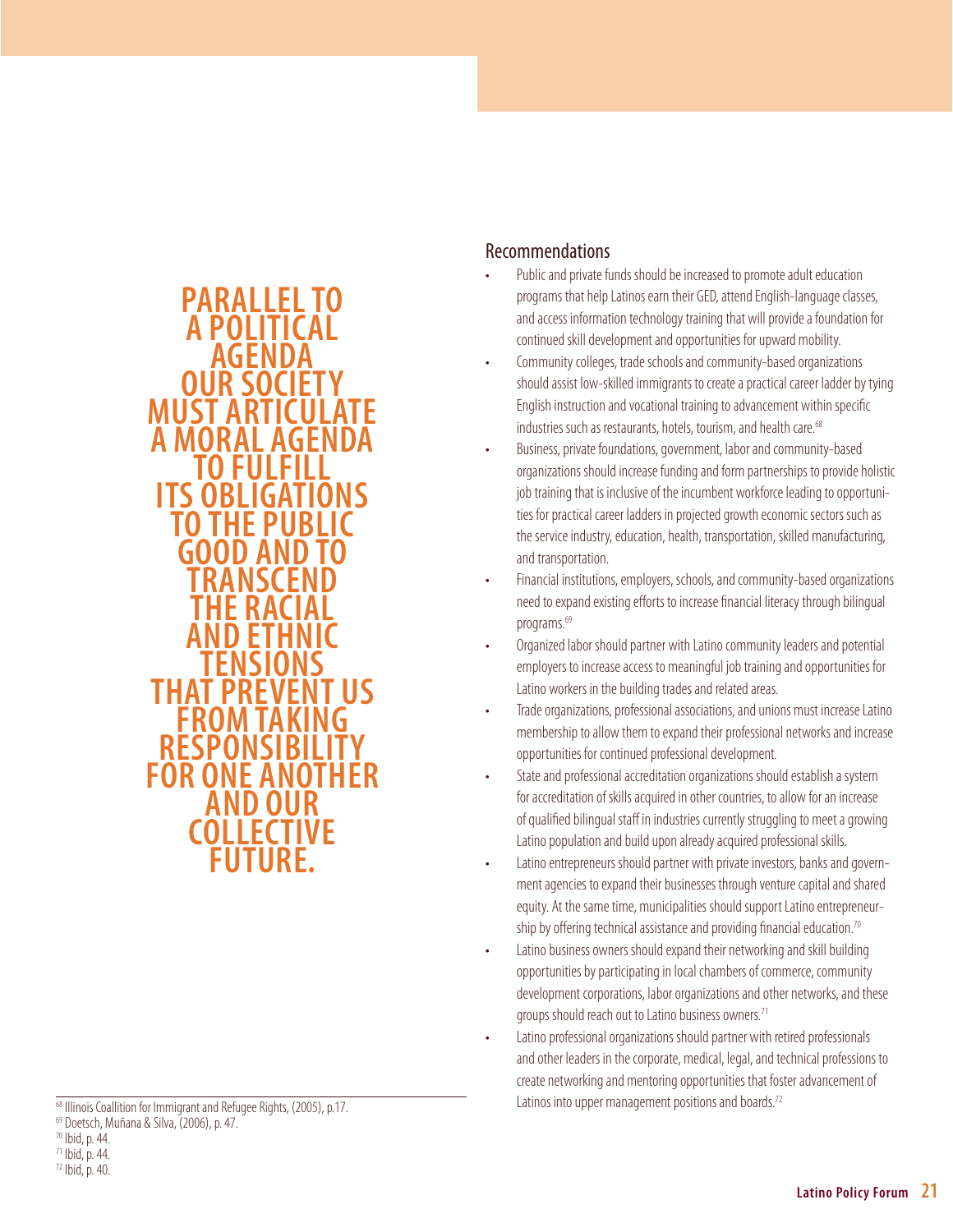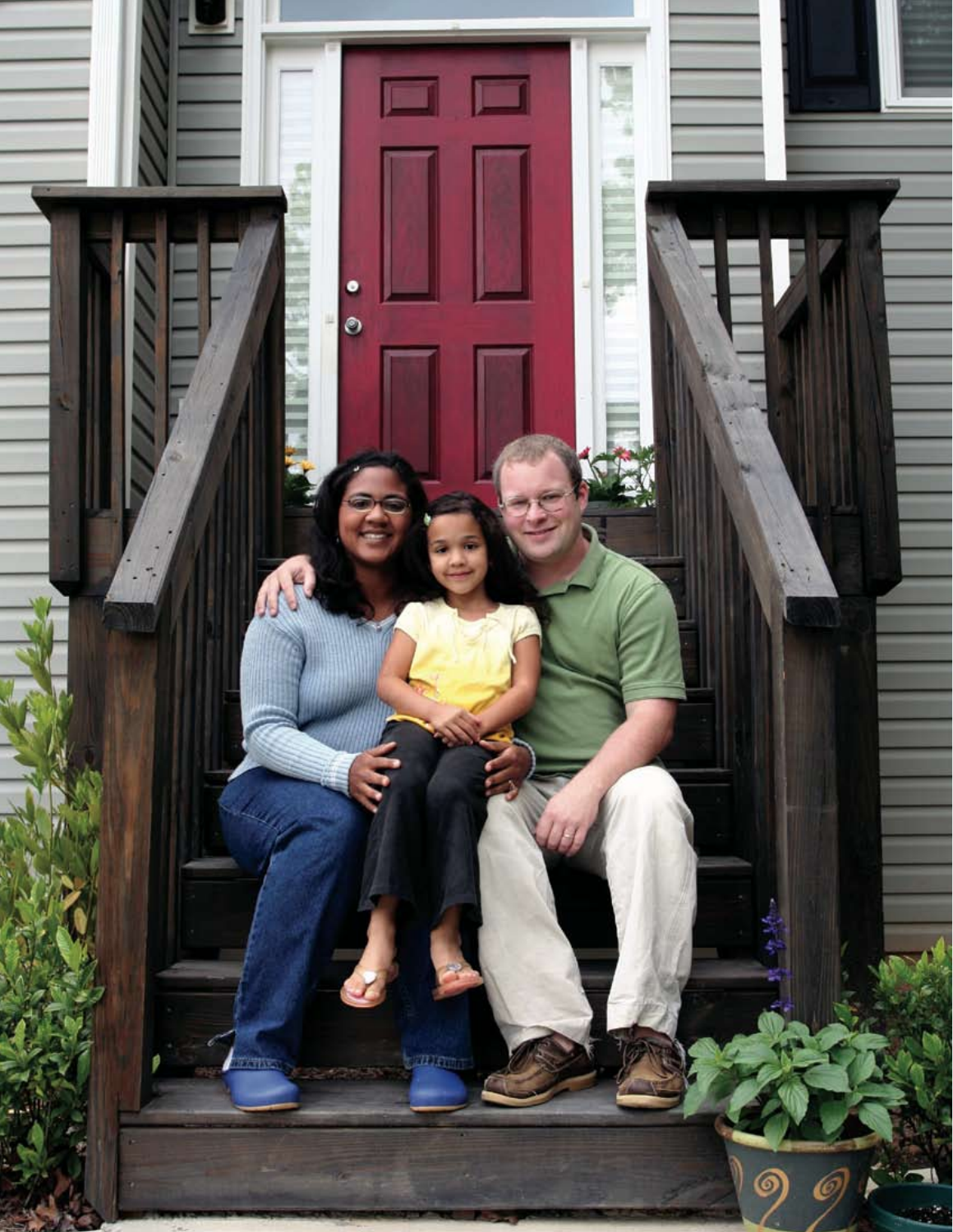# Community Safety

#### **Context**

The Latino community is concerned about crime and punishment, and the effects it has on Latino families. The systematic response of the justice system for the past 20 years has been a "lock-em up and through away the key" strategy which has resulted in more than 6 million people nation-wide being part of the criminal justice system. To date, more than 2.2 million people are sitting behind bars. Additionally, one in every six Latino men will be incarcerated in his lifetime. Not only are Latinos overrepresented in the criminal justice system, they are also treated more harshly than non-Hispanic whites, even when they are charged with the same types of offenses. Targeted enforcement, mistreatment, language barriers, and biased decision making erodes community safety, trust, and relationships with law enforcement.

Both Latinos and African Americans in Illinois have been victims of racial profiling by law enforcement. However, racial profiling has additional serious implications when discrimination by law enforcement could potentially result in the deportation and separation of families.



organizations to provide culturally and linguistically competent services for crime prevention, intervention, and reentry contributes to the stress of the community, and the nation as a whole. Research demonstrates that such services are less expensive and more effective at addressing the root causes of crime and protecting community safety rather than relying on incarceration alone.

Similar to the adult system, Latino youth are disproportionately overrepresented in the juvenile justice system and experience harsher treatment, tougher sentences, and are more likely to be incarcerated than their white counterparts. This unjust treatment creates a grim and devastating reality: broken youth, families, and communities.

In addition, limited resources for Latino community-based<br> **220Ios to** provide culturally and limguistically competent<br> **22**Is of roof me prevention, intervention, and renatry contributes<br>
stress of the community, and the According to the most recent data available from the Illinois Criminal Justice Information Authority (2003), Latino youth were detained in Illinois at twice the rate of their white counterparts. In addition, Latino youth were committed to the Illinois Department of Corrections at a rate 45% greater than white youth, and were five times more likely than their white counterparts to be locked up for public order offenses, like loitering and graffiti, in state facilities.73

Incarceration as a one-size fits all approach provides a false sense of public safety, destabilizes communities, and further fuels the criminalization of poor communities of color by the justice system. Latino community-based services such as drug, alcohol, and mental health treatment programs can create safer communities and save taxpayer dollars given to their ability to address, deter, and prevent youth crime.

> **"nuestros niños son nuestro futuro, our children are our future and we must do everything to protect and educate them"**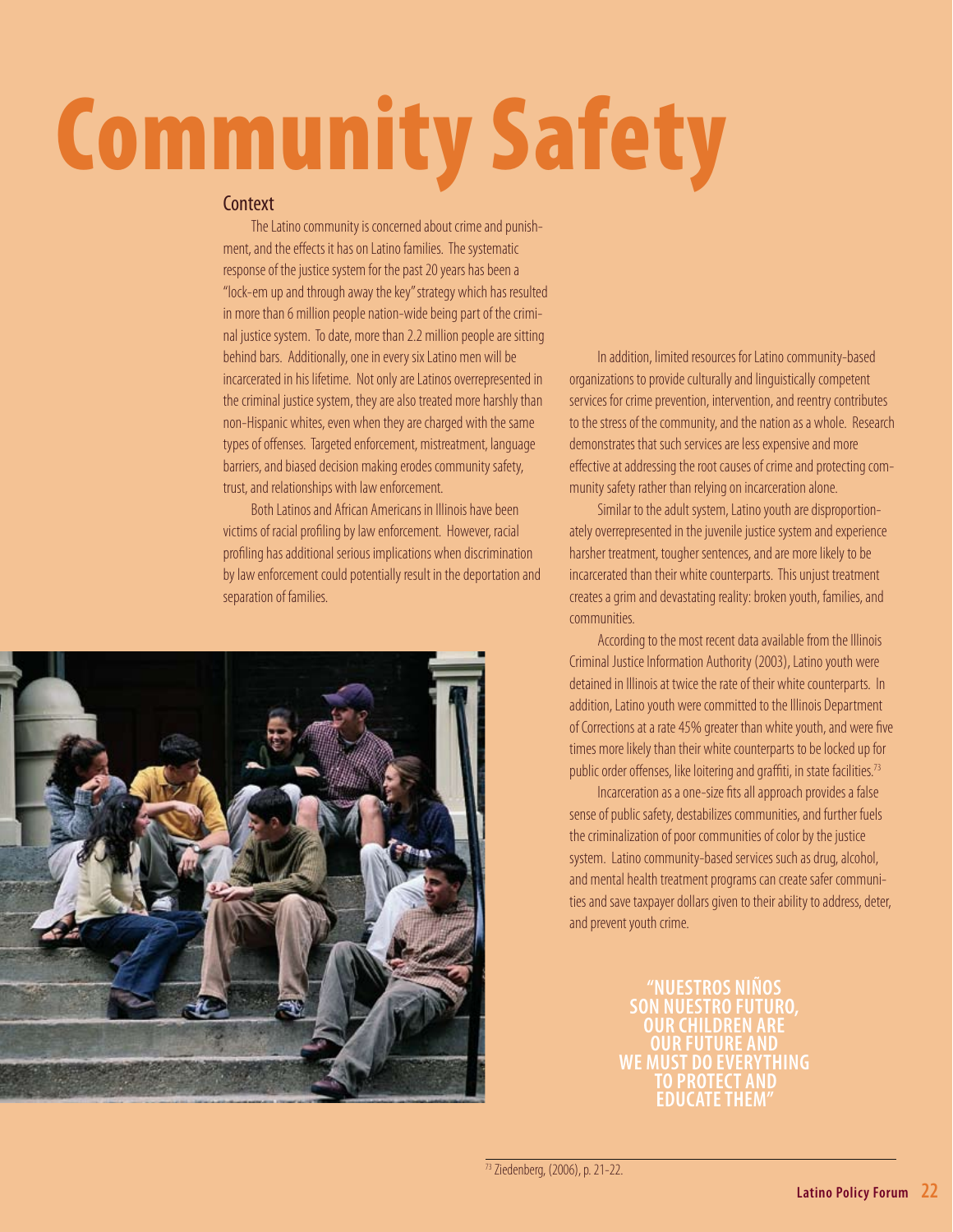#### Community Feedback

Overrepresentation for Latino youth and adults in the justice system is a complex problem that requires a comprehensive solution in which Latino communities and leaders are ready to engage. This strategy will first require truth in reporting regarding the race and ethnicity data collection at every stage of the justice system. To date, the closest "relatively good" data available from the Illinois Criminal Justice Information Authority is from 2003. Identifying the decision points at which disproportionality exists will allow for planning strategic system responses that get at the root cause of the problem and reduce racial and ethnic disparities.

Given demographic shifts showing that Latinos are the largest and fastest growing minority population in the country, and given the fact that fairness, equality, and due process are the intended hallmarks of the U.S. criminal justice system, such findings constitute a travesty of injustice. Overrepresentation and harsh treatment of Latinos in the criminal justice system require immediate redress. Justice demands no less.

In terms of crime prevention, participants expressed a need to strengthen relationships with the juvenile justice system to address the root causes of crime and violence while reducing the overrepresentation of Latinos in both the adult criminal and juvenile justice system.

The Latino community is significantly affected by racial profiling because it is not only targeted by local and state law enforcement agencies, but also by federal agencies including the Bureau of Immigration and Customs Enforcement (ICE) and the Bureau of Customs and Border Protection (BCBP). Joint operations between local/state and federal law enforcement agencies are becoming a routine method of law enforcement overstepping the bounds of the Constitution in the name of immigration and drug enforcement. The use of racial profiling tactics not only violates civil rights, but also undermines the ability of law enforcement to effectively enforce the law. Specifically, when an individual's ethnicity is used to select which individual to subject to routine or spontaneous investigatory activities, then that individual — along with family members, friends, and neighbors — loses trust in the integrity of law enforcement. As a result, public safety is placed in jeopardy because members of these communities fear harassment and abuse by the police and therefore are

> **Overrepresentation and harsh treatment of Latinosin the criminal justicesystem require immediate redress. Justice demands no less.**

unlikely to seek police help when they legitimately need it: reporting crime, serving as a witness or on a jury, or otherwise cooperating with law enforcement in an investigation.

Many participants pointed out that the increasing anti-immigrant sentiment in their communities often results in discriminatory practices toward Latinos independent of their immigration status. While the safety and security of our communities and the country are of the utmost importance, new policies that would allow local police departments to enforce federal immigration laws will hinder other criminal investigations and have a significant negative impact on Latino communities. Immigrant advocates, legal experts, and many law enforcement agencies agree that any policy shift regarding the use of state and local police in the enforcement of immigration laws is in direct conflict with long-standing legal tradition; will inevitably result in higher levels of racial profiling, police misconduct, and other civil rights violations; and will destroy the trust between police and immigrant communities, ultimately undermining effective law enforcement

Every year there are 600,000 adults and 100,000 youth reentering society after being incarcerated. Approximately one-third of them are Latinos. Studies from the Department of Justice show that more than 2/3 released prisoners will be rearrested for a felony or a serious misdemeanor within 3 years after their release. Successful reintegration of formerly incarcerated individuals benefits the community and individual in ways that go beyond a dollar measurement. The social value of reintegration is measured by a formerly incarcerated person's ability to contribute to the support of his or her family, provide a healthy environment for his or her children, and enhance the positive human resources in the community.

A strong reintegration process—through which incarcerated people are prepared for release, leave prison, return to communities, and adjust to free living—is needed to protect the public effectively.

Many men, women, and youth leave prison and jail with substance abuse disorders, chronic health issues, low-levels of education and job training, and a general lack of resources to help them truly reintegrate. Yet, research confirms that these services — including education, job training, job placement, job retention, and alcohol and drug treatment — are essential to help formerly incarcerated individuals obtain work, housing, and avoid recidivism.

Community safety issues are encompassed by the vast majority of other issues within this policy paper. The policy directions outlined below seek to eliminate the most critical barriers that prevent Latino families from securing the kind of safety and stability that will allow them to achieve a quality of life that fosters long-term success.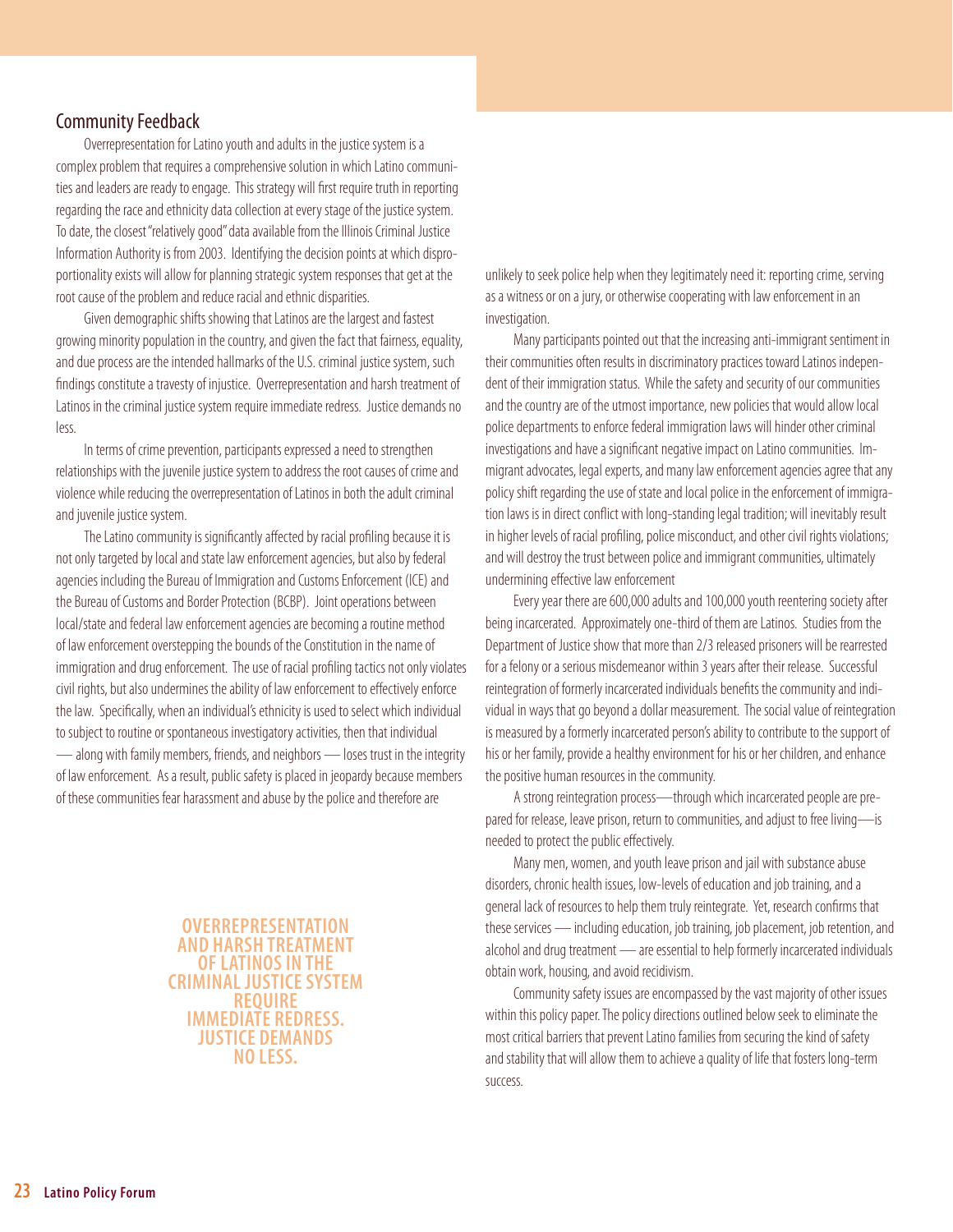#### Recommendations

- Bring together local leaders, community organizations, police, educators and church leaders to develop a comprehensive strategy that addresses community safety and community cohesion. With the ability to provide a vast array of culturally and linguistically competent services throughout the Chicago region, Latino community-based organizations and leaders are ready to build a partnership for public safety that leverages available resources to sustain and strengthen prevention, intervention, aftercare, and reintegration services.
- The 2004 racial profiling law focused on data collection in Illinois needs to be reinforced. A ban needs to be established, and sanctions for those who violate this ban should be enforced. Law enforcement agencies should be required to document all law enforcement contacts by race and ethnicity, including contacts not resulting in arrest, in order to monitor whether — and, if so, when — law enforcement practices and procedures result in racial and ethnic disparities.
- The State, in partnership with research institutions, must carefully analyze the points in the justice system where disparities occur, such as during arrest, detention, waiver to adult court, and confinement. It is necessary to look closer at the practices, policies, and programs that enable disparities to exist and commit ourselves to partnership for reform.
- Alternatives to incarceration for non-violent offenders, including low-level drug offenders and youth offenders, should be designed, implemented, adequately funded, and regularly assessed by law enforcement and community-based organizations. These approaches should increase public safety, reduce the prison population, control and decrease prison costs, and create greater opportunities for communities to thrive.
- Systematic, uniform data collection procedures to determine the proportion of Latinos being processed at each stage of interaction with the justice system in each county across Illinois should be established by the State. Without consistently applied, sound data collection methods, we cannot trust that racial and ethnic profiles of the U.S. prison population are accurate, nor can we track and address disparities based on profiles or know whether we are providing adequate services for Latinos.



#### **The political and civic participation of the Latin0 community has increased the number of Latino elected officials**

- Municipalities and police departments should start with dialogue and understanding, not just stricter enforcement of regulations
- Philanthropic and business communities must ensure that Latino communitybased organizations are not left out of the funding streams. Many Latino community-based organizations are in the heart of communities where crime and violence occurs. Increased funding to provide culturally and linguistically competent programs for crime prevention, intervention, aftercare, and reentry will ensure decreased crime rates and build stronger communities.
- The number of culturally competent Latino and bilingual professionals in state and local criminal justice agencies should be increased. When the system is more "user-friendly," the goals of fairness and justice are more likely to be achieved. This can be done by recruiting, hiring, and training more attorneys, public defenders, and advocates who are Latino, or who speak Spanish and are culturally competent, to direct and conduct services for Latinos; and by ensuring that numbers of Latino employees at all levels closely reflect the numbers of Latinos served by criminal justice agencies, both public and private.
- Work with community leaders and national Latino organizations to develop and implement a training program in cultural competence aimed at increasing participants' understanding of the unique issues and challenges confronting Latinos within their respective jurisdictions.
- Secure additional funding to ensure that law enforcement, justice system, education, and mental health professionals are adequately trained in Spanish language and in cultural competence regarding specific Latino ethnic groups.
- Law enforcement and community-based organizations must work together to establish community workshops that explain victim and offender rights and protection laws, promote neighborhood watches, and conflict resolution training for youth and adults.
- Work more closely with community-based organizations for prevention, intervention, aftercare, and as alternatives to incarceration for low-level, nonviolent offenders. Currently, the Latino community is severely under-utilized as the first best defense for preventing and addressing crime and violence when it occurs. The Latino community has a vested interested in reducing crime, given that we are also many times the victim.
- School districts and community-based organizations should work together to ensure that there are after-school and recreational activities, and youth leadership development to keep children and adolescents involved and motivated to succeed. Such approaches provide alternatives to gang affiliation.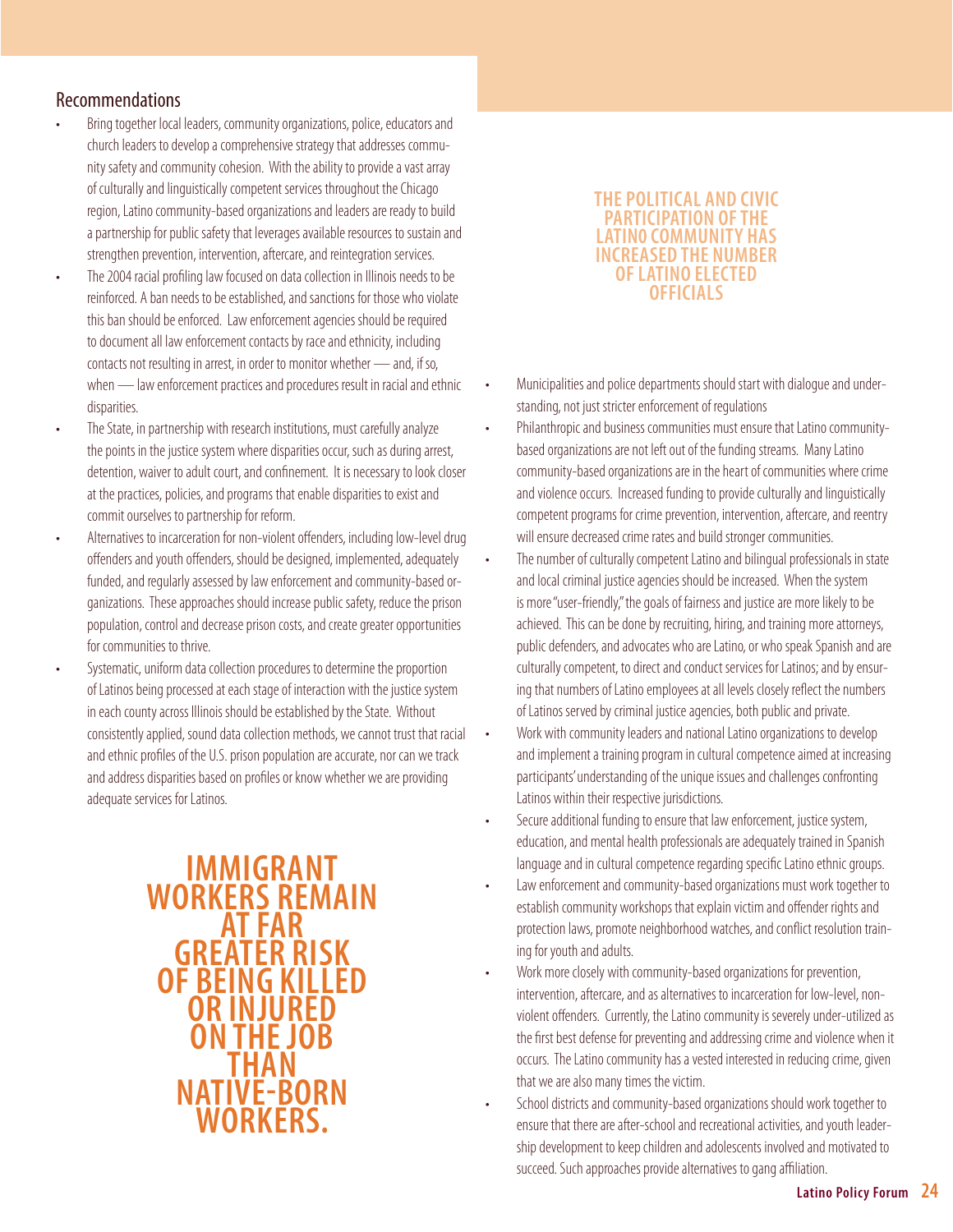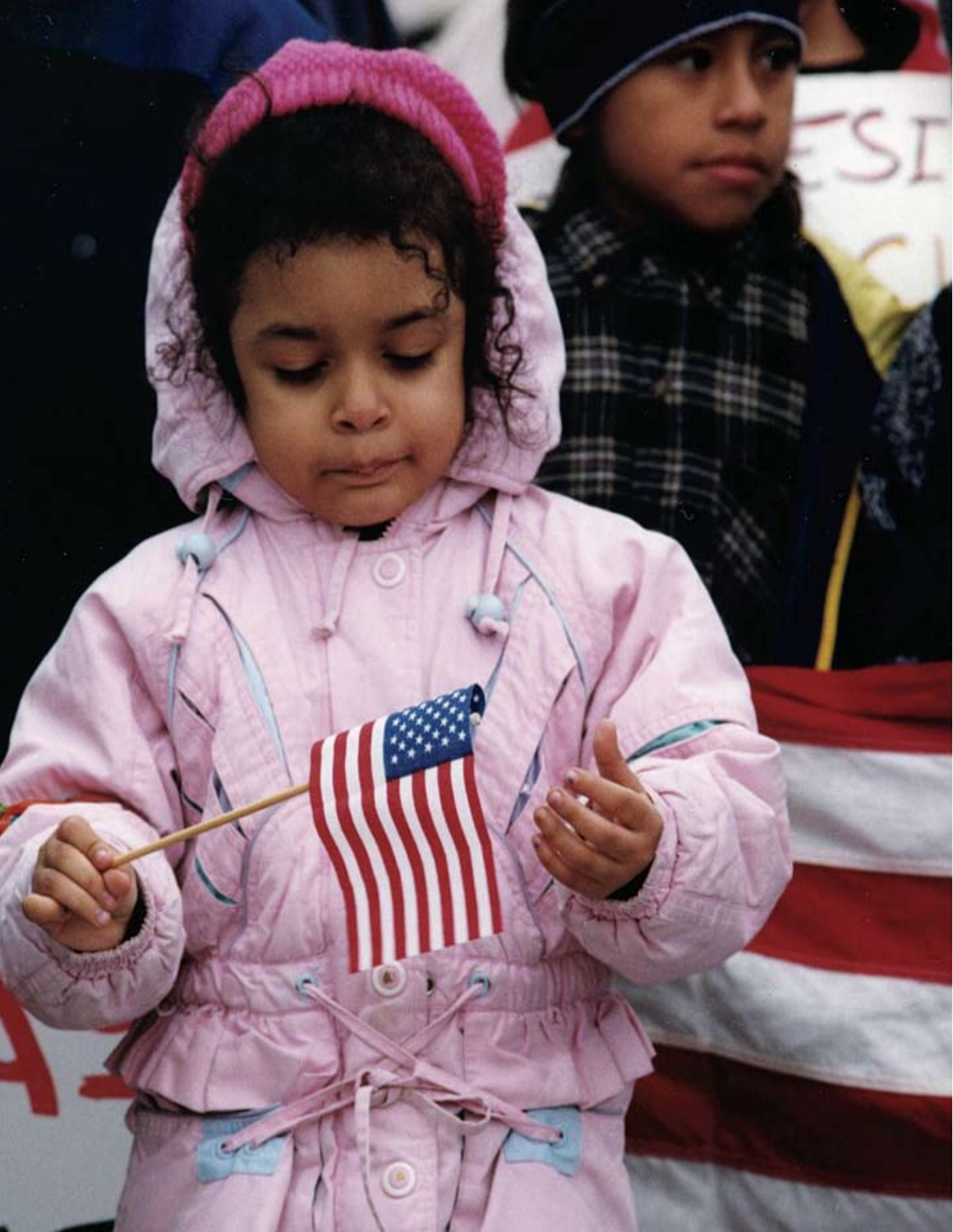# Leadership<br>Development and Civic Participation

#### **Context**

Given current and projected population growth, the Latino community must achieve sustainable, proportionate civic participation while broadening the social agenda for equality and opportunity for all Americans. To do this Latinos must continue to develop strong leadership skills to advocate on their own behalf and participate in the decision-making processes that affect their quality of life.

Latinos are already 20% of the population and are expected to be 33% by 2030. Now is the time to identify, train and promote Latinos in key policy-making positions. Leadership development programs that include training in facilitating decision-making, bringing about conflict resolution, and working with people of various backgrounds are all valuable skills needed for leadership. But, programs also should build upon the existing strengths of Latino cultural and social values to offer unique approaches to solving community issues. Most importantly of all, Latinos must vote.



74 Doetsch, Muñana, & Silva, (2006), p. 74. 75 Ibid, p.76-77. 76 Southern Poverty Law Center. http://www.splcenter.org/intel/intelreport/article.jsp?aid=886  $77$  Ibid.

registered tend to turn out in high numbers. In 2004 almost 86% of all Latino registered voters did in fact vote, up from 83% in the November 2000 election.<sup>74</sup> When Latinos vote they tend to focus their civic efforts on issues such as affordable housing, access to better jobs, and equitable schools. Legal permanent residents represent a massive voting potential among Latinos, however, they must become U.S. citizens first, and citizenship has become more difficult and expensive to obtain. Increasingly complex paperwork, increased difficulty of citizenship tests, and a rise in naturalization application fees.<sup>75</sup>

One threat to Latino civic participation is the increasing action of hate groups. Studies by the Anti-Defamation League and the Southern Poverty Law Center have shown that hate crimes against Latinos are on the rise, and that the number of hate groups has risen 30% since 2000.76 Twenty-three such hate groups exist within Illinois, 19 of them centered within the metropolitan Chicago region.<sup>77</sup> To counter the effects of these groups, Latinos and justice-minded civic organizations must band together and work toward creating a more pluralistic society that better reflects the true diversity of the United States.

**Despite low voter registration rates, those Latinos who are<br>event end to turn out in high numbes. In 2004 almost 86%<br>adino registered voters did in fact wote, up from 38% in the<br>beher 2000 election.<sup>24</sup> When Latinos vote** Despite these impediments — and as a testament to the spiritual and cultural strength of the community — Latinos are increasingly taking action in the political arena, be it in the voting booth or on the streets. In 2003, Latino legislators organized the first Latino Caucus in Illinois, and the number of elected Latino officials in municipal, county and state government has increased steadily in recent years due to coalition-building and changing demographics. The political and civic participation of the Latino community has not only increased the number of Latino elected officials, but Latinos are also organizing locally to form support groups in both the United States and countries of origin.

One example of this has been the growth of Hometown Associations (HTAs) which are based on social networks maintained by immigrants who have come to the United States from the same town or village, most often in Mexico though HTAs formed by Guatemalans, Dominicans, and Salvadorans are increasing. These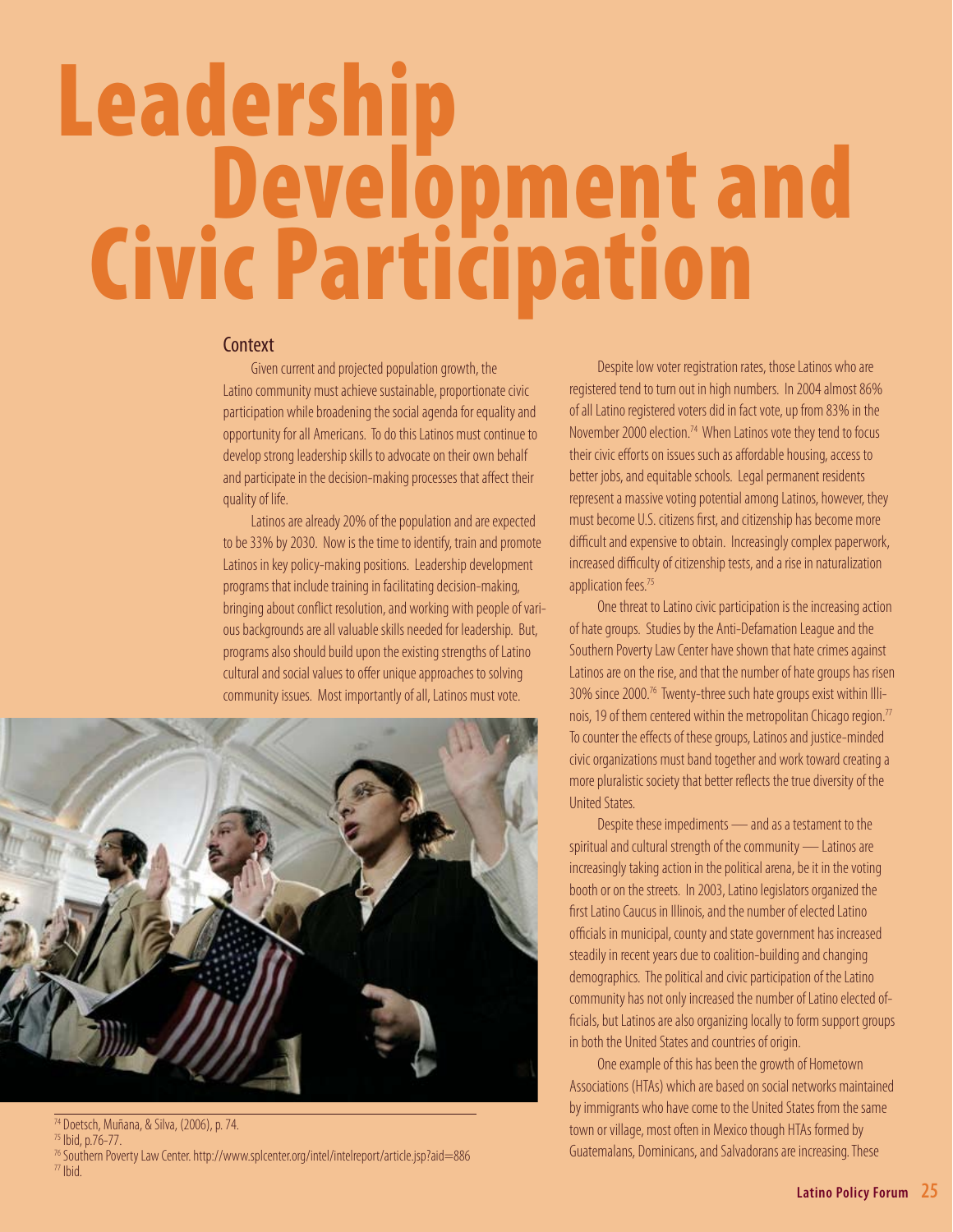groups seek to promote the well-being of their hometown communities of both origin and residence (in the U.S.) by raising money to fund public works and social projects.78 Aside from supporting the social and economic development of communities in Chicago and abroad, HTAs are increasingly becoming involved in politics while forming alliances with other organizations.

Through a variety of organizations and actions, Latinos are increasingly forging a space for themselves as an integral part of the Chicago — and indeed, national culture. As Latinos participate in a variety of civic actions, they are able to represent their cultures in the public arena, learning from other groups while also spreading knowledge about themselves. Through this process, Latinos are integrated into the Chicago social scene while contributing to the development and enrichment of the region's culture. It is imperative that this momentum be maintained and broadened. Community-based leadership programs and grassroots organizing projects offer leadership development at the community level and make important contributions to Latino cultural, political, and social life. Perhaps most importantly, it is of the utmost urgency that young Latinos receive the mentoring and leadership training necessary to earn positions of power within community organizations and governmental institutions. This is urgent not only for individual success, but perhaps more importantly as a means of ensuring that the full potential, wisdom and strength of the Latino community is reflected in the policies and institutions that affect the lives of us and our children.

#### Community Feedback

Regional conversation participants consistently cited the need for more leadership development among Latino communities. Without leadership development that leads to civic participation, local municipalities and state agencies risk ignoring the needs of this growing population. Greater participation by Latinos in key decision-



#### **The Selig Center ranks Illinois with the 5th highest Latino buying power at \$34.8 billion in 2006**

making positions would allow Latinos to address critical issues such as education, jobs, affordable housing, and transportation. These issues are not only critical to the Latino community but to the region as a whole.

Many of the concerns voiced by participants regarding civic participation and leadership development within the Latino community centered on educational opportunities for youth and adults. Participants stressed the need for educational strategies and programs for youth and adults geared towards increasing the amount of Latino professionals — specifically within schools — as a critical component of fostering Latino leadership and greater civic participation. This would include increased civic education and in-school leadership development programs that include mentorship opportunities.

Participants showed concern that Latino causes were not proportionately represented in government institutions. They stressed the need to elect Latino officials who will demonstrate transparency and accountability and who will fight strongly for Latino interests. In light of redistricting beginning in 2010, participants said immediate action is necessary for Latinos to be represented accurately in future political processes. Participants suggested that community political forums that inform the public should be organized to mobilize and inform Latino voters. The regional discussions showed that Latinos are enthusiastic about civic and political participation, but there is an urgent need for education and language-relevant information on how to engage fully in the process.

The historic marches that took place throughout 2005 demonstrate that leadership development and civic participation efforts need not be limited to Latinos who are U.S. citizens or to those who are 18-years or older. Political education and leadership development are important for all members of the Latino community, regardless of their citizenship status or age. However, their levels of participation must grow into leadership roles within civic organizations and all levels of government.

The priorities set forth below begin to address the necessary changes in leadership development that will ensure Latinos have a role in shaping their future.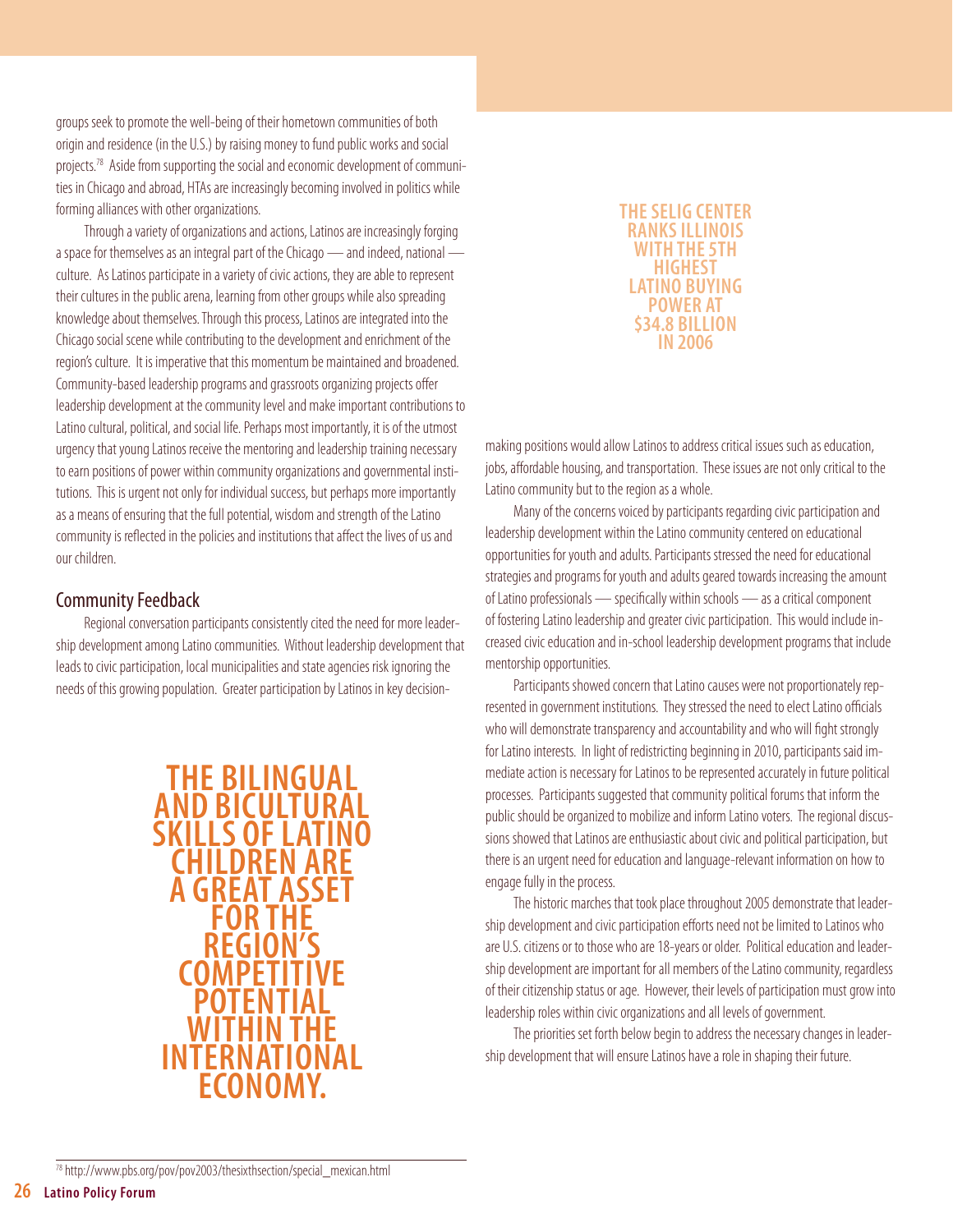#### Recommendations

- Spanish and English radio, television, and print media need to expand programming that educates and informs the Latino community about issues such as financial literacy, voting, education, and jobs, and to produce programming that demonstrates ways in which Latinos contribute to the social and economic development of the Chicago metropolitan region.
- Latino and non-Latino cultural institutions need to partner to promote crosscultural learning.
- Chicago businesses, cultural institutions, universities, media outlets, philanthropic organizations and corporations should examine the make up of their boards and develop plans to incorporate Latino leaders to reflect better the demographics of the region.
- The Latino community should partner with the Chicago business community and philanthropic institutions to build the capacity of organizations that work with immigrants through mentoring, relationship-building, funding and leadership development.
- Corporations and philanthropic organizations should develop initiatives to strengthen the capacity of emerging Latino organizations so that they can effectively serve the needs of their communities.
- Community-based organizations, businesses and philanthropic institutions should create initiatives that promote youth leadership development programs that encompass mentorship, networking opportunities, internships, and skill building.
- Government and philanthropic organizations need to allocate funds to ensure that eligible immigrants receive the appropriate classes and support to become naturalized citizens and engage fully in the political process.
- Latino organizations should step up their efforts to engage in voter registration, education, and mobilization to increase the participation of Latinos in the electoral process and to build the political power by identifying, training and supporting Latino candidates for local school councils, suburban school boards, planning and zoning boards, and higher public office that represent the interests of the Latino community.
- Municipal leaders should increase outreach efforts and work collaboratively with existing institutions to increase civic participation among foreign and native-born Latinos and take a proactive, long-term approach to appointing them to various city boards and commissions.
- Latino leaders and community organizations should train and certify deputy registrars and conduct registration campaigns by partnering with African American organizations, unions and others who have been successful in this area.
- Municipalities and community-based organizations need to provide immigrants with Spanish language information necessary to understand how local institutions work. This information should be disseminated through schools, churches and other institutions that serve Latino immigrants.

## An American Agenda from a Latino **Perspective**

### **Latino Policy Forum**

### Conclusion

**It is not enough to have a policy document without the political power to make it a reality. Therefore, the next steps are to strengthen the organizing capacity of our community to effect policy changes and to build alliances with non-Latinos to work on a broader social justice agenda.** 

**We know that our community is at various stages of social, economic and political participation. During the meetings, participants expressed various views about how they see themselves in relation to the power dynamics of our society. Some are invited to be at the decision-making table, some are demanding to be at the table, and some want to transform the composition of the table. There was general agreement, however, that leadership development and an increase in civic participation are essential components to move this agenda forward.** 

**During the last two years, Latinos United has gone through a profound transformation. We became a regional organization and expanded our housing advocacy agenda to include education and immigration. This led to new advocacy strategies and an expansion of relationships and alliances. To best reflect this transformation, we changed the name of our organization from Latinos United to Latino Policy Forum. With this new name we engage the future while honoring our past as Latinos United. We look forward to continued and new partnerships as we move forward this American Agenda from a Latino Perspective.**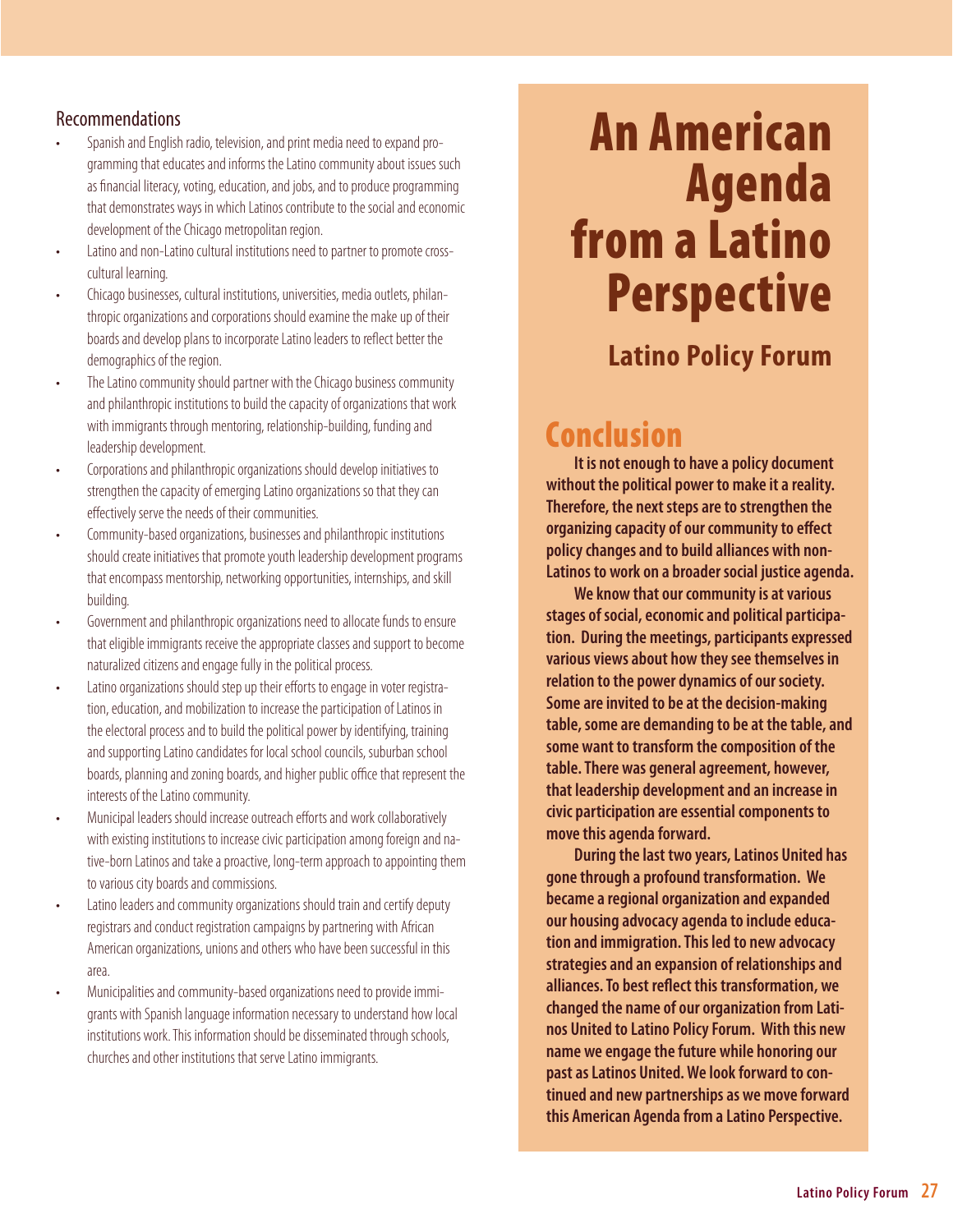#### **Bibliography**

Alejo, B., & Puente, S., (2007). Forging the Tools for Unity, A Report on Metro Chicago Mayors Roundtable on Latino Integration. University of Notre Dame Institute for Latino Studies.

American Community Survey 2006. http://www.census.gov/acs/www/index.html

Centers for Disease Control and Prevention, Office of Minority Health website. http://www.cdc.gov/omh/Populations/HL/HHP/ATSDR.htm

American Community Survey 2006. http://www.census.gov/acs/www/index.html

Chicago Metropolis 2020 & the Metropolitan Mayors Caucus (2007). Homes for a Changing Region.

Doetsch, D., Muñana, C., & Silva, A., (2006). A Shared Future: The Economic Engagement of Greater Chicago and its Mexican Community. Sponsored by The Chicago Council on Global Affairs.

Doty, M. & Holmgren, A., (2005). Health Care Disconnect: Gaps in Coverage and Care for Minority Adults, Findings from the Commonwealth Fund.

Hispanic National Mortgage Association. http://www.hnma.com

HispanTelligence®. http://www.hispanicbusiness.com

Illinois Coalition for Immigrant and Refugee Rights, (2006). For the Benefit of All; Strategic Recommendations to Enhance the State's Role in the Integration of Immigrants in Illinois. Report of the New Americans Policy Council, Year One.

Judis, J., (2008). Trade Secrets: The Real Problem with NAFTA. The New Republic, April 9th, 2008. http://www.carnegieendowment.org/publications/index.cfm?fa=view&id=20009&prog=zg p&proj=zusr

Latinos United, (2007). A Critical Policy Imperative: Making Preschool Education Work for Latinos in Illinois.

Miller, L.S., (2003). Working More Productively to Produce Similar Patterns of Educational Performance among Racial/Ethnic Groups in the United States. New York: Teachers College, ERIC Clearinghouse on Urban Education, Institute for Urban and Minority Education.

National Task Force on Early Childhood Education for Hispanics (March 2007). Para Nuestros Niños; Expanding and Improving Early Education for Hispanics.

Nixon, R., (2006). Study Predicts Foreclosure for 1 in 5 Subprime Loans. New York Times, December 20, 2006.

Northeastern Illinois Planning Commission, (2003). Commission Endorsed 2040 Forecast.

Passel, J., (2006). Size and Characteristics of the Unauthorized Migrant Population in the U.S. Pew Hispanic Center.

Public Broadcast Stations, (2004). POV. Mexican Hometown Associations; Sociologist Xochitl Bada Examines the Growing Movement. http://www.pbs.org/pov/pov2003/thesixthsection/special\_mexican.html

Ready, T. & Brown-Gort, A., (2005). State of Latino Chicago; This is home now. University of Notre Dame Institute for Latino Studies.

Roth, B., (2007). Bajo el Mismo Techo; The Latino Community in Suburban Chicago: An analysis of overcrowded housing. Latinos United.

Santa Fe New Mexican, (2006). Immigration: Border Crossing Deaths Soar. Santa Fe New Mexican.com. http://www.freenewmexican.com/news/49231.html

Selig Center for Economic Growth, Terry College of Business, The University of Georgia, June 2006.

Southern Poverty Law Center. http://www.splcenter.org/intel/intelreport/article.jsp?aid=886

Ziedenberg, J., (2006). Models for Change: Building Momentum For Juvenile Justice Reform, A Justice Policy Institute Report. 2006: 21-22.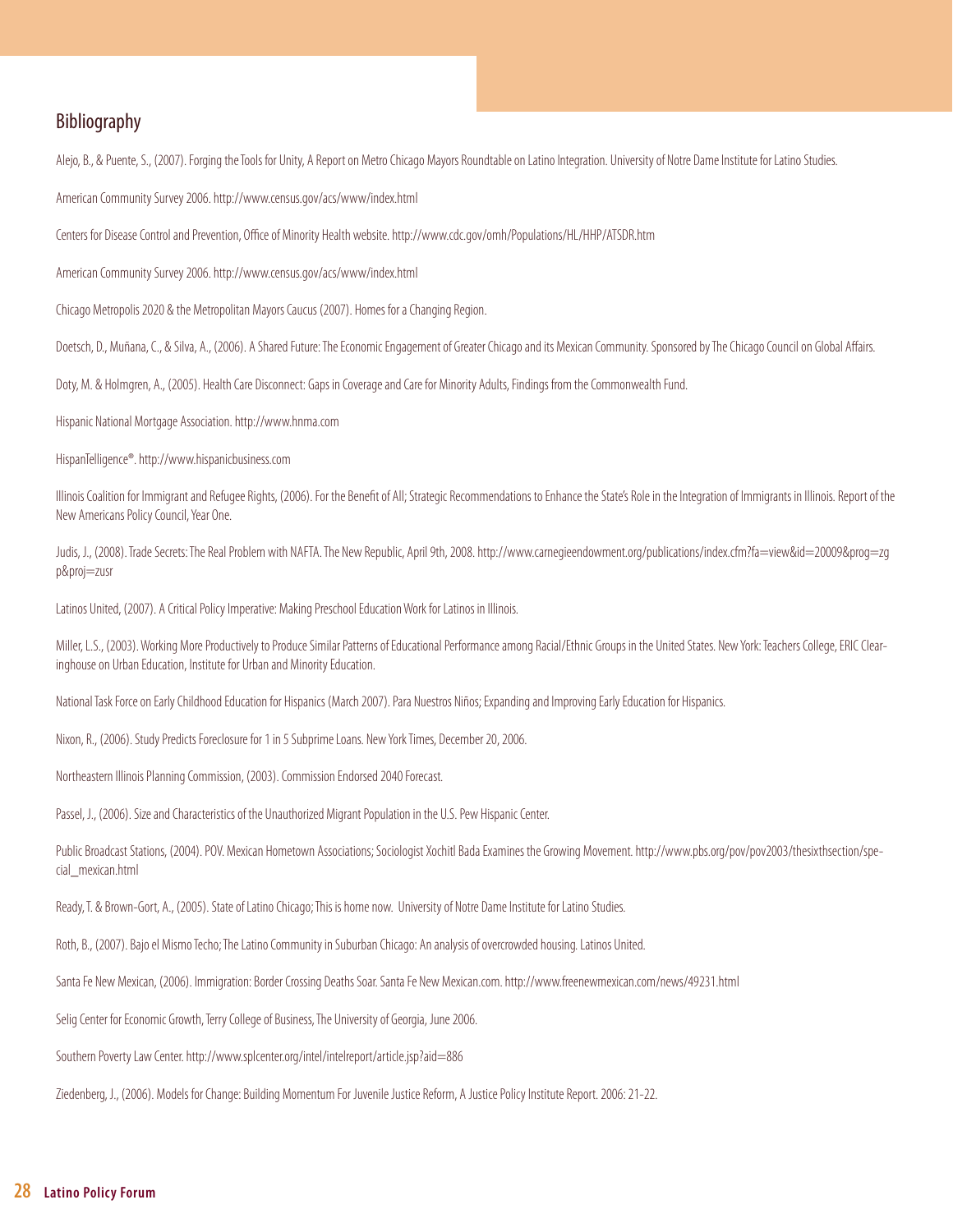## **Latino Policy Forum** *Formerly Latinos United*

## Mission

**To build the power, influence, and leadership of the Latino community through collective action to transform public policies that ensure the well being of our community and society as a whole.** 

## Vision

**The Latino Policy Forum envisions societal prosperity, unity, and equity in our nation and in the global community.**